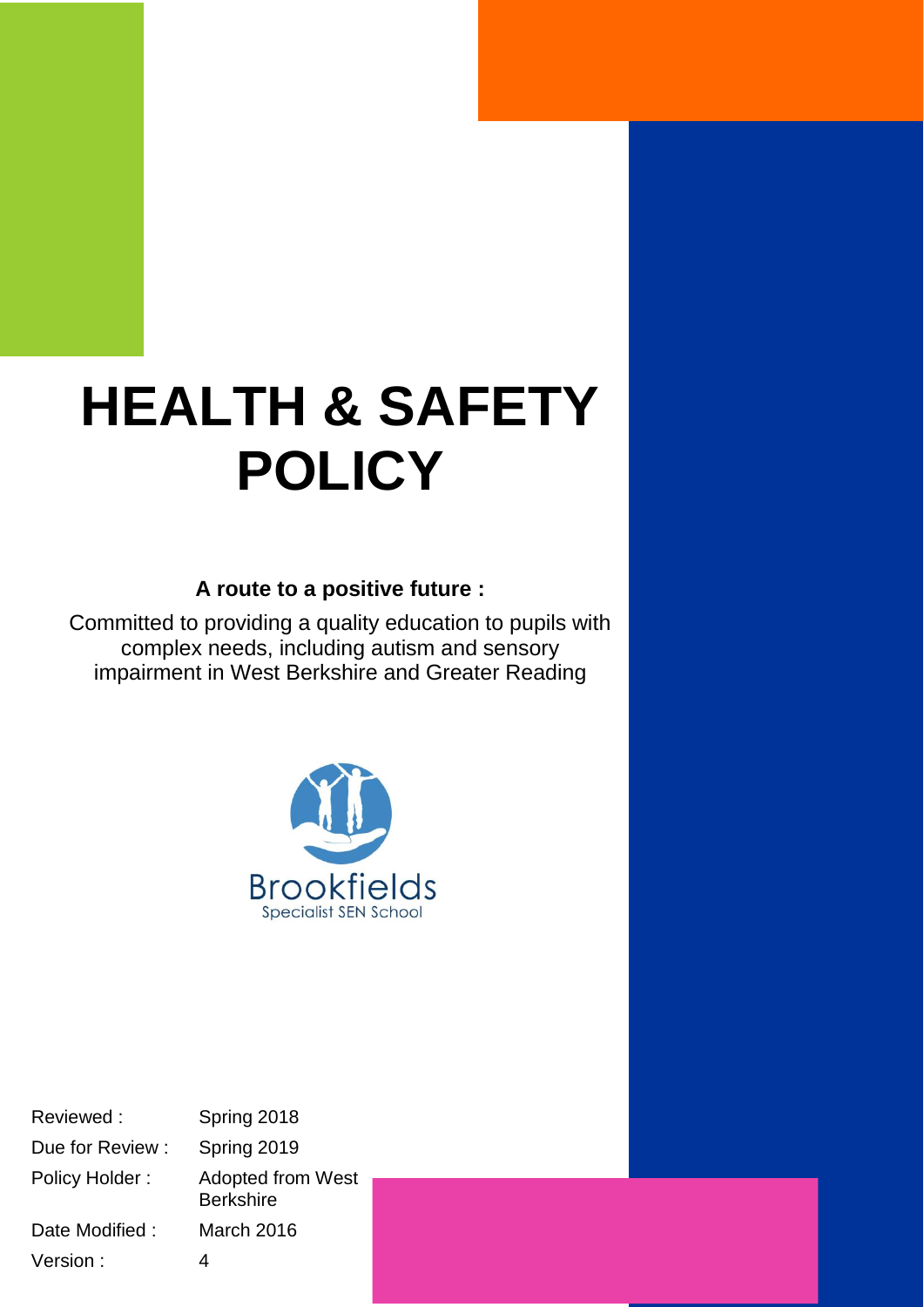

## Insert Name of School **Brookfields School** Document | Health & Safety Policy

| Document Control     |                               |
|----------------------|-------------------------------|
| <b>Document Name</b> | <b>WBCS HSP01</b>             |
| <b>Written By:</b>   | <b>Health and Safety Team</b> |
| Date:                | March 2016                    |
| Version:             | 1.0                           |
| <b>Review:</b>       | Annual                        |

## **Brookfields School Equalities Statement**

**All pupils at the school are offered a broad, balanced, stimulating and relevant curriculum regardless of their background, culture or ability. Each pupil is valued for who they are and what they bring to the school. We appreciate and celebrate the richness of diversity within the school community as well as the wider community. Through the work we do across the school on developing Values, we actively promote the importance of tolerance, co-operation, courage, determination, friendship and respect. Through this approach, pupils develop independence, confidence and integrity which prepares them for their future lives.**

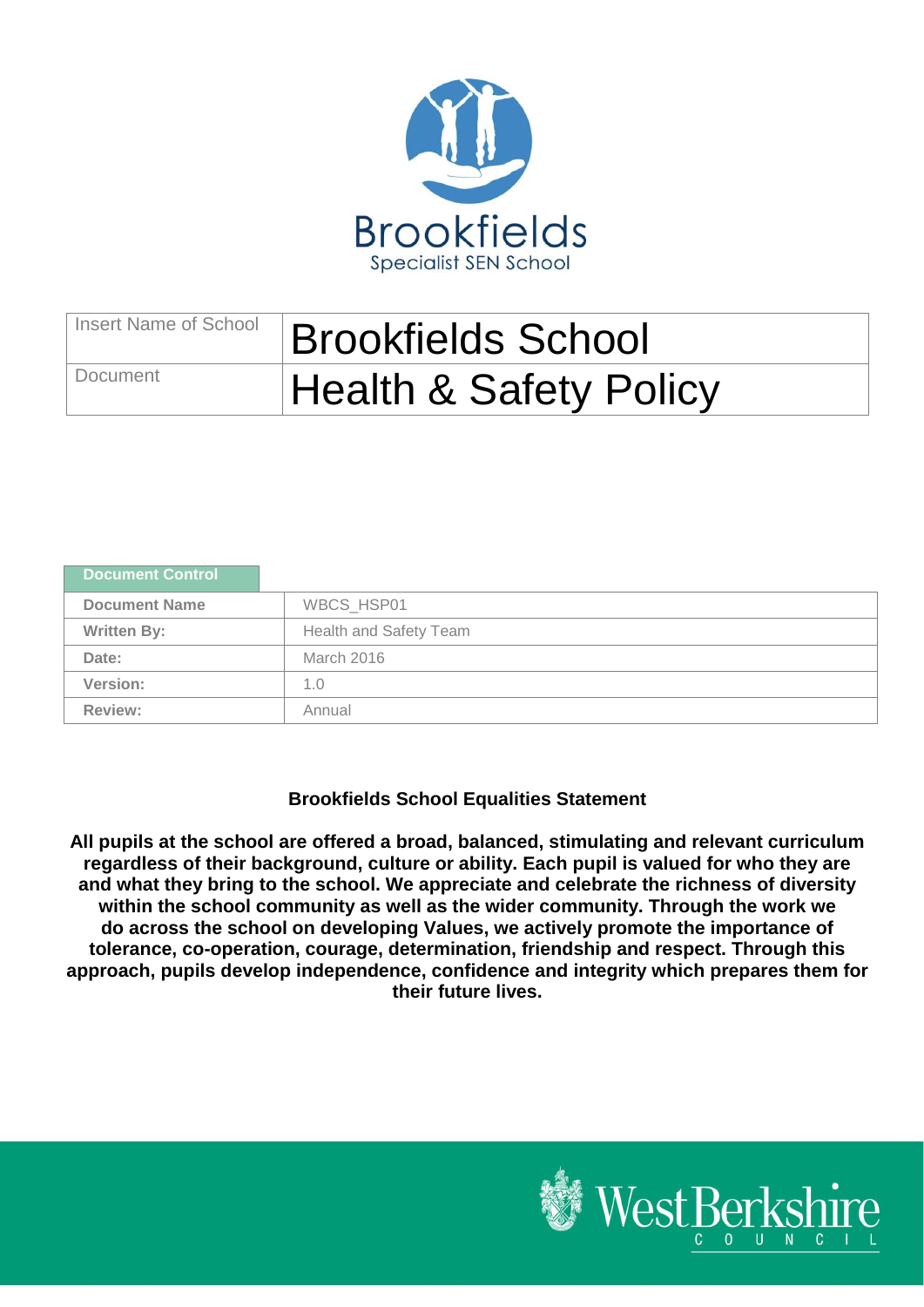#### **Forward**

Safety plays an important role in schools', ensuring pupil safety has been part of the ethical framework for decades. Schools also have a responsibility for safety and it is an integral part of the Ofsted framework.

Like other public services, schools are adapting to a period of considerable change as well as continuing to meet existing challenges. There are new structures and accountabilities, additional parental, public and political overview, alongside worries about excessive risk aversion.

There is a new understanding of the benefits of risk-taking as part of young people's development. Safety education and integrating 'risk' within the curriculum is key to this. Meanwhile, schools have a primary duty to safeguard the staff and young people in their care while at the same time creating the 'risk aware, but not risk adverse' citizens of tomorrow.

Under the [Health and Safety at Work etc Act 1974,](http://www.legislation.gov.uk/ukpga/1974/37) the employer in a school must take reasonable steps to ensure that staff and pupils are not exposed to risks to their health and safety. This applies to activities on or off school premises. Regulations made under the Health and Safety at Work etc Act 1974 set out in more detail what actions are required to take, for example the [Management of Health and Safety at Work](http://www.legislation.gov.uk/uksi/1999/3242/contents/made)  [Regulations 1999.](http://www.legislation.gov.uk/uksi/1999/3242/contents/made)

Ofsted released guidance in September 2015 'The Framework for School Inspection. 'The guidance sets out that inspectors focus sharply on those aspects of schools' work that have the greatest impact on raising achievement. The views of parents, pupils and staff provide important evidence for the inspection

Inspectors are required to report on the quality of education provided in the school and must, in particular, cover the achievement of pupils, the quality of teaching, the behaviour and safety of pupils and the quality of leadership and management of the school.

Both 'teaching safety' and 'teaching safely' are integral to the new framework. The document also states that health, safety and well-being are greatly enhanced by the vigilant and consistent implementation of robust policies and procedures. The school' inspectors assess whether pupils feel safe and their ability to assess and manage risk appropriately and to keep themselves safe.

Aiming for high standards of health and safety is the right thing to do and is not just about legal compliance. Achieving and proving excellence in the way health and safety risks are managed have massive benefits not least in preventing accidents and injuries.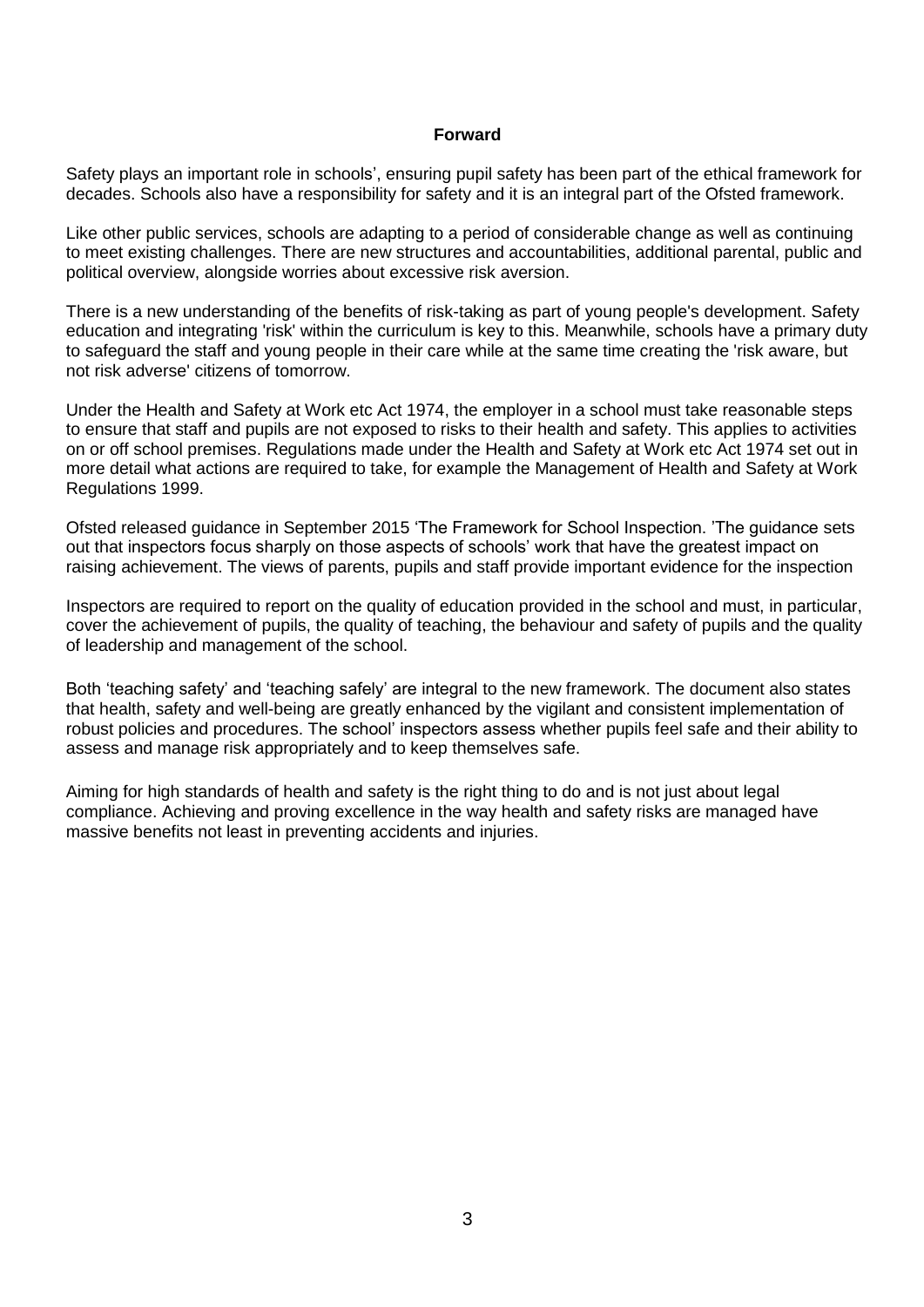#### **Part 1: Health and Safety Policy Statement**

**Brookfields School** and its Governing Body recognise and accept its responsibilities to provide a safe and healthy environment for all its staff, pupils, parents, contractors and members of the public. **Brookfields School** and its Governing Body will comply with its duties under the Health and Safety at Work etc Act and all associated regulations.

We will have a responsible approach to health and safety, striving to provide a safe environment where staff and pupils enjoy working and learning and we all have the opportunity to develop and play a part in the continued improvement of our school and the community.

We will ensure that our decisions reflect our intention that good health and safety management is integrated into everything we do by having a pupil centred approach that puts our pupils at the heart of everything we do.

We recognise that our staff and pupils are our greatest asset and we are confident that together through involvement, support, communication, co-operation and the continual development of a positive safety culture within our school that we can achieve excellence and be proud of our achievements.

We believe that real progress can only be achieved by having a continual commitment to improving health and safety standards in the day-to-day running of the school for the benefit of our staff, pupils, parents, contractors and members of the public.

We encourage you to safeguard your own and others health and safety by evaluating the risks that you encounter and adopt sensible precautions to minimise risks to both yourself and others.

As Head Teacher and Chair of the Governing Body we are committed to ensuring the health, safety and welfare of staff, pupils and stakeholders. We understand the legal, financial and moral obligations but the greatest of these is our moral obligation, as we truly believe that we should all be able to work, live and learn in an environment that is safe but allows for sensible and controlled risks and activities to further develop learning.

| Sign:                    | Sign:                      |  |
|--------------------------|----------------------------|--|
| <b>Mr. Brandon Mills</b> | <b>Mr. Chris Manning</b>   |  |
| <b>Head Teacher</b>      | <b>Chair of Governor's</b> |  |
| Date:                    | Date:                      |  |

#### **Other sources of information:**

Schools Health and Safety Team *Schoolshealthandsafety@westberks.gov.uk* Schools Health and Safety Web-pages – *http://www.westberks.gov.uk/index.aspx?articleid=21749* Evolve Team (Hampshire County Council) *http://www.westberks.gov.uk/index.aspx?articleid=8113* Property Services *PropertyHelpdesk@westberks.gov.uk* CYP Education Assets Team *educationassets@westberks.gov.uk* Insurance Team *- Insurance@westberks.gov.uk*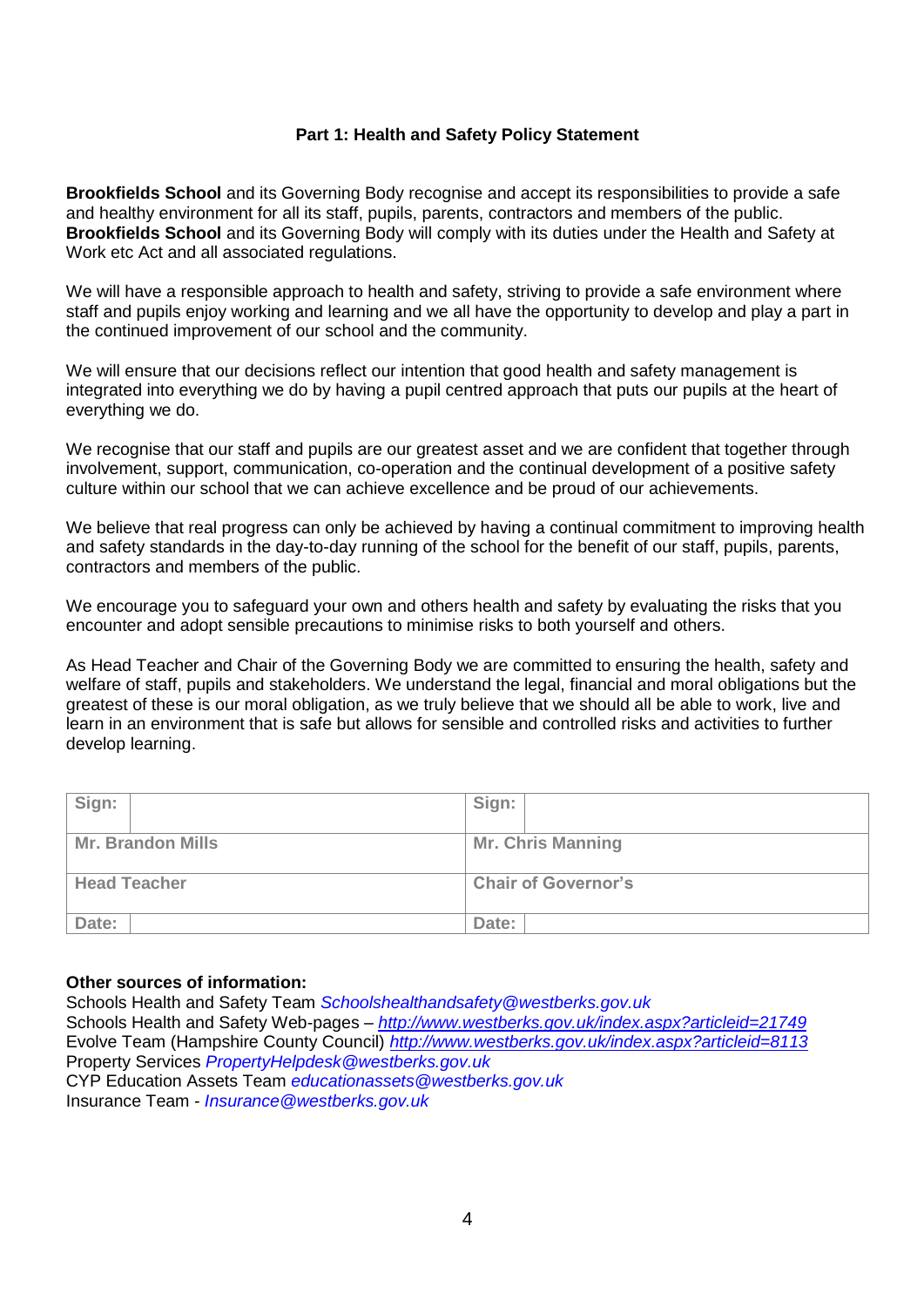## **2.0 ORGANISATION**

## **2.1 Responsibilities for Health & Safety Management in Schools**

The legal responsibility and thus accountability for health and safety lies with the employer. While this seems straightforward, who the employer is depends on the type of school. There are also differences across England, Scotland and Wales as detailed below.

| Table 1*                                                            |                                  |
|---------------------------------------------------------------------|----------------------------------|
| <b>England and Wales</b>                                            |                                  |
| School type                                                         | Employer                         |
| Community schools                                                   | The local authority              |
| Community special schools                                           |                                  |
| Voluntary controlled schools                                        |                                  |
| Maintained nursery schools                                          |                                  |
| Pupil referral units                                                |                                  |
| <b>Foundation schools</b>                                           | The governing body               |
| Foundation special schools                                          |                                  |
| Voluntary aided schools                                             |                                  |
| Independent schools                                                 | The governing body or proprietor |
| England                                                             |                                  |
| Academies and free schools                                          | The Academy Trust                |
| *Table 1 from HSE http://www.hse.gov.uk/services/education/fags.htm |                                  |

Although overall accountability lies with the school employer, the school Governing Body, the Head Teacher and [other school Teachers and/or Managers involved in the day to day running of the school also](http://www.hse.gov.uk/services/education/sensible-leadership/school-leaders.htm)  [have some responsibilities](http://www.hse.gov.uk/services/education/sensible-leadership/school-leaders.htm) for the health and safety of staff and pupils.

## **2.2 The Governing Body will ensure that:**

- a) A supportive and practical framework exists for the continual improvement of the management of health and safety.
- b) They measure the performance and effectiveness of school safety management systems.
- c) They assist the school to meet their statutory duties for health and safety.
- d) The Headteacher produces a school Health and Safety Policy.
- e) That suitable and sufficient risk assessments of work activities and other non-routine tasks are undertaken and a written record of the assessments are kept.
- f) Sufficient resources are allocated for Health and Safety e.g. in respect of training, personal protective equipment etc.
- g) Regular safety inspections are undertaken. It is advised by the Health and Safety Team for Schools that this is completed termly as a minimum with the Headteacher.
- h) A positive health and safety culture is established and maintained.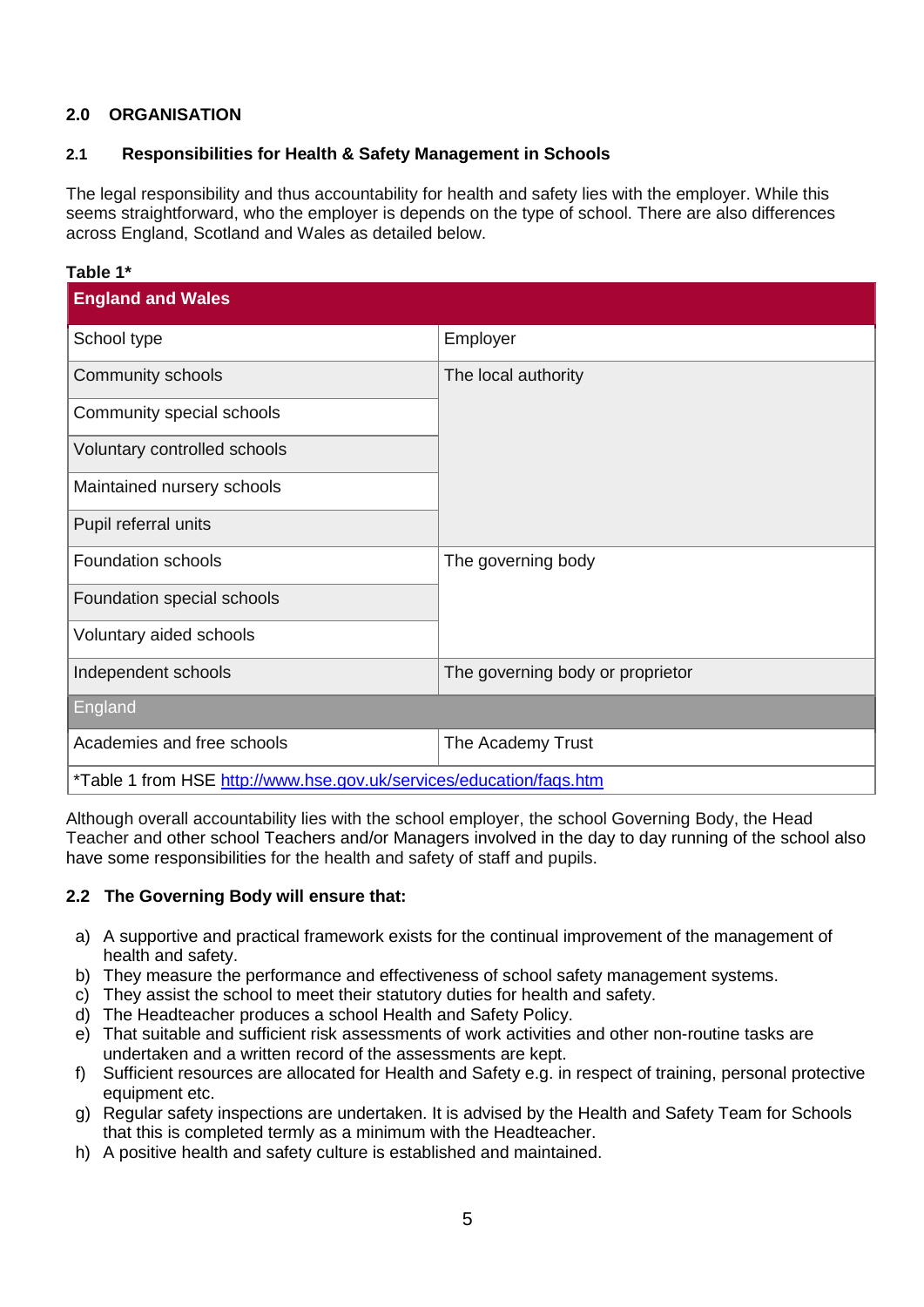## **2.3 The Governor appointed to oversee health & safety**

- a) The Governor appointed for health and safety in schools should be a critical friend and help the school to identify the significant health and safety issues and ensure appropriate management is in place through the implementation of effective policies, procedures and safe systems of work.
- b) The Governor should seek to do this through a process of asking questions, seeing evidence and suggesting relevant and practical improvements.
- c) The Governor may wish to meet regularly (3–6 times a year as agreed) with designated staff to discuss relevant issues and complete site inspections and ensure that the school is managing the significant risks.
- d) To complete regular site inspections or walkabouts using the checklists provided to identify hazards and check they are appropriately managed.
- e) To ensure the school is managing health and safety issues in a planned and sensible manner.
- f) To report to the Governing Body through the academic year on issues such as:
	- Results from West Berkshire Council, Health & Safety Team Needs Assessments.
	- Visits from enforcing authorities such as the Health & Safety Executive or the Royal Berkshire Fire & Rescue Services.
	- Accident and incidents at the school.
	- **Progress on recommendations from any of the above.**
	- **Significant risks or issues.**
	- **School safety inspections etc.**
- g) To assist schools and West Berkshire Council to meet their respective statutory duties to ensure health and safety is well managed for the benefit of children and all other stakeholders.

#### **2.4 Responsibilities of Head Teachers and the Schools Management Team**

Head Teachers and the school management team have considerable autonomy in the day-to-day running of their schools. It is important that Head Teachers exercise this autonomy in line with their employer's policies, procedures and standards.

#### **The Headteacher will:**

- a) Ensure that the school develops and effectively implements its health and safety policy and has effective arrangements for managing health and safety at the school.
- b) Maintain effective communications with employers, governors and the school workforce and give clear information to pupils and visitors, including contractors, regarding the significant risks on site.
- c) Make sure that the staff have the appropriate training and competencies to deal with risks in their areas of responsibility.
- d) Consult and work with recognised TU safety representatives/employee representatives and safety committees.
- e) Make sure that staff understand their responsibilities and know how to access support and advice to help them manage risks responsibly.
- f) That suitable and sufficient risk assessments of work activities and other non-routine tasks are undertaken, understood by relevant persons and a written record kept.
- g) Ensure that regular safety inspections of the school are completed.
- h) Co-operate with the Employer in meeting its legal requirements

Getting health and safety leadership right is about managing risk sensibly – not trying to eliminate it altogether. Head Teachers should provide visible leadership to the whole school so that staff feel motivated, supported and empowered to focus on the things that really matter.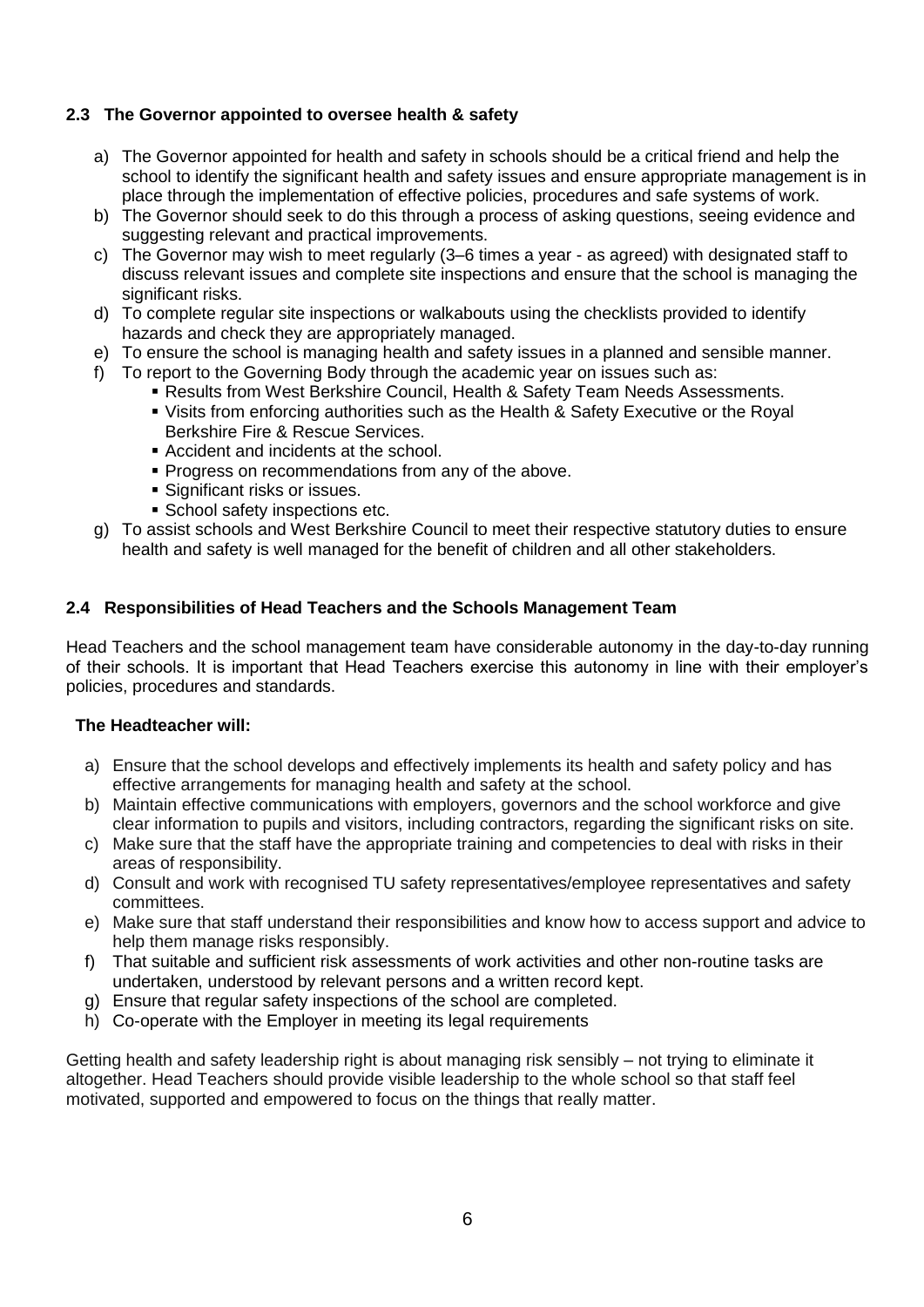## **2.5 Responsibilities of all Employees**

## **All staff employed by the school will ensure that:**

- a) They take reasonable care for their health and safety and that of other persons who might be affected by their acts or omissions at work and during off-site activities.
- b) They cooperate with the employer, school governors and Head Teacher on all matters relating to health and safety.
- c) They report to the Headteacher or Line Manager any serious or immediate danger or any defects noted with plant, equipment, machinery or the workplace generally.
- d) They only use equipment or machinery which they are competent to use in-line with instruction, training and information provided and do not misuse anything that has been provided for health and safety purposes.

## **2.6 Responsibilities of Volunteer Helpers**

Volunteers have the same duties as those indicated for employees and should be treated as employees when volunteers are used by schools.

**Note:** Staff and volunteers are advised to ensure that their own vehicle insurance covers them for use of the vehicles for work purposes, including the transport of pupils if applicable. The Council does not hold insurance to cover use of private vehicles. *Further information included in the Arrangements section*.

## **2.7 Competent health & safety assistance**

The Management of Health and Safety at Work Regulations 1999 state that "Every employer shall appoint one or more competent persons to assist in undertaking the measures needed to comply with the requirements and prohibitions imposed upon him by or under the relevant statutory provisions and by Part II of the Fire Precautions (Workplace) Regulations 1997.

West Berkshire Council has a professional and dedicated Schools Health and Safety Team who provide support and advice to schools on all aspects of health and safety including policy development and effective implementation, user friendly guidance and information, support in completing risk assessments, a complete range of health and safety training, a regularly updated website, SLA online, safety alerts and health and safety newsletters. There are two levels of service offered as outlined below:

## **Level 1**

The core elements (accident/incident reporting, advice and safety auditing) of the Level 1 Health and Safety Service are provided free to all WBC schools.

#### **Table 2**

| Level 1 Service (Free to all WBC schools)                                                                                                                                                                            |                         |  |
|----------------------------------------------------------------------------------------------------------------------------------------------------------------------------------------------------------------------|-------------------------|--|
| <b>Summary</b><br>The core elements (accident/incident reporting, advice and safety auditing) of the Level 1<br>Health and Safety Service are provided free to all WBC schools.                                      |                         |  |
| Level 1 schools will be required to complete a regular return to WBC to confirm they have<br>appropriate and effective health and safety management systems in place.                                                |                         |  |
| Health and Safety Training can be bought at exceptionally good value on a cost per person<br>per course basis or schools can request a quotation via SLA Online for bespoke or onsite<br>health and safety training. |                         |  |
| <b>Service Provided</b>                                                                                                                                                                                              | <b>Service Standard</b> |  |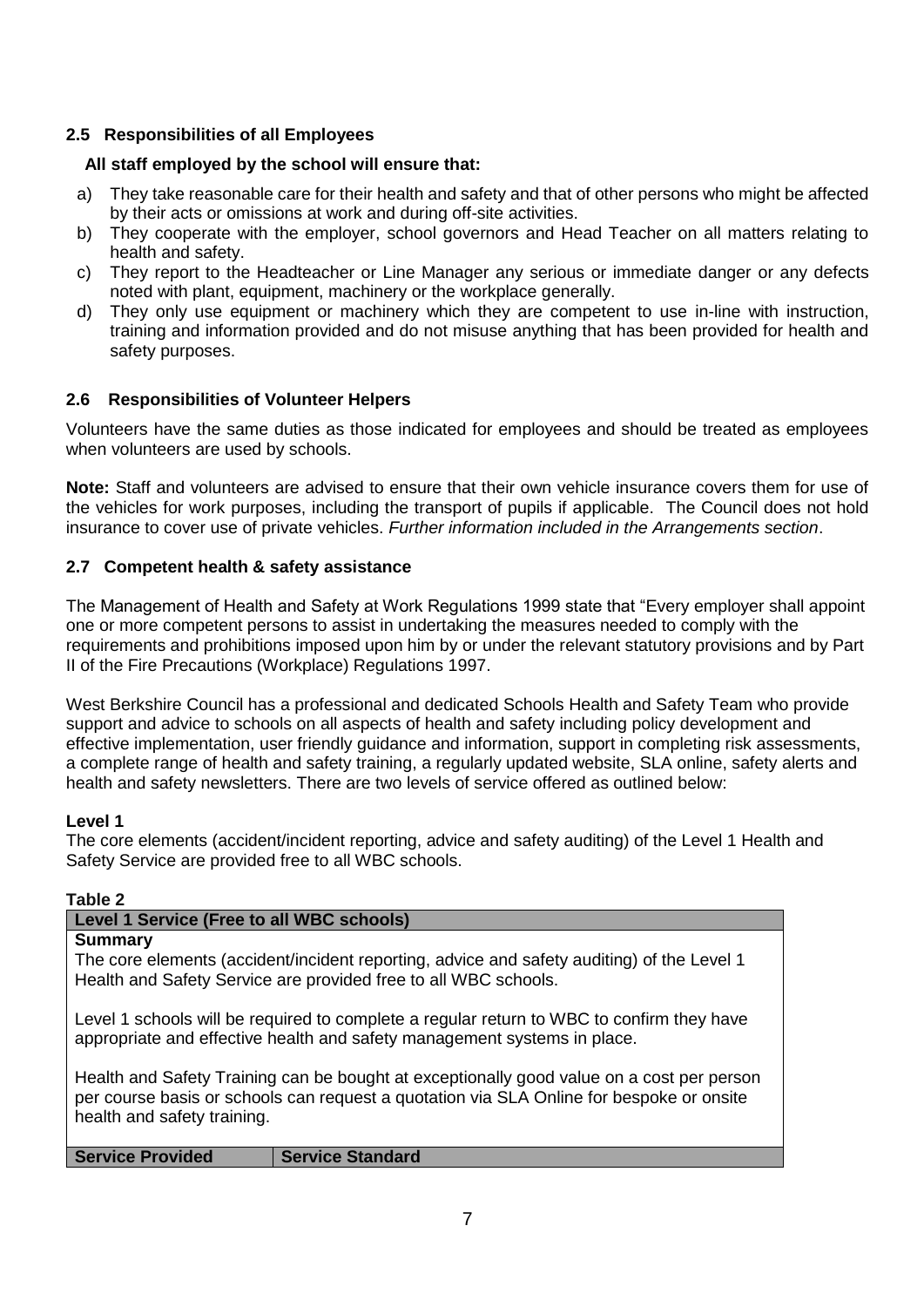| <b>Advice</b>                                                  | This is a 'REMOTE' SERVICE i.e. no 'in depth' support on site,<br>services will only be provided via email and/or telephone.                                                                                                                                                                                                                                                                            |
|----------------------------------------------------------------|---------------------------------------------------------------------------------------------------------------------------------------------------------------------------------------------------------------------------------------------------------------------------------------------------------------------------------------------------------------------------------------------------------|
| <b>Training</b>                                                | The Health and Safety Team run school specific health and<br>safety courses, which are accessible to Level 1 schools and<br>Academies for a fee. Further details of courses available and<br>costs can be obtained from CYP Training<br>http://info.westberks.gov.uk/index.aspx?articleid=29858. Online<br>health and safety courses can be accessed here<br>http://intranet/index.aspx?articleid=19785 |
| <b>Health and Safety</b><br><b>Audit (Needs</b><br>Assessment) | Schools will receive a health and safety audit designed to assess<br>and measure levels of compliance with health and safety<br>legislation and best practice. The associated action plan will help<br>you prioritise your improvement plan.<br>Health and Safety Audits are available to Academies for a fee.                                                                                          |
| <b>CREST</b>                                                   | The CREST system is provided to all schools to allow them to<br>record and monitor incidents. Schools must use the system.<br>Failure to use the CREST system appropriately may invalidate a<br>schools insurance cover.                                                                                                                                                                                |

## **Level 2**

The aim of this service is to provide schools with a named, dedicated and professional Health and Safety Adviser to provide 'on site support and advice' to the school, guiding and prioritising the integration of an effective and efficient safety management system and documentation in support of the School's Health and Safety Policy.

The Schools dedicated Health and Safety Adviser will begin by arranging and completing a Health and Safety Needs Assessment of the school that will help to identify the strengths and areas for improvement in the schools existing arrangements. The Schools dedicated Health and Safety Adviser will then continue to work closely with the school to help plan, develop and implement your health and safety policy and the areas for improvement identified.

The Management of Health and Safety at Work Regulations require you to appoint someone competent to help you meet your health and safety duties. A competent person is someone with the necessary skills, knowledge and experience to manage health and safety. Where schools choose the Level 2 service, West Berkshire Council Schools Health and Safety Team will act as your competent person and help ensure you meet your health and safety duties. Level 2 services are listed below in further detail.

| Table 3                                                                                                                                                                                                                                                                                                                                                 |
|---------------------------------------------------------------------------------------------------------------------------------------------------------------------------------------------------------------------------------------------------------------------------------------------------------------------------------------------------------|
| <b>Level 2 Service</b>                                                                                                                                                                                                                                                                                                                                  |
| <b>Summary</b>                                                                                                                                                                                                                                                                                                                                          |
| The aim of this service is to provide schools with a named, dedicated and professional<br>Health and Safety Adviser to provide 'on site support and advice' to the school, guiding and<br>prioritising the integration of an effective and efficient safety management system and<br>documentation in support of the School's Health and Safety Policy. |
| The Schools dedicated Health and Safety Adviser will begin by arranging and completing a<br>Health and Safety Audit (Needs Assessment) of the school that will help to identify the                                                                                                                                                                     |

Audit (Needs Assessment) of the school that will help to identify the strengths and areas for improvement in the schools existing arrangements. The Schools dedicated Health and Safety Adviser will then continue to work closely with the school to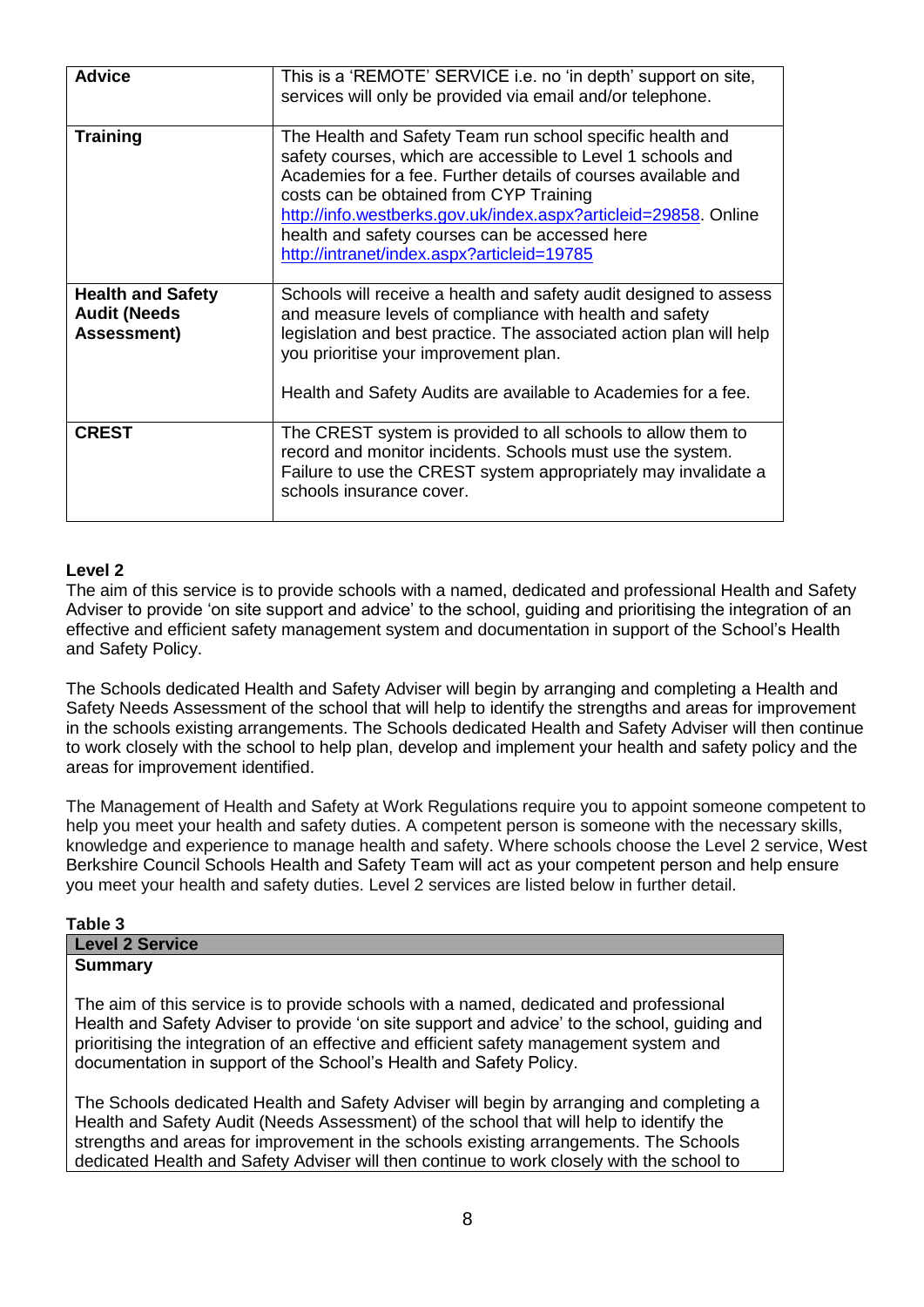help plan, develop and implement your health and safety policy and the areas for improvement you need.

The Management of Health and Safety at Work Regulations require you to appoint someone competent to help you meet your health and safety duties. A competent person is someone with the necessary skills, knowledge and experience to manage health and safety.

West Berkshire Council, Schools Health and Safety Team will be your competent person and help ensure you meet your health and safety duties. Level 2 services are listed below in further detail.

| <b>Service Provided</b>                      | <b>Service Standard</b>                                                                                                                                                                                                                 |
|----------------------------------------------|-----------------------------------------------------------------------------------------------------------------------------------------------------------------------------------------------------------------------------------------|
| <b>School Safety Policy:</b>                 | Review existing against a model H&S Policy that is school<br>specific, in line with the LA Safety Policy, and conforms to<br>appropriate local and legislative requirements.                                                            |
|                                              | Ensure the Policy identifies key commitments with current<br>signature.                                                                                                                                                                 |
|                                              | Ensure that the Policy, Organisation and arrangements are<br>carried out and accurately reflect practice.                                                                                                                               |
| <b>Safety Organisation:</b>                  | Review and provide documentation that identifies how health<br>and safety is/shall become 'embedded' in daily operations at<br>the school. Identify and/or nominate key staff tasked with<br>health and safety responsibilities.        |
| <b>Planning and</b><br>implementing:         | Review the existing arrangements; ensure the school<br>adequately documents the standards and procedures<br>required for a safe place of work.                                                                                          |
|                                              | Following written review and prioritisation of issues, help the<br>school to progress the areas for improvement by providing<br>support and guidance. Improvement will be achieved with the<br>schools full commitment and involvement. |
| <b>Health and Safety Risk</b><br>Assessment: | Provide the school with initial or refresher training to<br>nominated persons regarding completion of local Risk<br>Assessments.                                                                                                        |
|                                              | Provide on-site review of the schools risk assessments, to<br>support their completion.                                                                                                                                                 |
|                                              | Provide basic refresher training to nominated groups of key<br>staff. Ensure a practical understanding of the training by<br>jointly completing several specific health and safety risk<br>assessments required by the school.          |
|                                              | Provide support and guidance in terms of prioritising risk<br>assessments to be completed or reviewed etc.                                                                                                                              |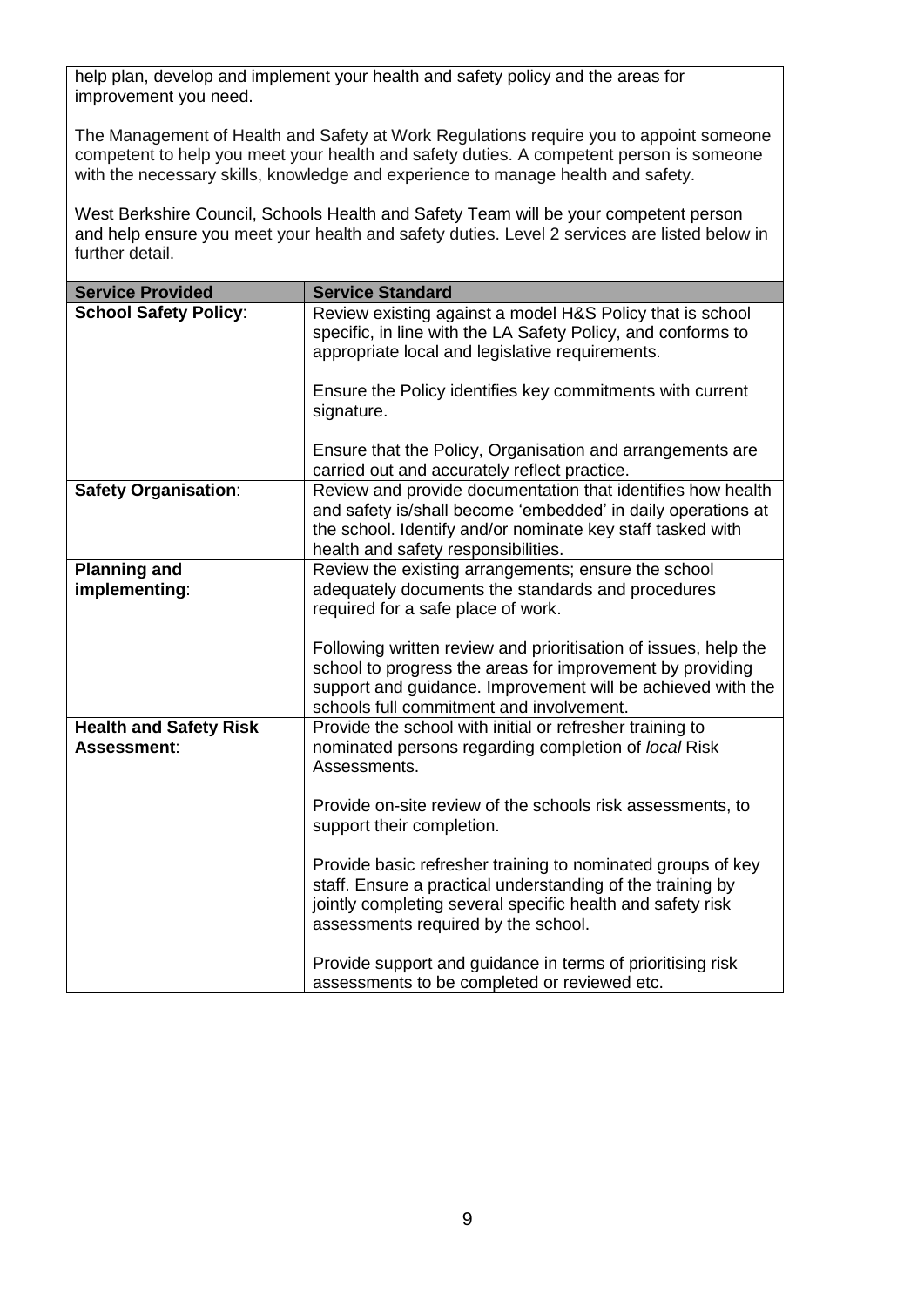| <b>Telephone/Incident</b><br>response: | Provide general telephone health and safety advice as<br>required.                                                                                                                                                                                                                                                                                                                      |
|----------------------------------------|-----------------------------------------------------------------------------------------------------------------------------------------------------------------------------------------------------------------------------------------------------------------------------------------------------------------------------------------------------------------------------------------|
|                                        | Please note that where the topic is of a specific nature,<br>additional time may be required for a detailed response<br>following the initial call.                                                                                                                                                                                                                                     |
|                                        | Whilst every endeavour is made to provide an immediate<br>answer to health and safety queries via telephone/email,<br>requests may require additional research time. Therefore,<br>where it is not possible to provide an answer of sufficient<br>depth at the time of the call, or the same day, every<br>endeavour shall be made to provide a follow-up call the next<br>working day. |
|                                        | Should the associated risk to safety or health warrant a<br>school visit, this shall be arranged by the Health and Safety<br>Team.                                                                                                                                                                                                                                                      |
| <b>Health and Safety Training</b>      | The Health and Safety Team run school specific health and<br>safety courses. All health and safety training is included in<br>the Level 2 service.                                                                                                                                                                                                                                      |
|                                        | Further details of courses available and costs can be<br>obtained from CYP Training<br>http://info.westberks.gov.uk/index.aspx?articleid=29858.                                                                                                                                                                                                                                         |
|                                        | Online health and safety courses are available<br>See School Business Manager                                                                                                                                                                                                                                                                                                           |
|                                        | On-site training can also be arranged free of charge.                                                                                                                                                                                                                                                                                                                                   |
| <b>Fire Management</b>                 | Level 2 schools will receive an annual visit to complete a<br>review of the schools Fire Risk Assessment (FRA) with their<br>Health and Safety Advisor.                                                                                                                                                                                                                                 |
|                                        | Your advisor will also:                                                                                                                                                                                                                                                                                                                                                                 |
|                                        | Complete a site inspection to verify recommendations have                                                                                                                                                                                                                                                                                                                               |
|                                        | been implemented.                                                                                                                                                                                                                                                                                                                                                                       |
|                                        | Discuss any issues outstanding and how to address these.<br>Your advisor will help schools to complete an assessment to<br>ensure you have adequate numbers of appropriately trained<br>staff to deal with fire safety issues.                                                                                                                                                          |
|                                        | Your advisor can also provide Fire Awareness training to<br>school staff at an agreed time and date on site.                                                                                                                                                                                                                                                                            |
| <b>Asbestos Management</b>             | Level 2 schools will receive an annual visit to complete a<br>condition check of ACM (asbestos containing materials) with<br>their Health and Safety Advisor.                                                                                                                                                                                                                           |
|                                        | Your advisor will also review:<br>The Asbestos Management Plan<br>The Asbestos Register<br>The Asbestos Survey                                                                                                                                                                                                                                                                          |
|                                        | Additionally any asbestos related risk assessment you may<br>have in place will be reviewed to ensure it is correct and<br>relevant.                                                                                                                                                                                                                                                    |

 $\mathbf{I}$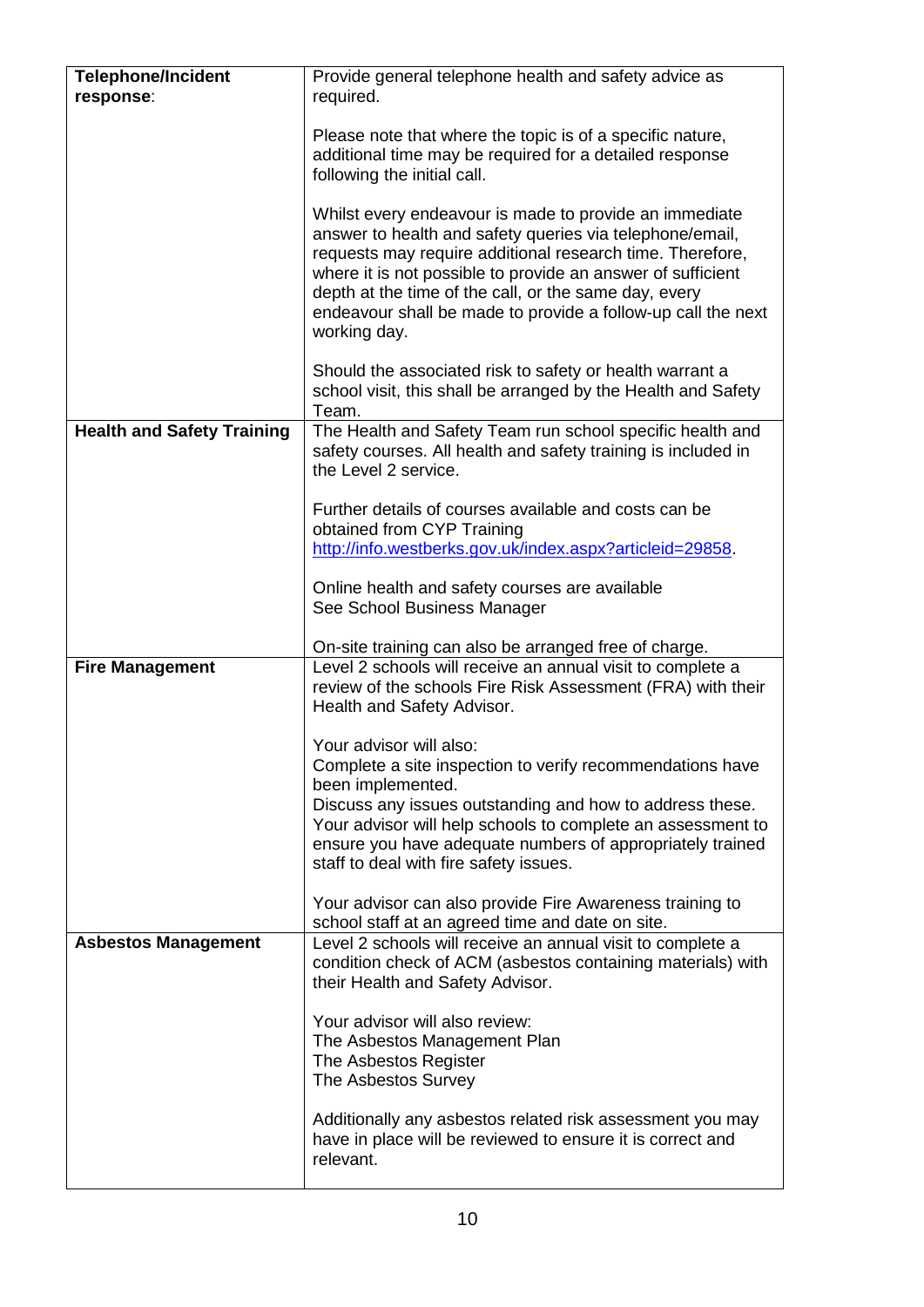|                                     | Your advisor can also provide tool box talks to your staff to<br>allay any fears they may have regarding retained ACMs and<br>also to highlight their responsibilities in respect of Health and<br>Safety regarding asbestos. |
|-------------------------------------|-------------------------------------------------------------------------------------------------------------------------------------------------------------------------------------------------------------------------------|
| <b>Legionella Management</b>        | Level 2 schools will receive an annual site visit to complete a                                                                                                                                                               |
|                                     | review of the legionella risk assessment with their Health and                                                                                                                                                                |
|                                     | Safety Advisor.                                                                                                                                                                                                               |
|                                     |                                                                                                                                                                                                                               |
|                                     | The advisor will also check that the school are working within                                                                                                                                                                |
|                                     | the written scheme suggested and in line with the                                                                                                                                                                             |
|                                     | recommendations of the risk assessment.                                                                                                                                                                                       |
| <b>Playground Equipment</b>         | Level 2 schools will receive an annual visit to complete a                                                                                                                                                                    |
|                                     | playground equipment inspection with their Health and                                                                                                                                                                         |
|                                     | Safety Advisor. This will be a guided check to ensure staff                                                                                                                                                                   |
|                                     | are confident with what should be checked, what should be                                                                                                                                                                     |
|                                     | recorded and what action to take.                                                                                                                                                                                             |
|                                     |                                                                                                                                                                                                                               |
|                                     | We will also review the playground equipment risk                                                                                                                                                                             |
|                                     | assessment with the school to ensure it is suitable and                                                                                                                                                                       |
|                                     | sufficient.                                                                                                                                                                                                                   |
|                                     |                                                                                                                                                                                                                               |
|                                     | This will give a specific opportunity for any concerns to be                                                                                                                                                                  |
|                                     | discussed and queries answered.                                                                                                                                                                                               |
|                                     |                                                                                                                                                                                                                               |
|                                     | We can also provide on-site training and support to staff if                                                                                                                                                                  |
|                                     | required.                                                                                                                                                                                                                     |
| <b>First Aid</b>                    | Level 2 schools will receive support and assistance to ensure                                                                                                                                                                 |
|                                     | the school's first aid risk assessments are in place and up to                                                                                                                                                                |
|                                     | date and an appropriate number of staff are identified and                                                                                                                                                                    |
|                                     | trained to deliver first aid.                                                                                                                                                                                                 |
| <b>Accident / Incident</b>          | Level 2 schools will receive full on-site support and advice                                                                                                                                                                  |
| investigation and                   | from your named and dedicated Health and Safety Adviser                                                                                                                                                                       |
| enforcement action                  | during an accident investigation for a serious accident or                                                                                                                                                                    |
|                                     | enforcement action by an enforcing authority such as the                                                                                                                                                                      |
|                                     | Health and Safety Executive.                                                                                                                                                                                                  |
| <b>Health &amp; Safety Guidance</b> | Level 2 schools will receive access to all Health & Safety                                                                                                                                                                    |
| <b>Cards</b>                        | Guidance Cards located on SLA Online.                                                                                                                                                                                         |
| <b>CREST</b>                        | CREST is provided to all schools to allow them to record and                                                                                                                                                                  |
|                                     | monitor accidents/incidents. Schools must use CREST as                                                                                                                                                                        |
|                                     | failure to do so could invalidate insurance cover.                                                                                                                                                                            |
| <b>CHAS</b>                         | Assessing health and safety competence can be a lengthy                                                                                                                                                                       |
| http://www.chas.co.uk/              | and time consuming process. CHAS assesses applicants:                                                                                                                                                                         |
|                                     | health and safety policy, their organisation for health and                                                                                                                                                                   |
|                                     | safety and their specific health and safety arrangements to a                                                                                                                                                                 |
|                                     | standard acceptable to our buyers and others. In essence,                                                                                                                                                                     |
|                                     |                                                                                                                                                                                                                               |
|                                     | CHAS completes the initial health and safety application                                                                                                                                                                      |
|                                     | process for you.                                                                                                                                                                                                              |
|                                     | Using CHAS will help you select a competent contractor or                                                                                                                                                                     |
|                                     | supplier but you still need to check they are competent to                                                                                                                                                                    |
|                                     | carry out your project by checking they have appropriate                                                                                                                                                                      |
|                                     | experience and take references etc.                                                                                                                                                                                           |
|                                     |                                                                                                                                                                                                                               |
| <b>Safety Schemes In</b>            | An important feature of the SSIP Forum is the HSE's                                                                                                                                                                           |
| <b>Partnership (SSIP)</b>           | message that a buyer can be confident a supplier who is                                                                                                                                                                       |
| http://www.ssip.org.uk/             | registered or accredited as compliant or approved with an                                                                                                                                                                     |
|                                     |                                                                                                                                                                                                                               |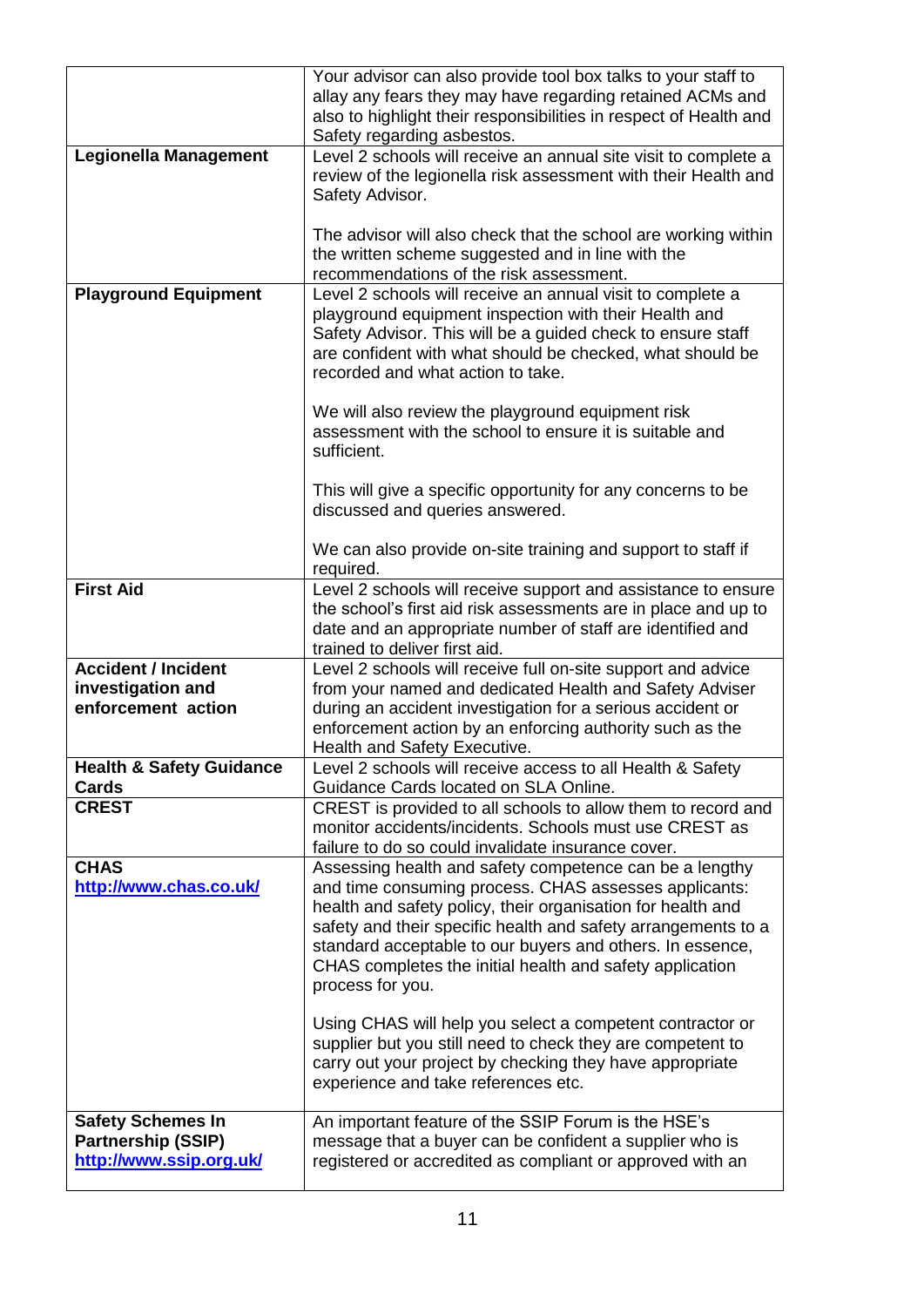| SSIP member has been assessed to the Core Criteria<br>standard.                                                                                                                                                                                                                                                                                                                                                  |
|------------------------------------------------------------------------------------------------------------------------------------------------------------------------------------------------------------------------------------------------------------------------------------------------------------------------------------------------------------------------------------------------------------------|
| There are numerous pre-qualification health and safety<br>schemes including CHAS, EXOR, SAFE contractor etc. SSIP<br>brings most of the pre-qualification schemes together under<br>one umbrella via a 'deem to satisfy' agreement.                                                                                                                                                                              |
| This means that buyers using the SSIP database will have<br>access to thousands of contractors who are accredited as<br>compliant to the HSE's Core Criteria (stage one) standard.<br>Using SSIP will help you select a competent contractor or<br>supplier but you still need to check they are competent to<br>carry out your project by checking they have appropriate<br>experience and take references etc. |
| Access to SSIP is included for Level 2 schools.                                                                                                                                                                                                                                                                                                                                                                  |

## **2.8 Health & Safety Team Responsibilities (Subject to level of service purchased/provided above)**

West Berkshire Council Schools Health and Safety Team responsibilities are:

- Developing health and safety policies, procedures and guidance.
- Providing health and safety advice.
- Safety inspections / needs assessments of schools and other premises where staff work.
- Provide technical input and support to health and safety committees.
- Facilitate the Education Health and Safety Panel.
- Receive and record accident and incident reports.
- Assists Head Teachers in investigating accidents and incidents.
- Report to relevant persons on health and safety incidents and issues.
- Provide health & safety update reports to senior management.
- Develop and deliver training.
- Liaise with partners and external agencies including other Council's, Health and Safety Executive, Fire Brigade, Police etc.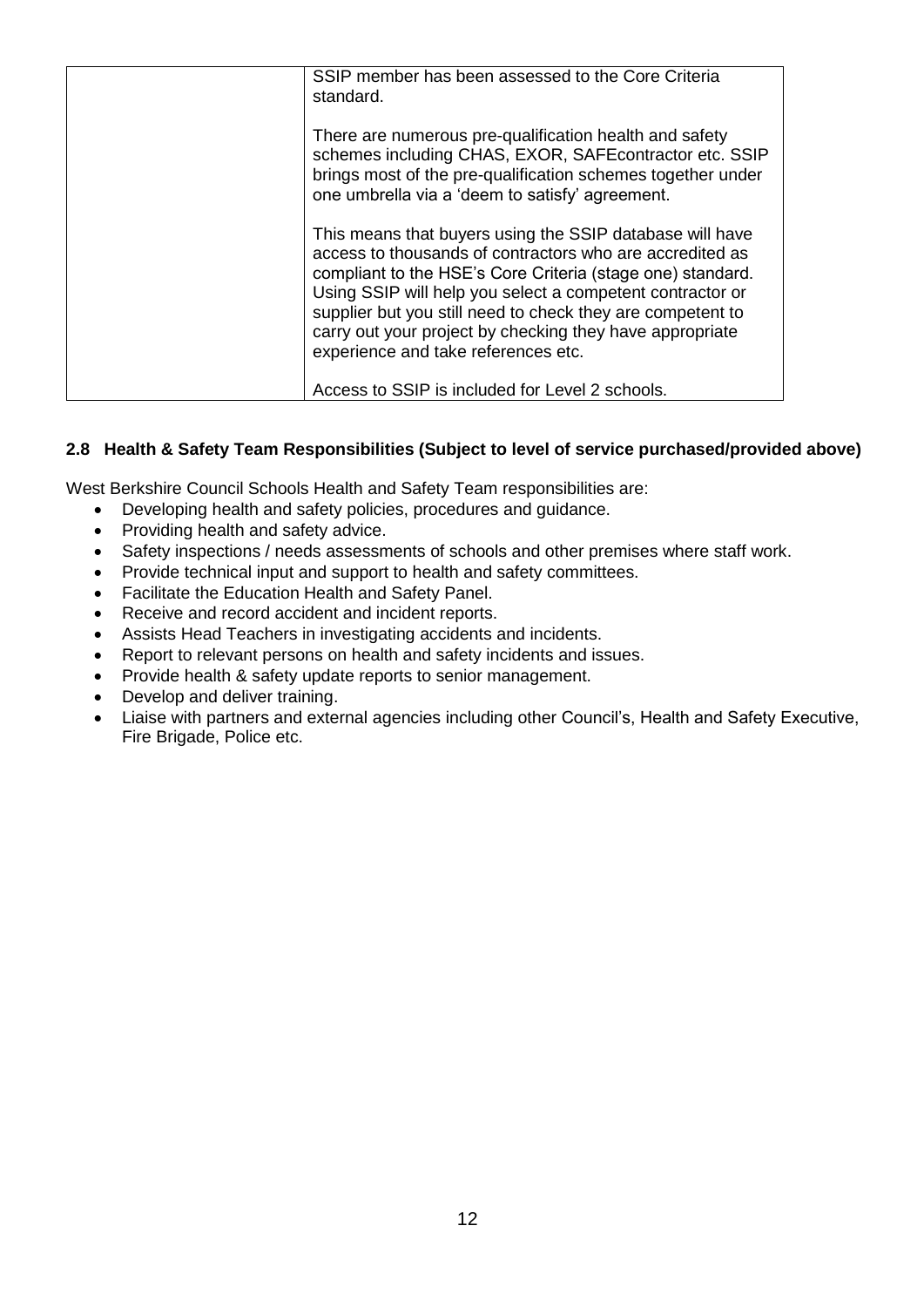## **3.0 ARRANGEMENTS**

#### **3.1 Induction**

The school recognises that it is essential that any new member of staff is made familiar with the health and safety provisions in their workplace and in particular the emergency and first aid arrangements. They should also be aware of the risk assessments and hazards that have been identified and resulting control measures, which have been introduced to minimise the risk. During such induction, the manager should identify whether the person has received appropriate training and is familiar with any equipment provided.

We will ensure our induction process for new staff and new pupils is robust and ensure that they are aware of the essential health and safety issues.

#### **3.2 First Aid Arrangements**

The school recognises and accepts the requirements to have suitable and sufficient first aid provisions in place. All schools are required to complete a suitable and sufficient First Aid Risk Assessment in accordance with The Health and Safety (First-Aid) Regulations 1981.

The Headteacher and Governing Body will ensure the following arrangements are in place:

- Names and location of first aiders and first aid kits are displayed and communicated.
- Adequate provision for first aid including lunch times and breaks etc.
- Adequate provision for leave and in case of absence.
- First aid provision for off-site activities e.g. educational visits.
- Adequate provision for practical areas such as science, technology, home-economics and physical education departments.
- Provision for out-of-school-hours activates, e.g. sports and clubs.
- Agreements with contractors working on site such as caterers or cleaners for joint provision for their employees.
- Provision for trainees working on-site.
- Agreed procedures for isolated areas e.g. playing field.
- Ensure that training is provided to maintain competence of first aiders.
- Ensure first aid provision is maintained.
- The First Aid Risk Assessment will be reviewed regularly or upon change in circumstances such as new staff, change of use of building and change of pupil numbers.

These arrangements will be recorded in a First Aid Risk Assessment. The WBC pro-forma for schools can be found on the Health and Safety Intranet pages. An online first aid risk assessment tool can be found here:<https://www.sja.org.uk/sja/training-courses/requirements-calculators/calculator.aspx>

Specific advice for schools can be found at the following address: <http://www.education.gov.uk/schools/pupilsupport/pastoralcare/health/firstaid>

Level 2 schools can see First Aid Guidance Card on SLA Online.

Schools should prominently display the names and location of First Aiders and First Aid facilities.

| The person responsible for completing a suitable and<br>sufficient First Aid Risk Assessment is: | <b>Premises Manager</b>                                                                          |
|--------------------------------------------------------------------------------------------------|--------------------------------------------------------------------------------------------------|
| The First Aid Risk Assessment is located:                                                        | <b>SharedWhole</b><br><b><i><u>Nbrookserver3 Staff</u></i></b><br><b>School\Risk Assessments</b> |

#### **3.3 Administration of Medicines**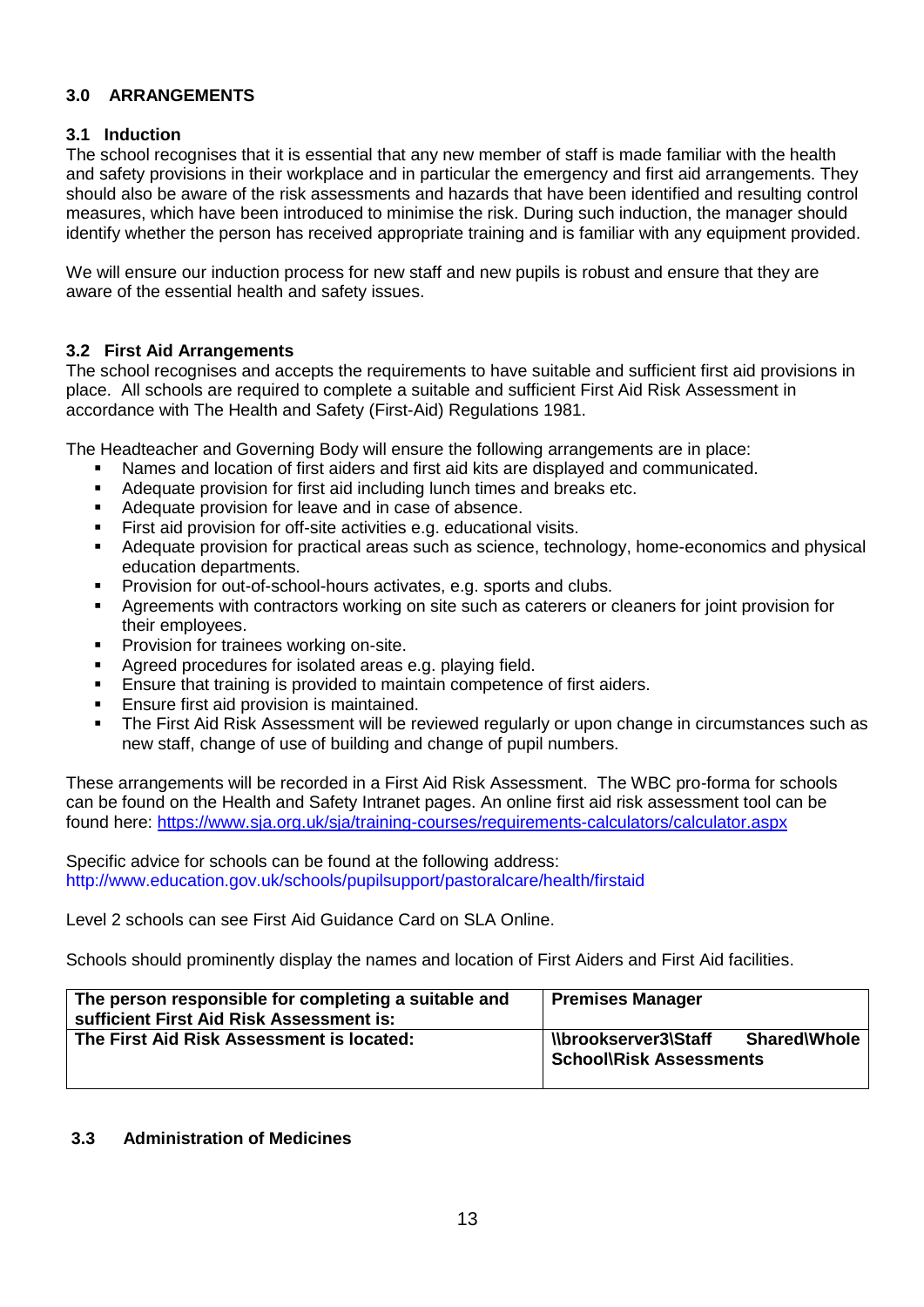The school recognises the need to provide support for children who may require medicines at school. Schools are advised to refer to DfE Guidance Managing Medicine in Schools and Early Years settings. [https://www.education.gov.uk/publications/standard/publicationdetail/page1/DFES-](https://www.education.gov.uk/publications/standard/publicationdetail/page1/DFES-1448-2005)[1448-2005](https://www.education.gov.uk/publications/standard/publicationdetail/page1/DFES-1448-2005)

- Short term administration of medicine for a specific ailment is usually acceptable providing that parental guidance is backed up with instructions on the medicine itself and the guidance is followed; otherwise, a health professional should be consulted for guidance.
- Where a care plan is required because a child has longer term health issues, this must be fully adhered to. The care plan must be written by a health professional in consultation with other interested parties, the parents cannot themselves produce one in isolation as they lack the medical knowledge to do so.
- Staff training BEFORE the child starts in the setting is mandatory and the school must ensure that there is adequate cover available for staff absence/school day trips etc. Training must be refreshed at regular intervals and both the Insurance section and the school nurses should be made aware of the child's medical needs.
- The use of Adrenaline auto injectors by trained staff following a care plan is acceptable. Insurers are more concerned where there is a calculation of dosage required and would request schools confirmation of the arrangements in place in order to confirm Insurance cover applies.
- Insurers vary in their acceptance of necessary medical interventions being carried out by non nursing staff irrespective of the Authorities and the NHS trust view of whether such administration is an effective use of resources. Where possible the Authority may agree to provide interim cover through its self insured arrangements but this is purely by prior agreement. Most highly invasive procedures would not be covered by School Insurance at all and we do not currently purchase medical malpractice Insurance.

If in doubt please contact: [Insurance@westberks.gov.uk](mailto:Insurance@westberks.gov.uk)

| The persons responsible for ensuring staff training<br>is in place in the event of the implementation of a<br>care plan is:    | <b>SLT</b> |
|--------------------------------------------------------------------------------------------------------------------------------|------------|
| The person responsible for ensuring there is cover<br>to support a child with a care plan in the event of<br>staff absence is: | (SLT       |

## **3.4 Accident, Danger Occurrence, Violent Incident and Near Miss reporting**

The school recognises and accepts the need to have robust system in place to report and record all accidents and incidents at school at to ensure that Parents and carers of pupils who are involved in accidents or incidents at school are provided with appropriate information.

Accident Investigation **-** In accordance with **(RIDDOR)** Reporting of Injuries, Diseases and Dangerous Occurrences Regulations 1995. DfE Guidance regarding reporting requirements for schools can be found: <http://www.hse.gov.uk/pubns/edis1.pdf>

CREST is the Council's information system used to record all accidents/incidents and property damage or claim incidents.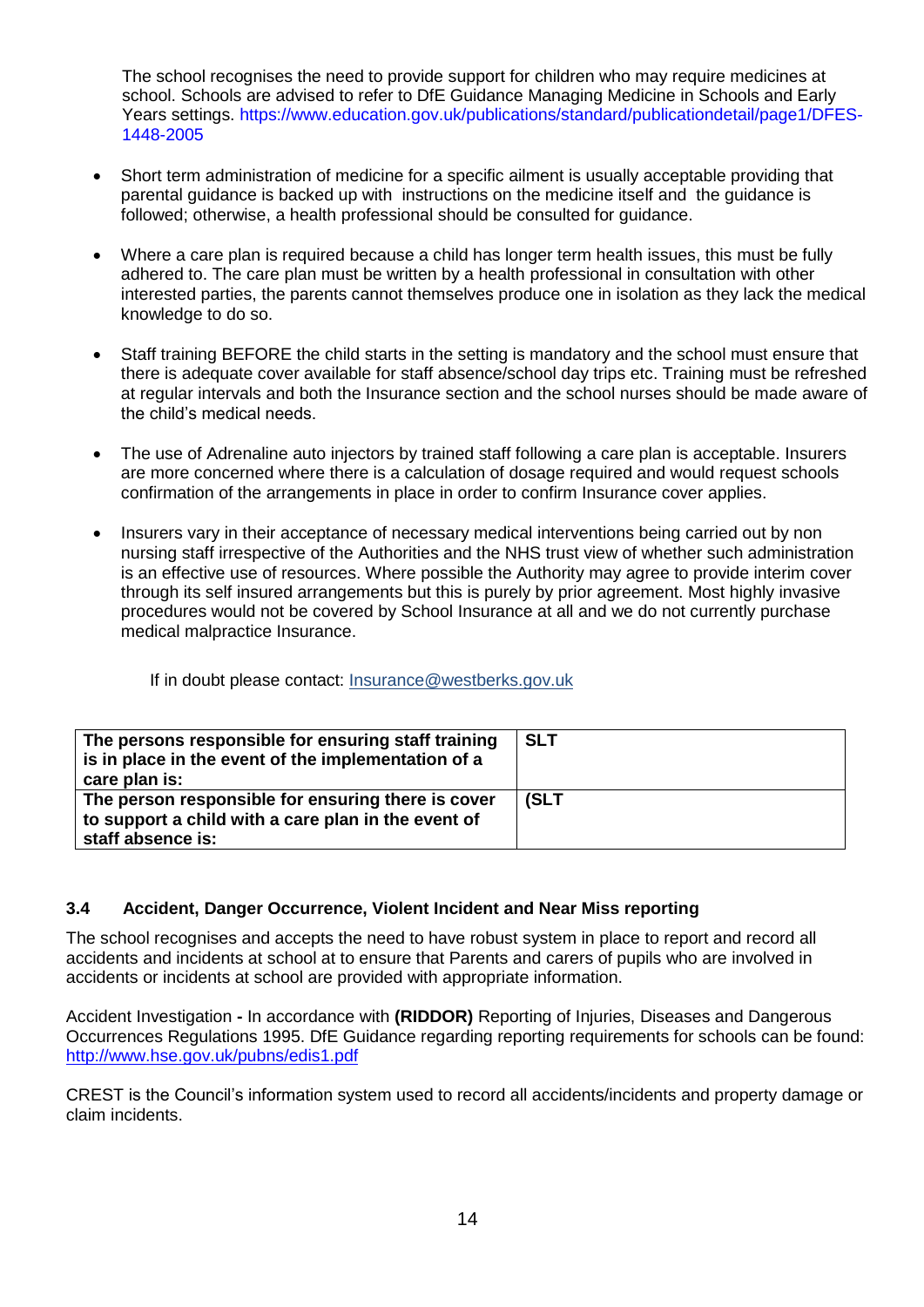Any employee who witnesses an accident, dangerous occurrence, verbal abuse, actual or threatened violence and any near miss incidents should report incidence to the Responsible Person for CREST entry. Accident reports should be drawn to the attention of the Headteacher or Deputy Headteacher.

| CREST entries are entered on behalf of the | <b>Office Manager</b> |
|--------------------------------------------|-----------------------|
| <b>Responsible Person by</b>               |                       |

Less serious accidents requiring minor fist aid or attention can be reported in an Accident Book or via CREST.

| The Accident Book(s) is/are kept by the following at the locations specified: |                                |  |
|-------------------------------------------------------------------------------|--------------------------------|--|
| <b>Location of Accident Book</b>                                              | <b>Main Office/Key Stages</b>  |  |
| Person in Charge of Accident Book                                             | Office Manager/ Key stage reps |  |

Where accidents are found to have been caused by faulty plant, equipment, premises or unsafe systems of work actions must be taken to remove or isolate the hazard and warn people until the necessary modification or repairs can be made.

Incidents should be investigated, appropriate to their nature and scale, to see whether recurrence can be prevented. If an incident is potentially serious or represents a trend in accident types steps, including the review of previous risk assessments, should be initiated to prevent a recurrence.

It is particularly important to report all near-miss incidents in which harm or damage to property may have occurred but did not on this occasion. Accurate reporting of near-miss incidents can help to prevent harm to persons or damage to property in future.

## **3.5 Health and Safety Representatives and Committees**

The school recognises and accepts the need to have suitable arrangements in place to support effective communication on health and safety issues. Under the Safety Representatives and Safety Committee Regulations 1977 a recognised independent Trade Union has the right to appoint Safety Representatives. Ideally such representatives should have two years relevant experience. Unions are required to inform the school in writing, when this is in place schools must consult with representatives on safety matters.

The members of staff who are health and safety representatives for external or National professional associations are:

|                                                 | Health & Safety Representatives: |
|-------------------------------------------------|----------------------------------|
| Health & Safety Representative (include name of | <b>None</b>                      |
| Trade Union if relevant)                        |                                  |

#### **3.6 Health & Safety Consultation and Committees**

The school recognises and accepts the need to have suitable arrangements in place to support effective communication on health and safety issues. There are two sets of regulations regarding the effective consultation and communication with employees through a health and safety committee.

In workplaces where the employer recognises trade unions and trade unions are recognised for collective bargaining purposes, the Safety Representatives and Safety Committees Regulations 1977 (as amended) will apply.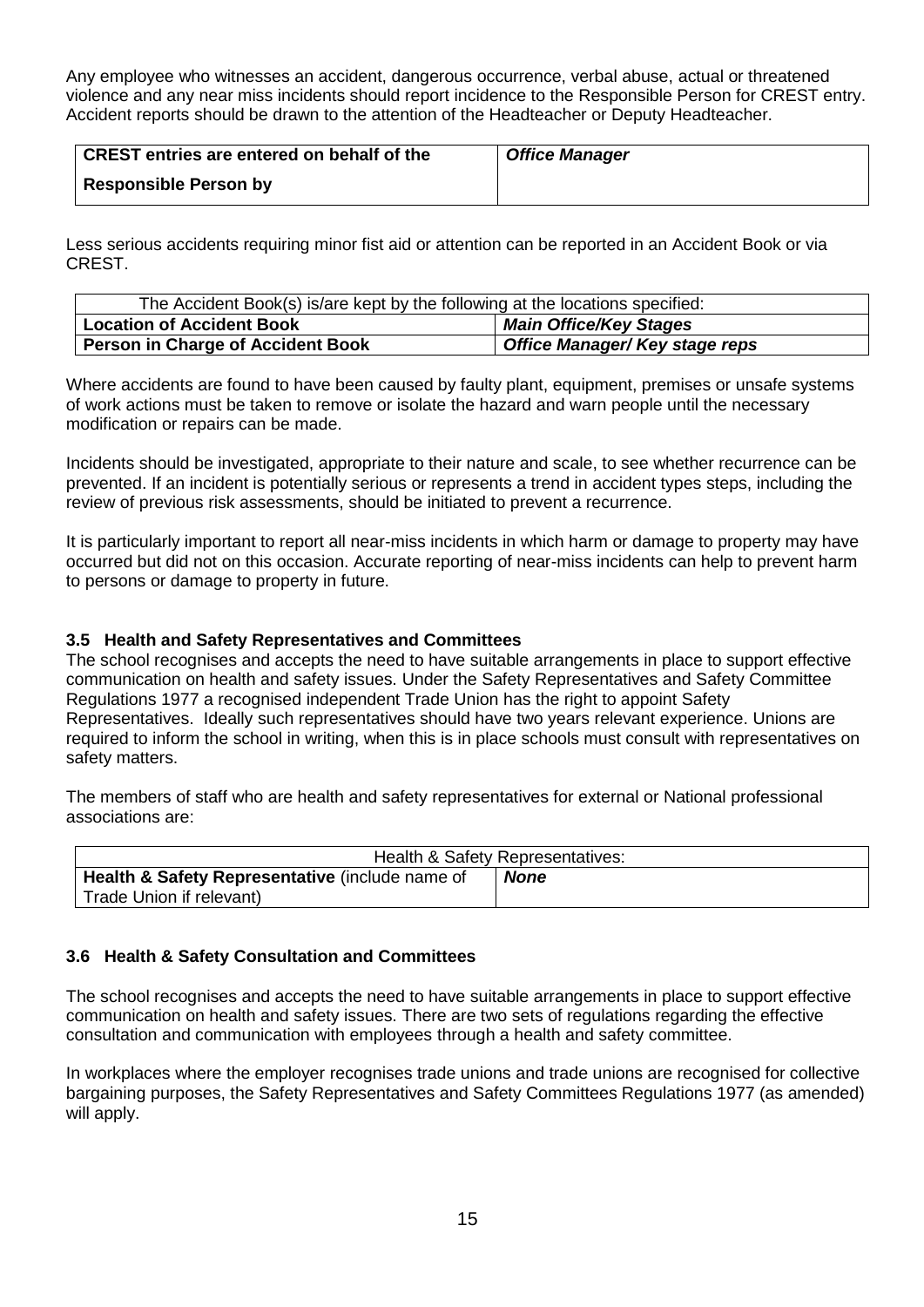In workplaces where employees are not in a trade union and/or the employer does not recognise the trade union, or the trade union does not represent those employees not in the trade union, the Health and Safety (Consultation with Employees) Regulations 1996 (as amended) will apply.

Consulting with employees can have real benefits for your business, including:

- Increased productivity businesses with good workforce involvement in health and safety tend to have a better productivity rate;
- Improvements in overall efficiency and quality; and
- Higher levels of workforce motivation.

Consulting employees about health and safety can result in:

- A healthier and safer workplace your employees can help you to identify hazards, assess risks and develop ways to control or remove risks;
- Better decisions about health and safety they are based on the input and experience of a range of people, including employees who have extensive knowledge about their own job and the business;
- A stronger commitment to implementing decisions or actions as employees have been actively involved in reaching these decisions;
- Greater co-operation and trust employers and employees who talk to each other and listen to each other, gain a better understanding of each other's views; and
- **Joint problem-solving.**

By law, you must consult all employees on health and safety matters. Some workers, who are self-employed, are still classed as employees under health and safety law.

You must consult with employees or their representatives about the following:

- The introduction of any measure which may substantially affect their health and safety at work, e.g. the introduction of new equipment or new systems of work, such as the speed of a process line or shift-work arrangements;
- Arrangements for getting competent people to help them comply with health and safety laws (a competent person is someone who has the necessary knowledge, skills and experience to help an employer meet the requirements of health and safety law);
- The information you must give your employees on the risks and dangers arising from their work, measures to reduce or get rid of these risks and what employees should do if they are exposed to a risk;
- The planning and organisation of health and safety training; and
- The health and safety consequences of introducing new technology.

If at least two health and safety representatives request, in writing, that a safety committee be formed within the workplace, you must establish such a committee within three months of the request.

Consultation does not remove your right to manage. You will still make the final decision, but talking to your employees is an important part of successfully managing health and safety.

Where you already have existing consultation arrangements that satisfy health and safety law, there is no requirement to change them. However, you may want to review your arrangements on a regular basis to make sure that they continue to work for your organisation.

## **3.7 Critical Incident and Emergency Plans (including Fire Arrangements)**

The school recognises and accepts the need to have suitable arrangements in place to deal with emergency situations and to return the school to normality as soon possible afterwards. A critical incident is one that is likely (or has potential) to cause an occurrence that is beyond the capacity of the school operating under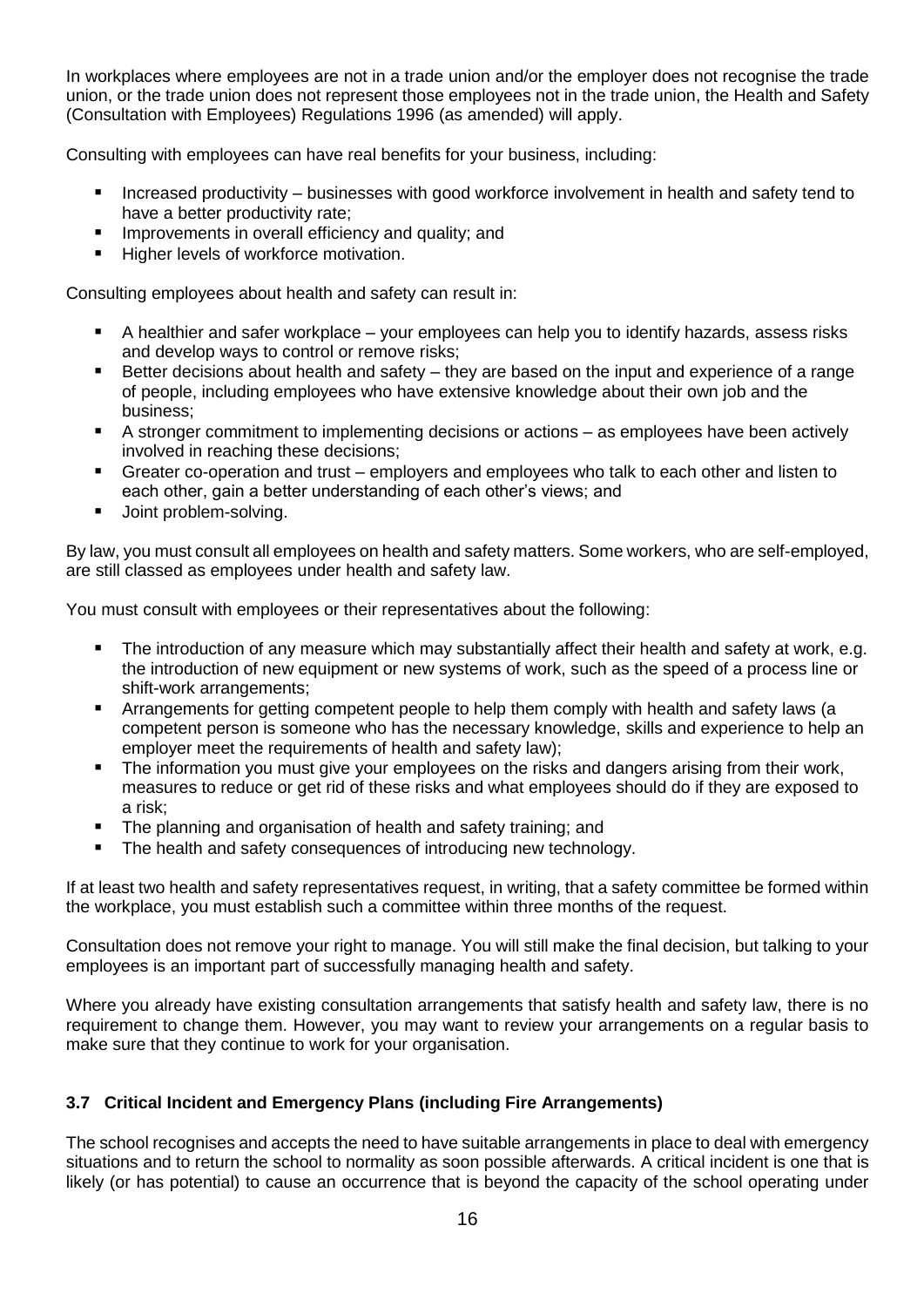normal conditions to respond to independently such as:

- Threat to safety and welfare of pupils and/or staff
- Immediate or delayed emotional reactions in large numbers of staff, pupils or parents, surpassing their normal coping mechanisms
- Serious disruption to the running of the school
- Significant public/news media attention on the school

Emergency planning will include situations such as:

- Accidents off site
- Attacks on students and members of staff
- Bomb threats
- Chemical/toxic/hazardous material spill
- Death
- **Earthquake**
- Flooding building and environment
- Fire
- Gas leak
- Heatwave
- Hostage situation in school
- **Industrial emergency nearby**
- Severe storms and adverse weather
- Missing child/abduction/runaway
- Sexual assault or child abuse
- Shooting
- Sickness and infectious disease
- Threatening person in the school building
- Threatening person outside the building or school grounds
- Unsafe structure
- Utility failure
- School trips and incidents

Further information can be obtained via http://www.westberks.gov.uk/index.aspx?articleid=22905

## **The Critical Incident Plan** is held: *TBC April18* and will be reviewed *TBC* **April 18**

The person who discovers the emergency will raise the alarm immediately by the most appropriate means and ensure that the Headteacher, Deputy Headteacher or in their absence, a member of the senior management team is informed immediately and that where appropriate the emergency services are summoned. He/she will liaise with the emergency services when they arrive and take advice from them. **The priorities are as follows:**

- **1.** To ensure the safeguarding and safety of all persons, their protection from danger, their care and the application of first aid and medical treatment, where appropriate;
- **2.** To call the emergency services when appropriate;
- **3.** To safeguard the premises and equipment, if this is possible without putting persons at risk.

 The person(s) responsible for ensuring and supervising (where appropriate) is/are *(insert detail) Head Teacher/Duty Manager*

 The person(s) responsible for the controlled evacuation of people from the school or the school grounds to a place of safety is/are *(insert detail)*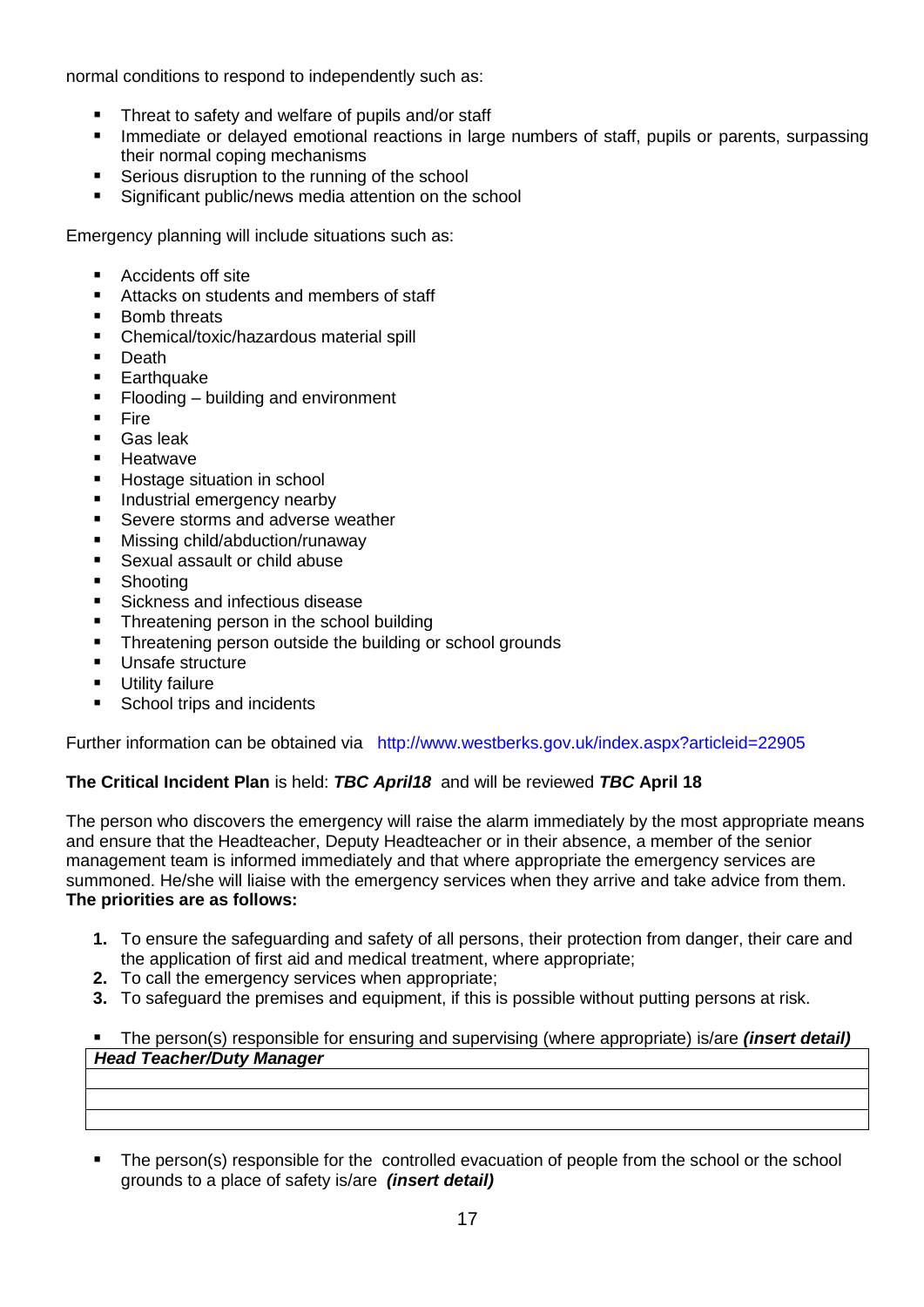The person(s) responsible for summoning the emergency services is/are (*insert detail) Head Teacher/Duty Manager*

 The person(s) responsible that a roll call is taken at the assembly point is/are *(insert detail) Head Teacher/Duty Manager*

The person(s) responsible for ensuring that no-one attempts to re-enter the building until the all clear is given by the emergency services is

## *Head Teacher/Duty Manager*

 The person responsible for arranging, recording and monitoring fire drills at least once per term is (*insert detail)*

#### *Premises Manager*

- Details of the locations of all hazardous and flammable substances on site in case of emergency are kept: *( e.g. in the school office ) Main office Fire Pack*
- The location of the Hot works folder and procedure is *(insert detail) H:\Premises\Hot works*

 The person/s responsible for issuing Hot Works Permit to work is/are *(insert detail) School Business Manager/Premises Manager*

## **3.8 Fire Prevention and Detection Equipment, Arrangements and Training**

(Refer to Fire Logbook provided to schools by West Berkshire Council).

The school recognises and accepts the need to have suitable arrangements in place to ensure that fire safety is appropriately managed, that staff and pupils are aware of what to do in the event of emergency and that fire systems and procedures are in place, practiced and maintained or serviced in line with best practice.

It a requirement of the Regulatory Reform (Fire Safety) Order 2005 to carry out a suitable and sufficient Fire Risk Assessment. Fire risk assessments will require regular review (usually annual) or in the event of changes such as buildings works, improvements, remedial work, alterations to buildings, a fire incident, a change of Responsible Persons (Head Teacher), changes to arrangements, changes in the use of rooms or it is considered that the fire risk assessment may no longer be valid. Failure to keep your fire risk assessment up to date and under review could result in enforcement action from the Fire Brigade.

**Note:** a new fire risk assessment would not normally be required provided that the fire risk assessment carried out remains suitable and sufficient. You need to ensure it remains suitable and sufficient through your regular reviews and none of the changes set above has taken place.

#### The person/s responsible for maintaining the Fire Logbook is **(insert detail)** *Premises Manager*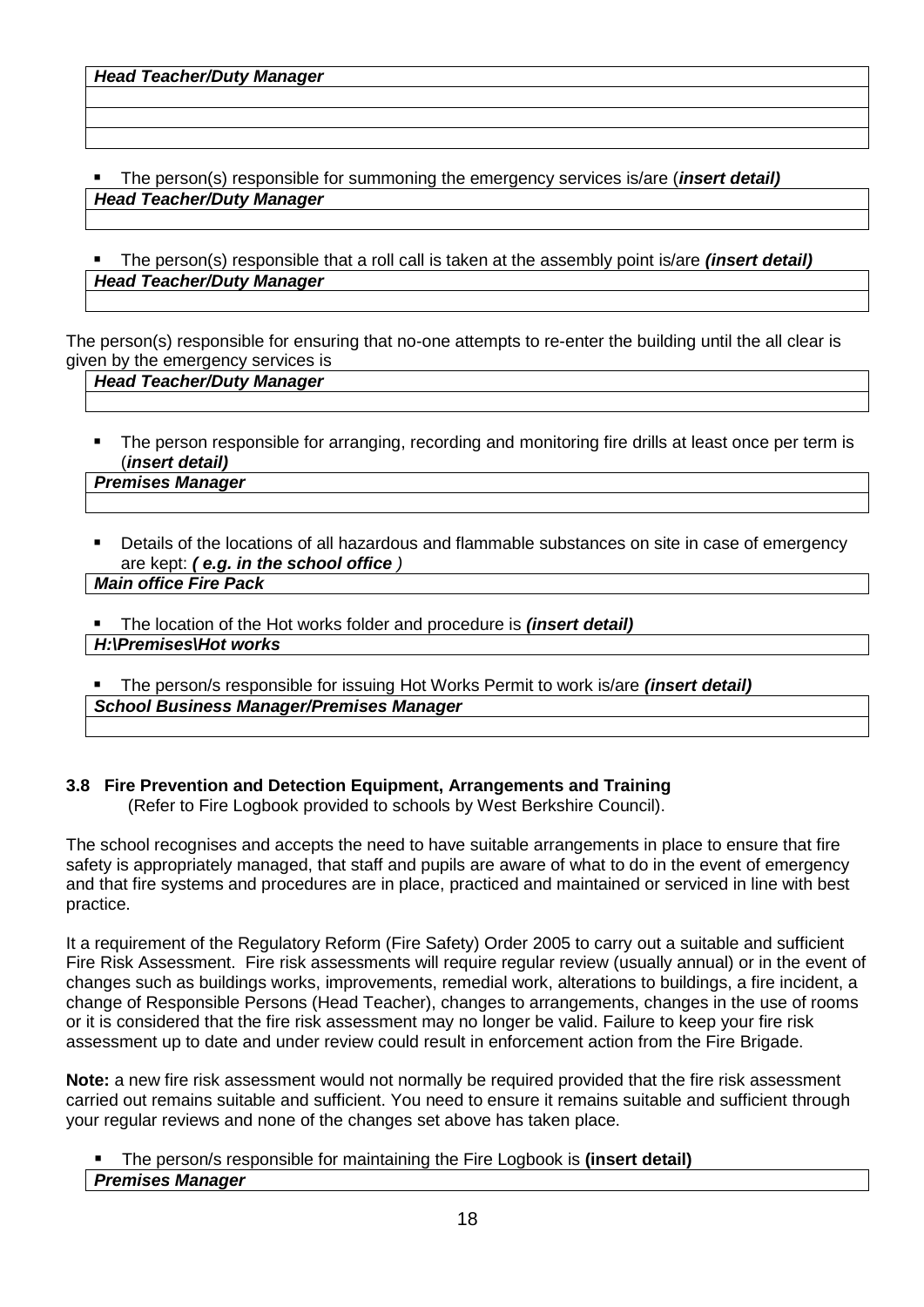#### The person/s responsible for reviewing and updating the Fire Risk Assessment is **(insert detail)** *Premises Manager*

## **3.8.1 Smoking**

The school operates a no smoking policy and smoking is not permitted on the entire footprint of the school internally and externally. This policy applies to lettings, contractors and PTA events.

## **3.8.2 Severe Weather Plan**

The school recognises and accepts the need to have suitable arrangements in place to ensure the safety of staff, pupils and visitors in the event of severe weather.

The person responsible for completing the Severe Weather Plan is *(insert detail)*

| Headteacher |  |
|-------------|--|
|             |  |

#### **3.9 Locations of Main Service Isolation Points**

| <b>Service</b> | <b>Location</b>                                                                 |  |
|----------------|---------------------------------------------------------------------------------|--|
| Gas            | In Westwood Farm playground entrance (Brookfields Side gate)                    |  |
|                | Isolation points in Field and Brook Boiler rooms, main school kitchen           |  |
| Water          | <b>Outside Westwood FARM ENTRACE (Brookfields Side gate)</b>                    |  |
| Electricity    | Brook House boiler room, 6th form electrical cupboard, KS4 Electrical cupboard, |  |
|                | <b>Field House Caretakers office,</b>                                           |  |
| Fire hydrant   | Outside Reception, outside caretakers house 6 Sage Road                         |  |
| Gas bottles    | Outside 6 <sup>th</sup> form entrance in cage                                   |  |
| Lift           | Isolation in cupboard in room 48 including winding point                        |  |

#### **3.10 Risk Assessment**

The school recognises and accepts the need to have robust arrangements in place to ensure that risks are identified, assessed and appropriate controls are put in place. We recognise the need to communicating the significant findings of risk assessments with relevant persons and keeping risk assessments under review to ensure they remain valid.

"*Health and safety law requires the employer to assess the risks to the health and safety of staff and others affected by their activities. The terms risk assessment and risk management are used to describe the process of thinking about the risks of any activity and the steps taken to counter them. Sensible management of risk does not mean that a separate written risk assessment is required for every activity. School employers should always take a common sense and proportionate approach, remembering that in schools risk assessment and risk management are tools to enable children to undertake activities safely, and not prevent activities from taking place. Sensible risk management cannot remove risk altogether but it should avoid needless or unhelpful paperwork*." DfE 2012

Further information regarding the 5 Steps to Risk Assessment can be obtained from HSE website: [www.hse.gov.uk/pubns/indg163.pdf](http://www.hse.gov.uk/pubns/indg163.pdf)

Risk Assessments should be completed by competent staff. Training is available from the Schools Health and Safety Team. The Schools Health and Safety Team can also provide advice and support to Level 2 schools in completing and/or reviewing risk assessments. The Team also have a suite of school risk assessment based on the typical job roles in a schools, which can be used as a starting template.

Schools need to make sure that the risk assessment process is robust and that the significant risks identified are effectively communicated to and understood by those persons who may be affected. A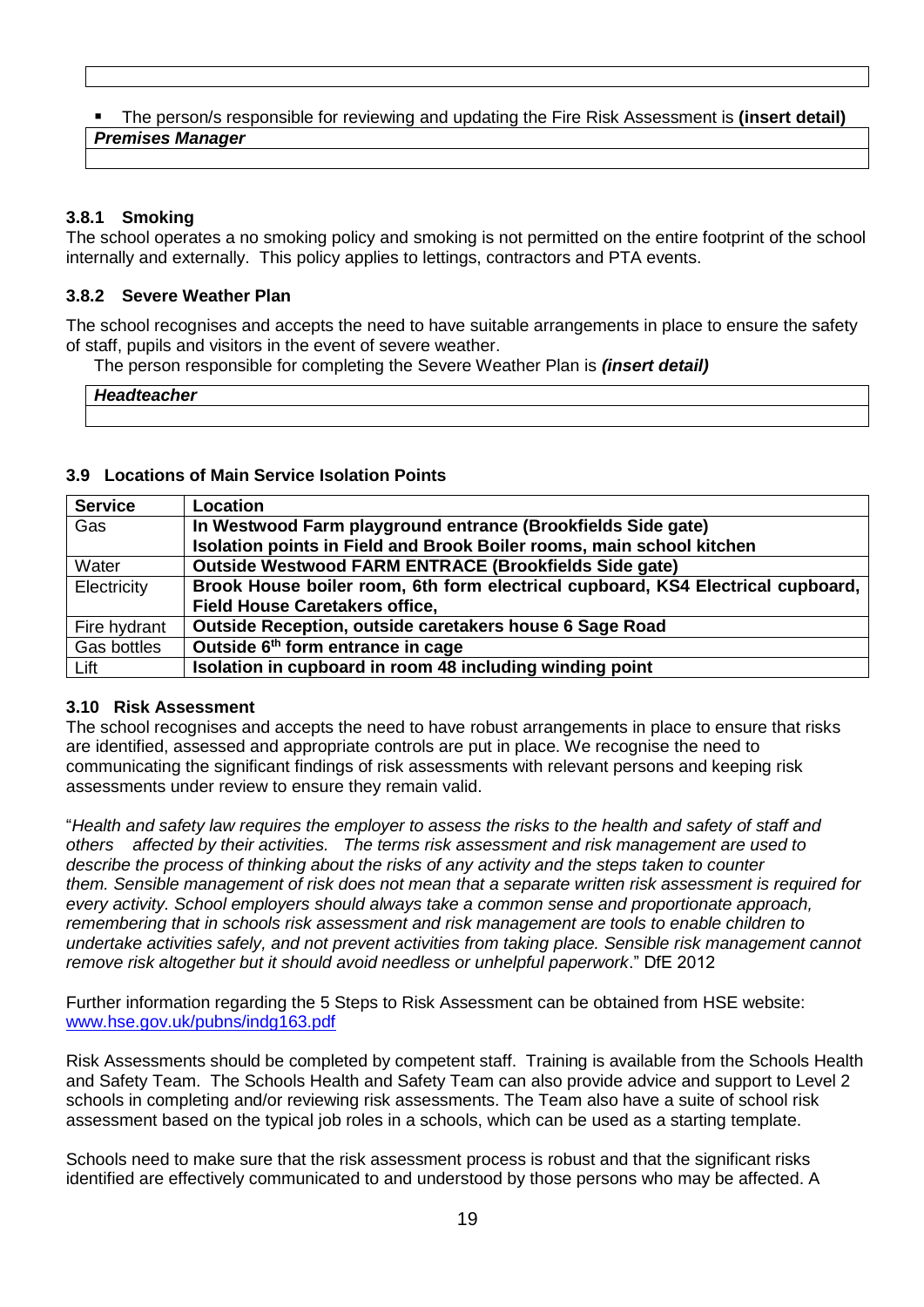simple way to achieve this is to involve the relevant persons in the development and completion of risk assessments and that all parties sign the risk assessments to confirm communication and understanding. Please contact your Safety Advisor for further assistance.

The competent person(s) responsible for assessing significant risk is/are *(insert detail)*

#### *School Business Manager Head teacher/ Nominated persons*

The person responsible for ensuring a suitable and sufficient risk assessment is in place for New and Expectant mothers is *(insert detail)*

| <b>HR Officer</b> |  |  |
|-------------------|--|--|
|                   |  |  |
|                   |  |  |

The person responsible for ensuring a suitable and sufficient risk assessment is in place for work experience students under 18 and new workers is *(insert detail)*

| -יים חו<br><b>Officer</b><br>,,,, |  |  |
|-----------------------------------|--|--|
|                                   |  |  |

Risk Assessments should be regularly reviewed (usually annually) or in the event of change of circumstances such as a new staff or in the event of an incident or accident investigation.

#### **3.11 Manual Handling of Loads in accordance with The Manual Handling Operations Regulations 1992.**

The school recognises that many staff will from time to time have to do manual handing tasks and and accepts the need to have suitable arrangements in place to ensure that manual handling risks are identified, assessed and appropriate controls are put in place.

Staff who are required to manual handle loads as part of their role, should receive appropriate training which is available from the Health and Safety Team. Where a manual handling activity cannot be eliminated then it needs to be assessed and any further controls such as mechanical aids or team lifting be recommended. A manual handling risk assessment can in many cases be completed as a dynamic assessment by the individuals carrying out the manual handling tasks. A simple manual handling is normally based on **TILE** and will consider the following:

- **T**ask
- **I**ndividual
- **L**oad
- **E**nvironment

NB: If the activity presents significant risk to vulnerable individuals such as new and expectant mothers or people with pre-existing back injuries then those people may need to be prohibited from carrying out the activity.

The person/s responsible for completing manual handling risk assessments is *(insert detail)*

## *Head teacher/ Nominated persons*

The person/s responsible for organising and maintaining training records for relevant staff is *(insert detail)*

*SLT/ HR officer*

For further information please see Health & Safety Guidance Card HSGC14 <https://secure2.sla-online.co.uk/Default.aspx?logo=23>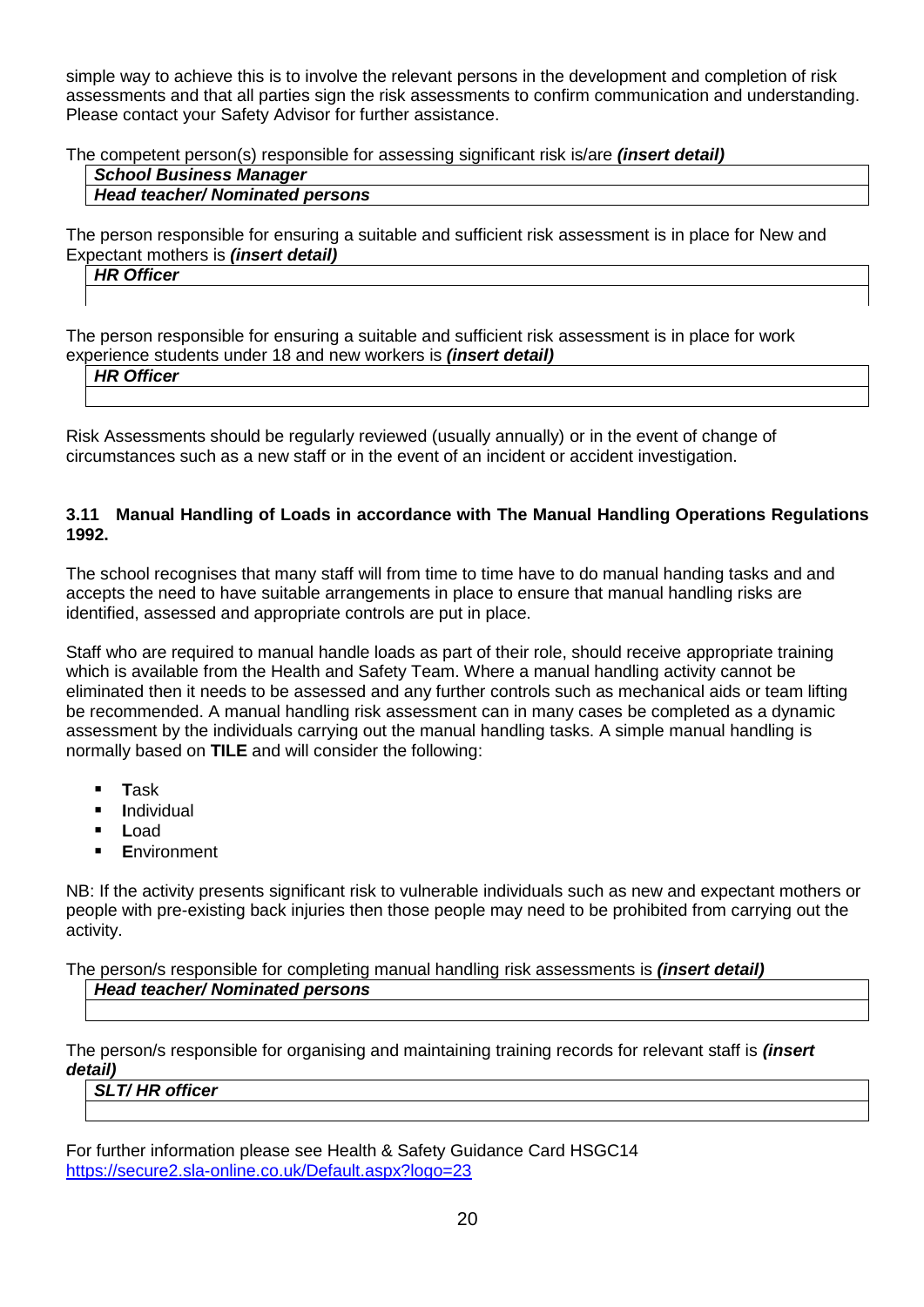## **3.12 Manual Handling of People**

The recognises that the manual handling of people, including children, is a specialised skill and specific training should be provided in these circumstances to any staff who may need to regularly assist or manually handle people. Please contact your Safety Advisor for further assistance.

## The person/s responsible for completing manual handling of people risk assessments is *(insert detail) Manual Handling co-ordinator*

The person responsible for ensuring manual handling training for appropriate staff and maintenance of records is *(insert detail)*

*SLT/ HR officer*

## **3.13 Maintenance of Manual Handling Equipment**

Mechanical lifting aids reduce the need for manual handling but can pose their own hazards. All types of lifting equipment, including lifting gear, and lifting operations must comply with The Lifting Operations and Lifting Equipment Regulations 1998, its Approved Code of Practice and the Provision of Work Equipment Regulations 1998. Lifting equipment covers cranes, lifts and hoists, and components, ie chains, ropes, slings, hooks, shackles and eyebolts.

## **A checklist for mechanical lifting**

- All lifting equipment must be suitable for activity it is to be used for. Consider the environment it will be used in, the load to be lifted and addition risks posed by its operation.
- **EXTER** Lifting equipment must have adequate strength and stability (consider mobile equipment).
- Provide operators with a suitable position and a safe place of work.
- Train operators, ensure they have relevant experience and are competent to operate lifting equipment safely. Pay particular regard to the maturity and judgement of young persons.
- **Ensure a competent person thoroughly examines and inspects all lifting equipment as necessary** (this is usually done by an insurance company). Keep copies of the report of examination.
- Clearly mark machinery and accessories with their safe working load.
- Ensure a competent person plans and supervises all lifting operations to ensure that it is carried out safely. Minimise risks identified in the initial risk assessment.

#### **3.14 Lifting Equipment** (including that provided for pupils with special educational needs)

*"Where lifting equipment, including hoists and slings, is used by people who are at work, the Lifting Operations and Lifting Equipment Regulations (LOLER) apply. In addition to routine maintenance and servicing, LOLER requires employers to make sure that lifting equipment is inspected and thoroughly examined. 'Thorough examination' by a 'competent person' is required either at six-month intervals or in accordance with a written scheme of examination."* **For further guidance visit HSE Website:** <http://www.hse.gov.uk/healthservices/moving-handling.htm#a11>

*Statutory LOLER inspections can be arranged by contacting insurance@westberks.gov.uk*

Lifting equipment covered by LOLER includes all of the following:

- Cranes
- **Workplace passenger and goods lifts**
- **Hoists**
- Scissor lifts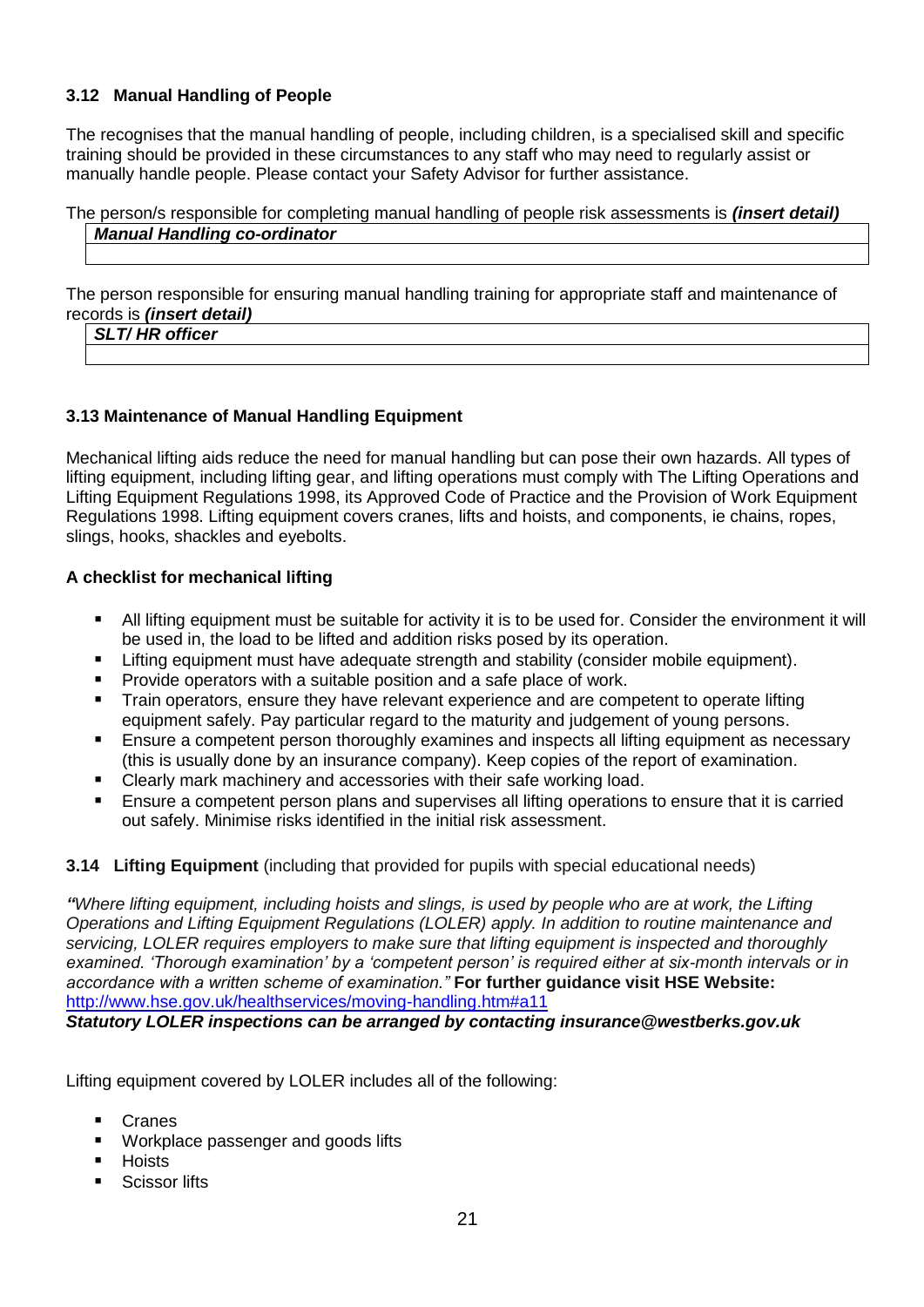- **Vehicle tail lifts**
- Bath hoists
- **Stair lifts**
- **Telehandlers and industrial lift trucks**
- Vehicle lifts

Accessories for lifting covered by LOLER includes all of the following:

- **Slings**
- **Hooks**
- **Shackles**
- **E**vebolts
- Ropes used for climbing or positioning

The school recognises the need to have robust systems to ensure mechanical lifting equipment is inspected, maintained and tested in accordance to manufacturer's guidance and best practice. The person/s responsible for ensuring that all relevant lifting equipment and accessories used for moving people are inspected and serviced every six months by a competent person and kept in good working order is *(insert detail)*

Premises Manager

## **Provision and Maintenance of Equipment**

The Provision and Use of Work Equipment Regulations 1998 (PUWER) places duties on people and schools who own, operate or have control over work equipment. PUWER also places responsibilities on schools and organisations whose employees use work equipment, whether owned by them or not." HSE.

Schools are advised to refer to Manufacturer Instructions in relation to specific requirements for Statutory Inspection and Maintenance. Statutory Inspections for equipment such as hoists and pressure vessels can be arranged through the WBC supplier, if requested, through contacting [insurance@westberks.gov.uk](mailto:insurance@westberks.gov.uk)

#### **For further information please see Health & Safety Guidance Card Maintenance Schedule for Schools**

**3.15 Working at Height (**in accordance with the Work at Height Regulations 2005 and WBC – Working at Height Policy)

The school recognises that falls from height are one of the biggest causes of workplace fatalities and major injuries. Common causes are falls from ladders and through fragile roofs. The purpose of Work at Height Regulations is to prevent death and injury from a fall from height.

Work at height means work in any place where, if there were no precautions in place, a person could fall a distance liable to cause personal injury. For example, you are working at height if you:

- Are working on a ladder or a flat roof;
- Could fall through a fragile surface;
- Could fall into an opening in a floor or a hole in the ground.

Take a sensible approach when considering precautions for work at height. There may be some low-risk situations where common sense tells you no particular precautions are necessary and the law recognises this.

There is a common misconception that ladders and stepladders are banned, but this is not the case. There are many situations where a ladder or a stepladder is the most suitable equipment for working at height.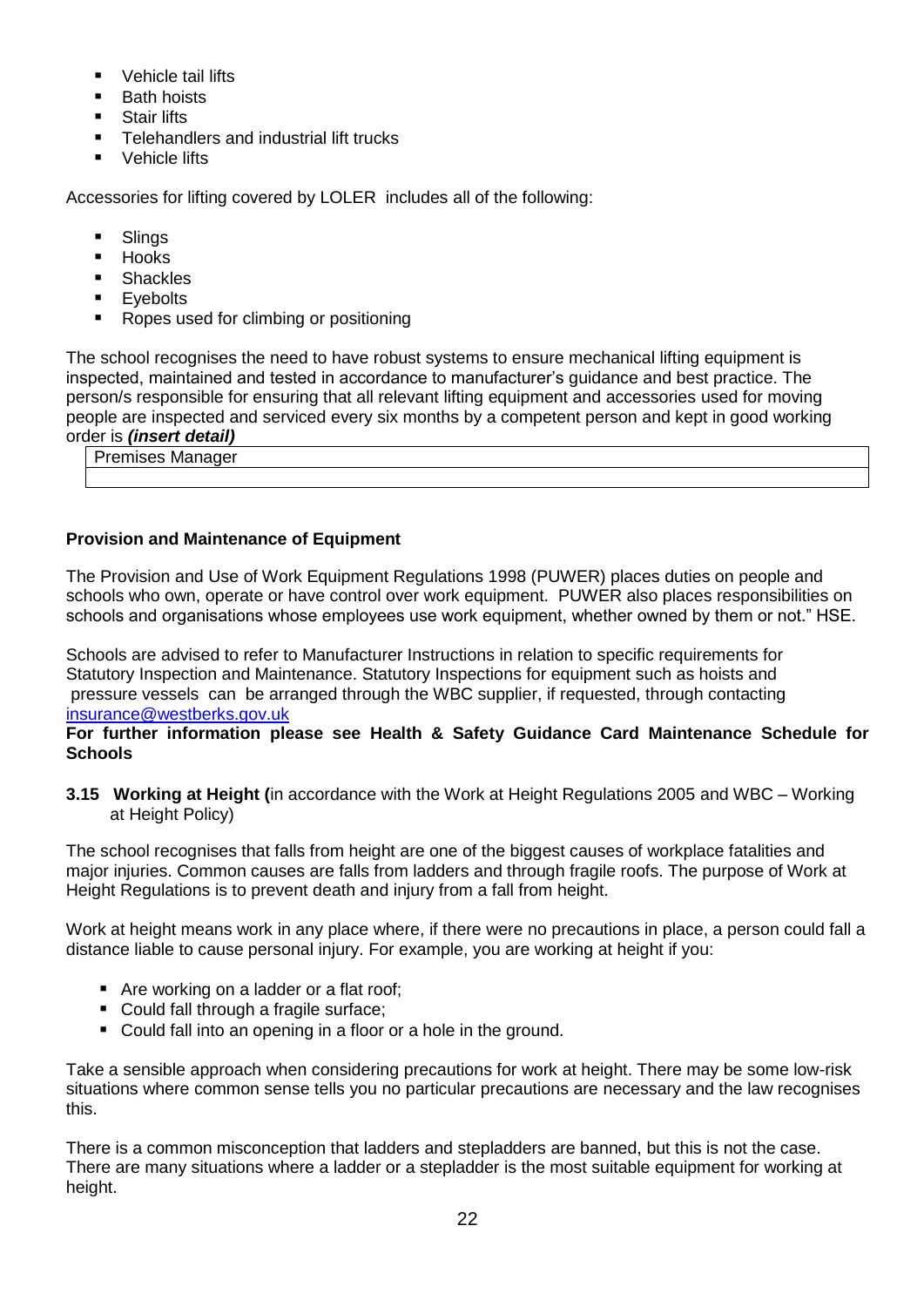Before working at height you must work through these simple steps:

- **Avoid work at height where it is reasonably practicable to do so;**
- Where work at height cannot be avoided, prevent falls using either an existing place of work that is already safe or the right type of equipment;
- Minimise the distance and consequences of a fall, by using the right type of equipment where the risk cannot be eliminated.

The right type of equipment for working at height does not include chairs, tables or desks.

"*Each school should assess their risks from working at height and make plans to either avoid the work at height, or to do the work more safely. School staff will normally carry out the risk assessment but the responsibility for ensuring that it is done is shared between the employer and the Headteacher."* Further HSE Guidance can be found at Website address:<http://www.hse.gov.uk/falls/casestudies/schools.htm>

Ladders and stepladders are available in different grades and strengths as set out below.

| 1455 | Highest rated in terms of strength & quality |
|------|----------------------------------------------|
|      | Commercial light trade work & heavy DIY use  |
| LASS | Occasional light domestic tasks              |

Schools should use either ladders that carry the blue or green logo or Class I or EN131 markings above depending on the purposes for which it is intended. Class III domestic ladders and stepladders will not usually be appropriate in schools or workplace settings.

Ladders and stepladders should ideally have a unique number or identifying mark, be incorporated onto a register of ladders and stepladders and should be subject to periodic inspection by a competent person to ensure the ladders remain in good condition. Users should be required to carry out a pre-use check.

In schools it is advisable that a local work at height policy is developed that incorporates the following points:

- No work at height should take place whilst children are present, unless the work area can be adequately segregated.
- Ladders and stepladders should be held in a secure location, only accessible to authorised persons.
- **Teachers and others should sign out the ladder or stepladder for use.**
- Assistance should be provided to those working at height, where required.
- Ladders and stepladders should be subject to periodic inspection by a competent person to ensure the ladders remain in good condition.
- **Users should be required to carry out a pre-use check.**
- Risk assessments covering work height tasks should be completed, reviewed regularly and communicated to relevant persons.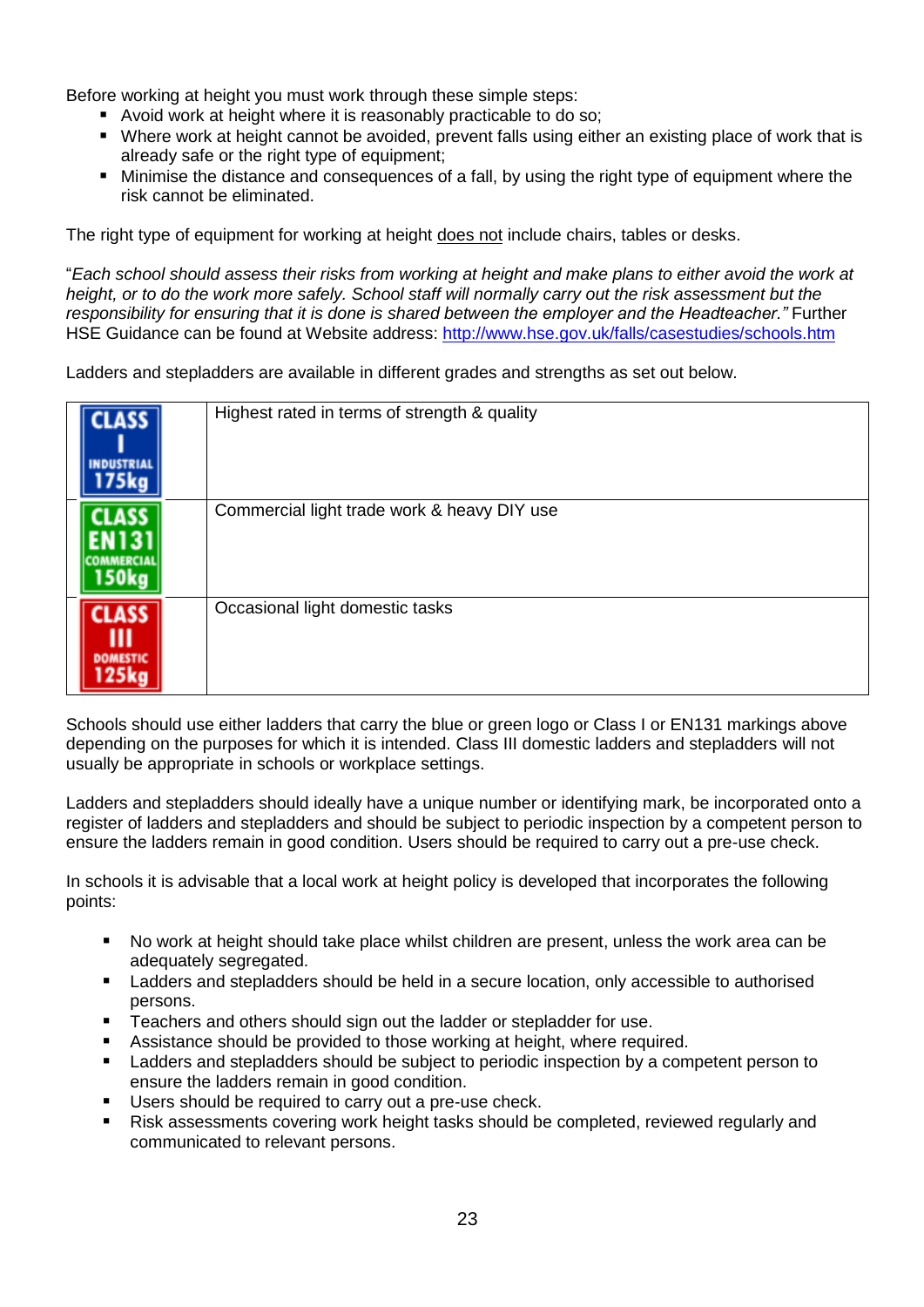#### **Ladders and stepladders**

The school will take a responsible approach to managing work at height and as such have designated some staff with particular responsibilities and tasks below.

The person responsible for the selection, inspection, maintenance, training, supervision, safe use and risk assessment is (*Insert detail)*

#### Premises Manager

The person(s) authorised to use is/are *(insert detail)*

| Caretaker           |
|---------------------|
| Assistant Caretaker |

The person responsible for ensuring training records are recorded and maintained for Working at Height is *(insert detail)* 

SLT/ HR officer

*The person responsible for completing a suitable and sufficient risk assessment for Working at Height is (insert detail)* 

Premises Manager

For further information please see Health & Safety Guidance Cards HSGC 24/25/26 <https://secure2.sla-online.co.uk/Default.aspx?logo=23>

#### **3.16 Health and Safety Training**

The school recognises the need to provide health and safety training, to have a training plan and to ensure training is refreshed regularly. "The Health and Safety at Work etc. Act 1974 requires schools to provide whatever information, instruction, training and supervision as is necessary to ensure, so far as is reasonably practicable, the health and safety at work of employees." HSE

The person responsible for organising Health and Safety Training is *(insert detail)* 

Head Teacher/ Nominated person

The person responsible for maintaining Health and Safety Training Records is *(insert detail)* SLT / HR Officer

#### **Induction for new members of staff**

The person responsible for ensuring new staff receive an induction on their first day in essential safety matters such as emergency procedures for raising alarm and evacuation procedures, first aid and welfare facilities is *(insert detail)*

HR Officer

#### **Health and safety training for schools staff may include but is not limited to the following**:

- Health and Safety Policies: West Berkshire, Education, and School.
- **Off-site Activities Procedure (Evolve)**
- **Premises Asbestos Survey and instruction**
- Risk Assessments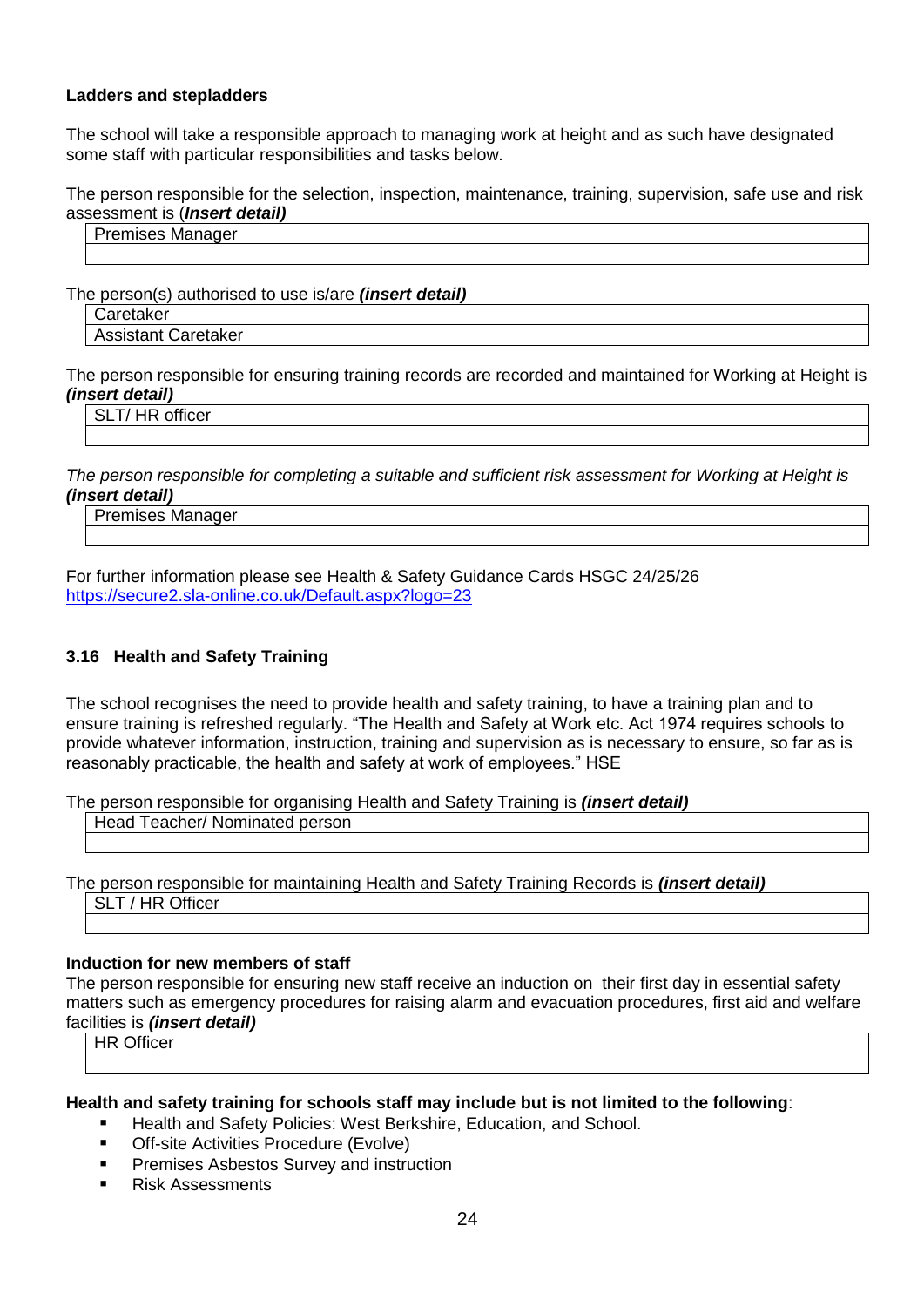- Fire and other Emergency Arrangements
- **Accident Reporting Arrangements**
- **First Aid Arrangements**
- Safe Use of Work Equipment
- Procedures for Hazardous Substances
- Good Housekeeping, Waste Disposal and Cleaning Arrangements
- Hazard Reporting and Maintenance Procedures
- Special Hazards/Responsibilities Associated with their Work Activity
- Special Needs of Young Employees (e.g. Work Experience Placements
- **Work at height**
- Manual handling (objects and/or people)
- **Stress management**
- **Managing contractors**

Level 2 schools have most health and safety training included in the Level 2 Health and Safety Services. This includes all scheduled health and safety training and on-site training such as twilight or inset days training. Please contact you Safety Advisor for more information.

Schools should keep a register of all relevant training, including health and safety, that all schools staff attend. This will assist the school in ensuring that training is up to date and refreshed accordingly. West Berkshire Council carry out refresher courses for mandatory or recommended training on a three yearly basis or sooner, where relevant.

The person/s responsible for ensuring relevant staff receive training and that this is updated are *(insert detail)*

| . |                                               |
|---|-----------------------------------------------|
|   | $\sim$ $\cdots$<br>--<br>$\sim$<br>лнсег<br>. |
|   |                                               |
|   |                                               |
|   |                                               |

For further information please contact<http://info.westberks.gov.uk/index.aspx?articleid=29808>

## **3.17 Offsite Activities**

The school recognises the need to have robust procedures in place to assess and manage risk to provide safe and enjoyable school trips and off-site activities. A large number of school visits take place successfully each year. However, misunderstandings about health and safety law can sometimes discourage schools and teachers from organising these activities.

To tackle some of the myths about red tape and prosecution, HSE has published a policy statement to encourage all schools (in both maintained and independent sectors) and local authorities to remove wasteful bureaucracy imposed on those involved in organising school visits and outdoor learning activities.

HSE's statement makes clear:

- That the focus should be on how the real risks arising from such visits are managed and not on paperwork;
- The need for a proportionate and sensible approach for planning and organising off-site activities;
- **That those organising visits should simplify the planning process and authorisation arrangements** for visits that involve everyday risks;
- That HSE's primary interest is real risks arising from serious breaches of the law. Any HSE accident investigation will be targeted at these issues.

Where sensible and proportionate steps have been taken by a school and its staff, it is highly unlikely that there would be a breach of health and safety law involved, or that it would be in the public interest for HSE to bring a prosecution.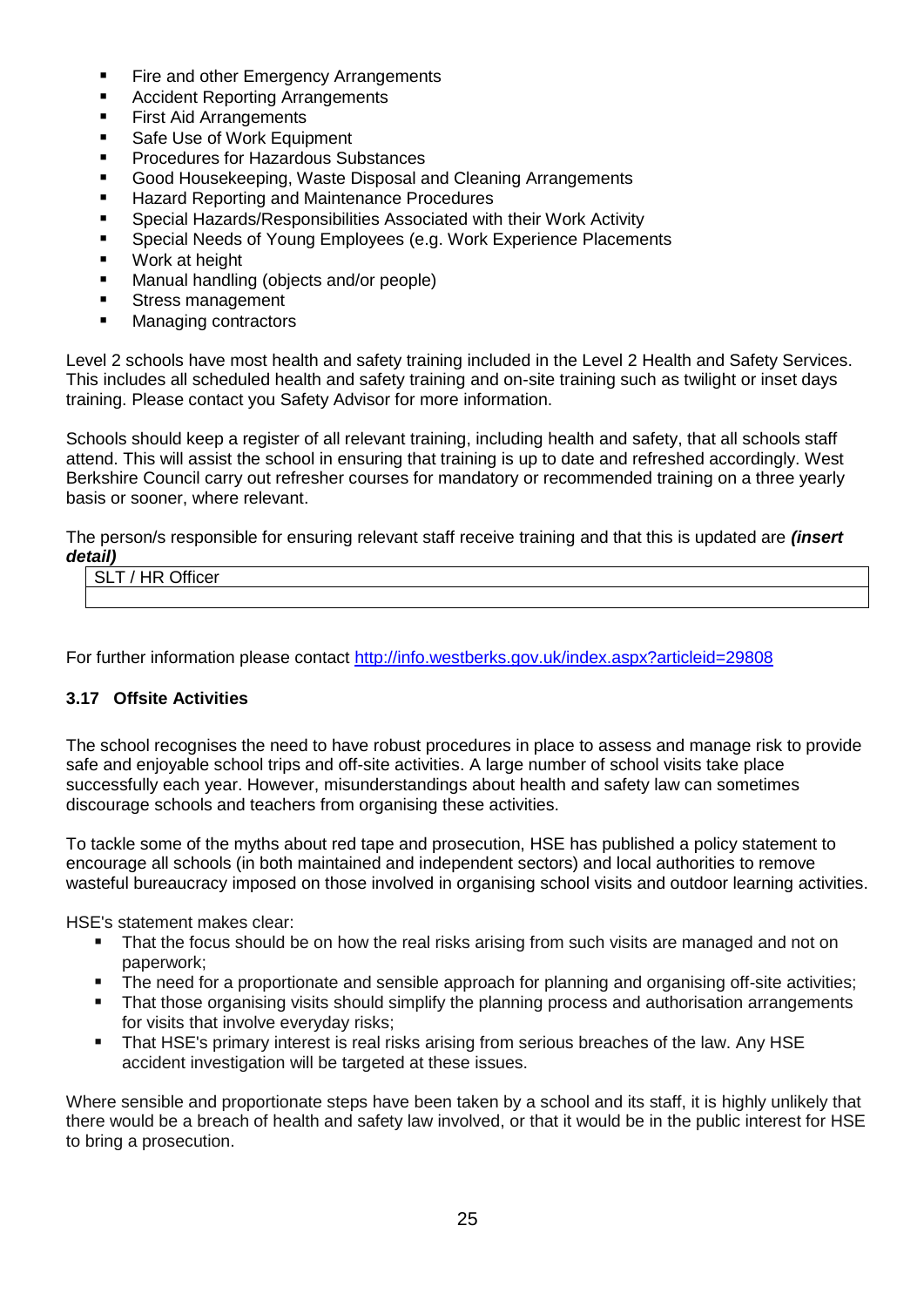Prosecutions taken by HSE invariably involve a fatality (or near fatality) where there was recklessness or a clear failure to adopt sensible precautions. The fact that an accident occurs does not mean there was a breach of health and safety law if sensible, proportionate and appropriate precautions have been taken.

Fears of prosecution by schools and their staff have been grossly inflated and are unwarranted. Such fears should not be a barrier to school trips taking place. HSE [statistics](http://www.hse.gov.uk/services/education/school-trips.htm#statistics) indicate that in the five-year period between 2005/06 and 2009/10 the HSE has only brought two prosecutions involving school visits.

To ensure that sensible and proportionate steps have been taken by a school and its staff, offsite activities will be arranged in accordance with the Offsite Activities Manual provided by West Berkshire Council and the Evolve Team at Hampshire County Council.

Activities carried out on behalf of West Berkshire Council operate within a legal framework and the off-site activities manual outlines this framework for West Berkshire schools.

Further information can be obtained from West Berkshire Intranet pages: <http://www.westberks.gov.uk/index.aspx?articleid=8113>

The person responsible for co-ordinating offsite activities is *(insert detail)*

#### Offsite Activity Co-ordinator

The person(s) responsible for completion of risk assessments in relation to off-site activities is/are: *(insert detail)* 

Offsite Trip leader

The person responsible for signing completed offsite activity risk assessments and confirming approval on the Evolve system is *(insert detail)* 

Offsite Activity Co-ordinator

For further information please see<http://evolve.edufocus.co.uk/evco10/unknown.asp>

#### **3.18 Caretaker and Cleaning Equipment**

 The school recognises the need to have safe equipment. This includes moving and handling equipment; powered cleaning equipment, power tools, and hand tools.

The person(s) responsible for ensuring that equipment is risk assessed, suitable for intended use, safe to use, inspected and maintained in a safe condition is *(insert detail)*

| Ē<br>$\sim$ $\sim$ $\mu$<br>י⊣ו ו |  |
|-----------------------------------|--|
| <b>PICALIII</b>                   |  |

The person responsible for ensuring instruction, training and supervision is in place for use of equipment is *(insert detail)*

| $\sqrt{2}$<br>"<br>.<br>і акел                   |  |
|--------------------------------------------------|--|
| $\sim$ $\sim$ $\sim$ $\sim$ $\sim$<br>taletakel. |  |
|                                                  |  |

The person(s) authorised to operate and use is/are *(insert detail)* **Caretaker** 

Assistant Caretaker

For further information please see Health & Safety Guidance Cards HSGC 1/4/5/12/13/15/35

#### **3.19 Grounds Maintenance Equipment (Tractors/Tractor Powered Machinery)**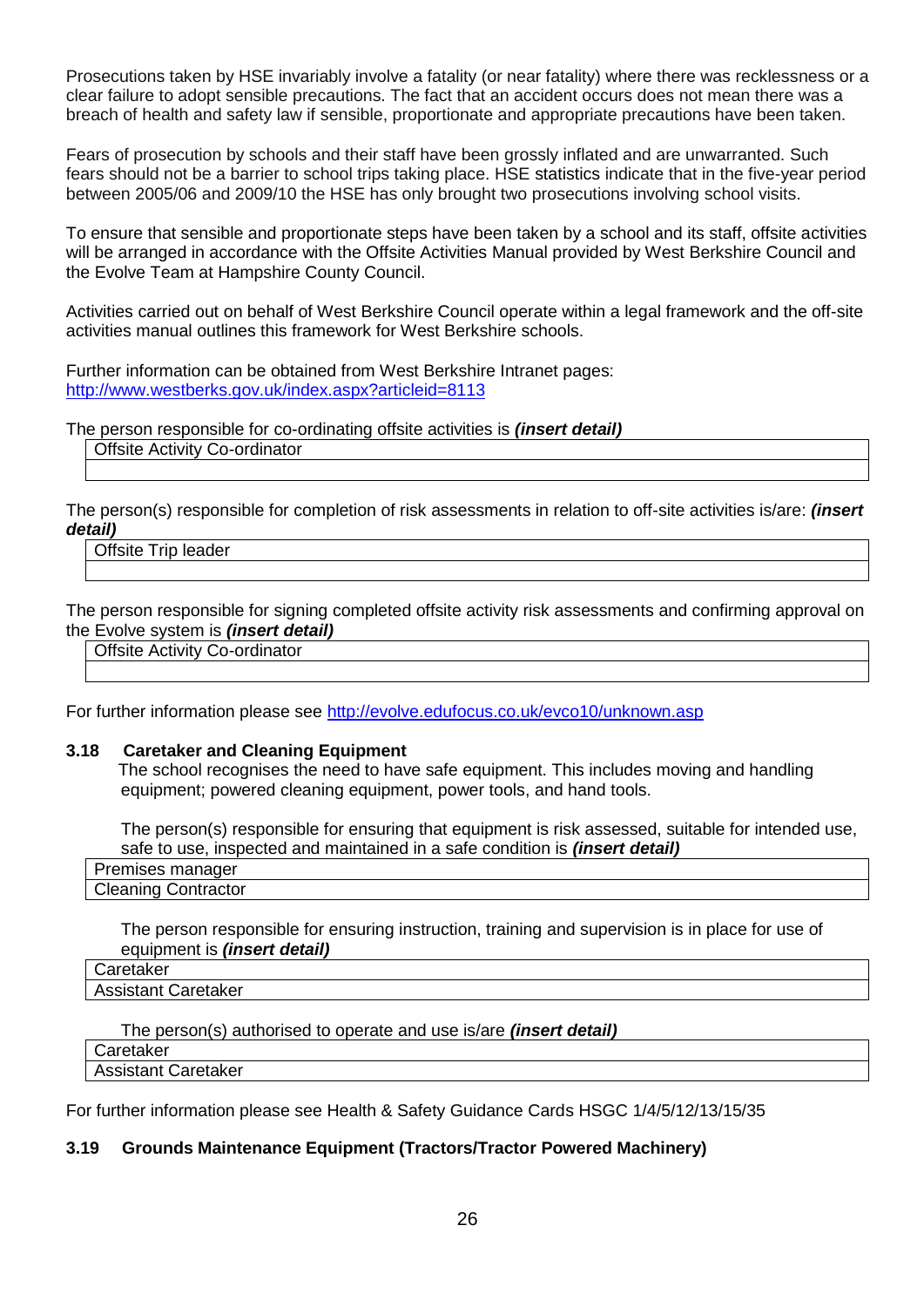The person(s) responsible for ensuring that equipment is risk assessed, suitable for intended use, safe to use, inspected and maintained in a safe condition is *(insert detail)*

Premises Manager

The person responsible for ensuring instruction, training and supervision is in place for use of equipment is *(insert detail)*

**Caretaker** 

The person(s) authorised to operate and use is/are *(insert detail)* Caretaker Assistant Caretaker/ Grounds Person

For further information please see Health & Safety Guidance Cards HSGC 1/4/5/12/13/15/35

#### **3.20 Grounds Maintenance Equipment (Machinery and Tools)**

The person(s) responsible for ensuring that equipment is risk assessed, suitable for intended use, safe to use, inspected and maintained in a safe condition is *(insert detail)*

Premises Manager

The person responsible for ensuring instruction, training and supervision is in place for use of equipment is *(insert detail)*

**Caretaker** 

The person(s) authorised to operate and use is/are *(insert detail)* Caretaker/Assistant Caretaker/Grounds person

For further information please see Health & Safety Guidance Cards HSGC 1/4/5/12/13/15/35

#### **3.21 School Kitchen Catering Equipment (Dough mixers, Slicing machines, Potato peelers).**

Schools are responsible for the kitchens and the kitchen equipment. Schools Kitchens must be included as part of a Health and Safety walkthrough by Governors. Please be advised that if schools have any concerns in relation to equipment or any other matter in relation to Contracts please contact Corporate Contracts Manager 01635 519411 who will be able to offer assistance to resolve.

The person(s) responsible for ensuring that equipment is risk assessed, suitable for intended use, safe to use, inspected and maintained in a safe condition is *(insert detail)*

Premises Manager- Teaching kitchens- Maintenance and Inspection Classroom Staff- Teaching Kitchens- Risk Assessments ISS (Kitchen contractor)- Main School kitchen

The person responsible for ensuring instruction, training and supervision is in place for use of equipment is **(insert detail)**

Classroom Staff- Teaching Kitchens ISS- Main school Kitchen

The person(s) authorised to operate and use is/are *(insert detail)*

ISS- main school Kitchen

As per Risk assessment for all others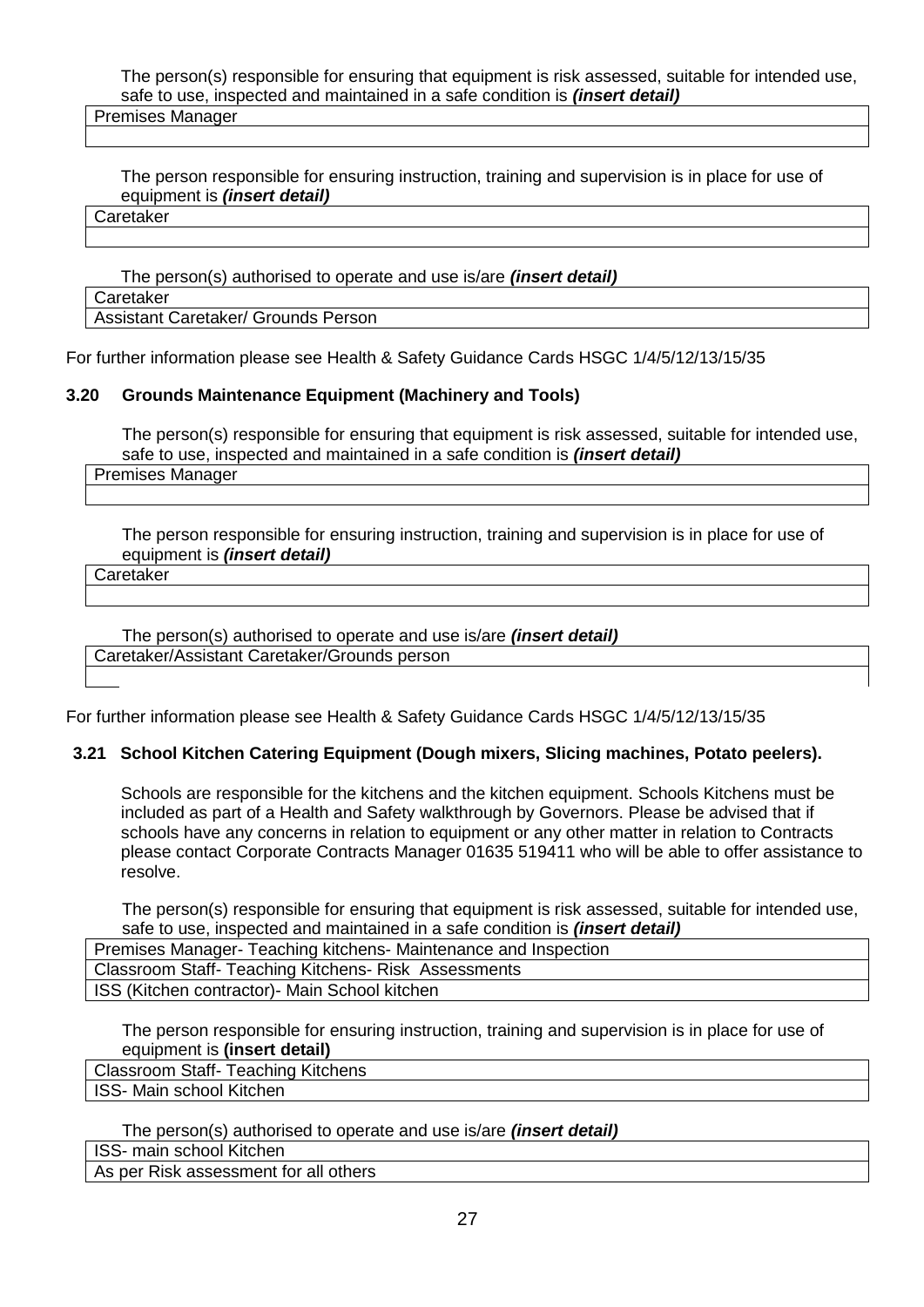If Contractors are in place contract monitoring is completed by **(insert detail)** Premises Manager

#### **Catering (For completion only by schools with an in house catering operation on site)**

The person responsible for monitoring the preparation of food, the nutritional standards of meals and the maintenance of satisfactory hygiene standards is *(insert detail)*

N/A

The person responsible for checking that suitable and sufficient risk assessments including manual handling, maintenance of equipment, COSHH assessments and first aid requirements are in place is *(insert detail).*

N/A

#### **3.22 Statutory Checks and Maintenance of Curriculum related Equipment**

The school recognises the need to ensure that statutory inspections, testing and maintenance is completed for relevant equipment.

#### **a) Laboratory Apparatus and Equipment curriculum based**

The person(s) responsible for ensuring that equipment is risk assessed, suitable for intended use, safe to use, inspected and maintained in a safe condition is *(insert detail)*

Lab technician

The person responsible for ensuring instruction, training and supervision is in place for use of equipment is: *(insert detail)*

Lab technician

The person(s) authorised to operate and use is/are *(insert detail)* Lab technician

The person(s) responsible for instructing pupils in the safe use of equipment before they use it and checking they use it correctly is/are *(insert detail)* 

Lab technician

Schools are advised to refer to Manufacturer Instructions, maintenance and testing schedules and CLEAPSS<http://www.cleapss.org.uk/> guidance in relation to specific requirements for Inspection and Maintenance. Statutory inspections for equipment such as pressure vessels can be arranged through the WBC supplier by contacting [insurance@westberks.gov.uk](mailto:insurance@westberks.gov.uk)

- **b) Design and Technology Equipment (Resistant and Compliant Materials such as wood and metal).**
- **c) Design and Technology Equipment (Food Technology and Textiles)**
- **d) Art and Design Equipment (Fine Arts)**
- **e) PE Equipment**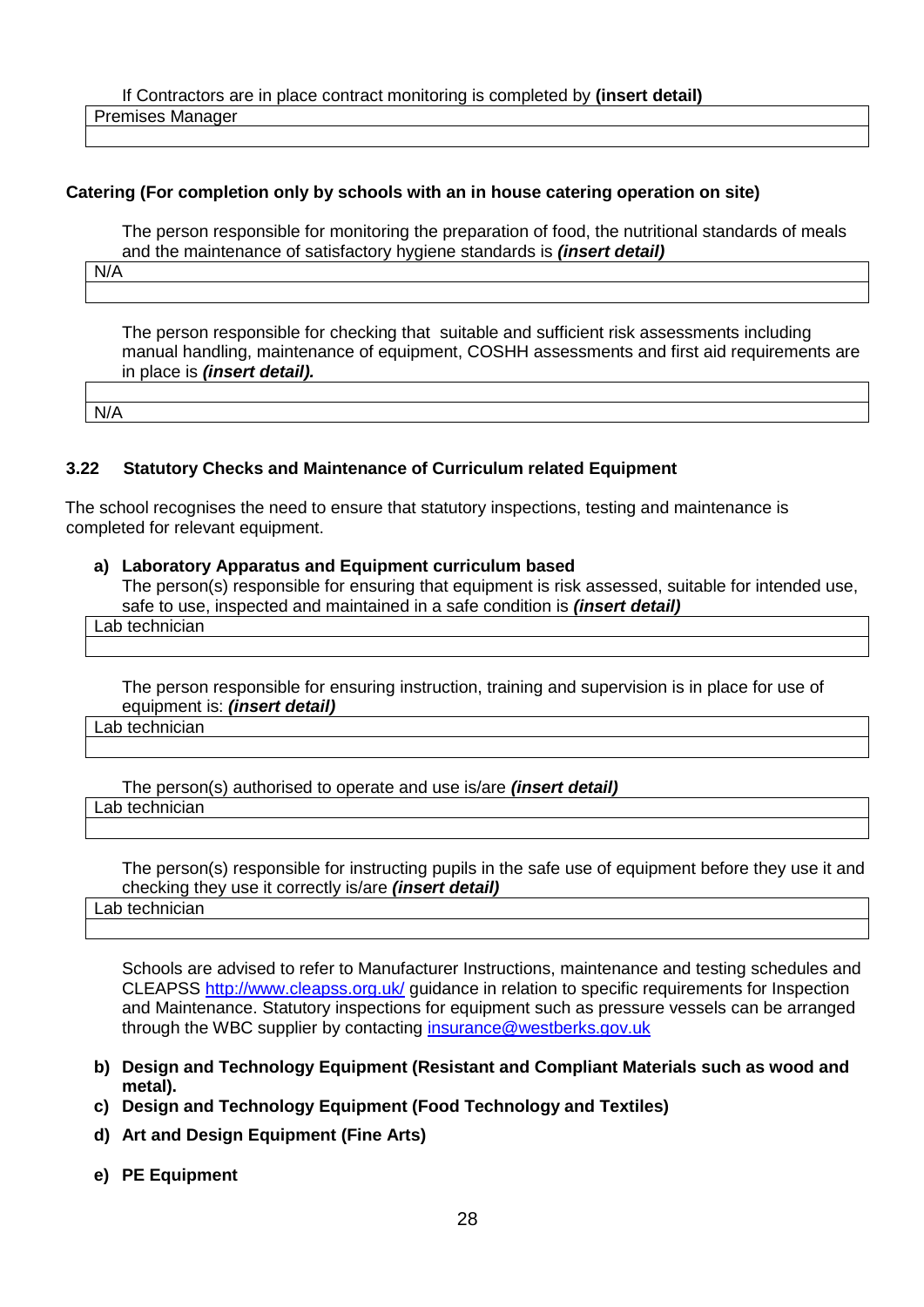## **f) Stage Lighting Equipment**

#### **g) Mobile Staging and Seating**

The person(s) responsible for ensuring that equipment is risk assessed, suitable for intended use, safe to use, inspected and maintained in a safe condition is *(insert detail)*

Premises Manager- Maintenance and inspection

Classroom Staff- risk assessment

The person responsible for ensuring Local Exhaust Ventilation (LEV) Equipment is inspected and maintained is *(Insert detail)* 

Premises Manager

Details of arrangements should be recorded in the COSHH Register. Further information can be obtained from<http://www.hse.gov.uk/lev/>

The person responsible for ensuring instruction, training and supervision is in place for use of equipment is *(insert detail)*

Classroom Staff

The person(s) responsible for ensuring that all machinery is adequately guarded and that the guards are in position when the equipment is in use is/are *(insert detail)*

Premises Manager- maintenance Classroom Staff- usage

The person(s) responsible for taking out of use and labelling any equipment which is inadequately guarded is/are *(insert detail)*

Premises manager

The person(s) authorised to operate and use is/are *(insert detail)* As per the Risk assessment

The person(s) responsible for instructing pupils in the safe use of equipment prior to use and checking for correct use is/are *(insert detail)*

Classroom Staff

Schools are advised to refer to Manufacturer Instructions and CLEAPSS <http://www.cleapss.org.uk/> guidance in relation to specific requirements for Inspection and Maintenance. Further information can also be obtained from WBC Insurance Team [insurance@westberks.gov.uk](mailto:insurance@westberks.gov.uk)

Use of Kiln - Person responsible for selection, inspection, maintenance, training, supervision, safe use and risk assessment including COSHH requirements is *(insert detail)*  Premises Manager- maintenance and inspection, COSHH Classroom Staff -Use and Risk assessment

Schools are advised to refer to Manufacturer Instructions in relation to specific requirements for Inspection and Maintenance.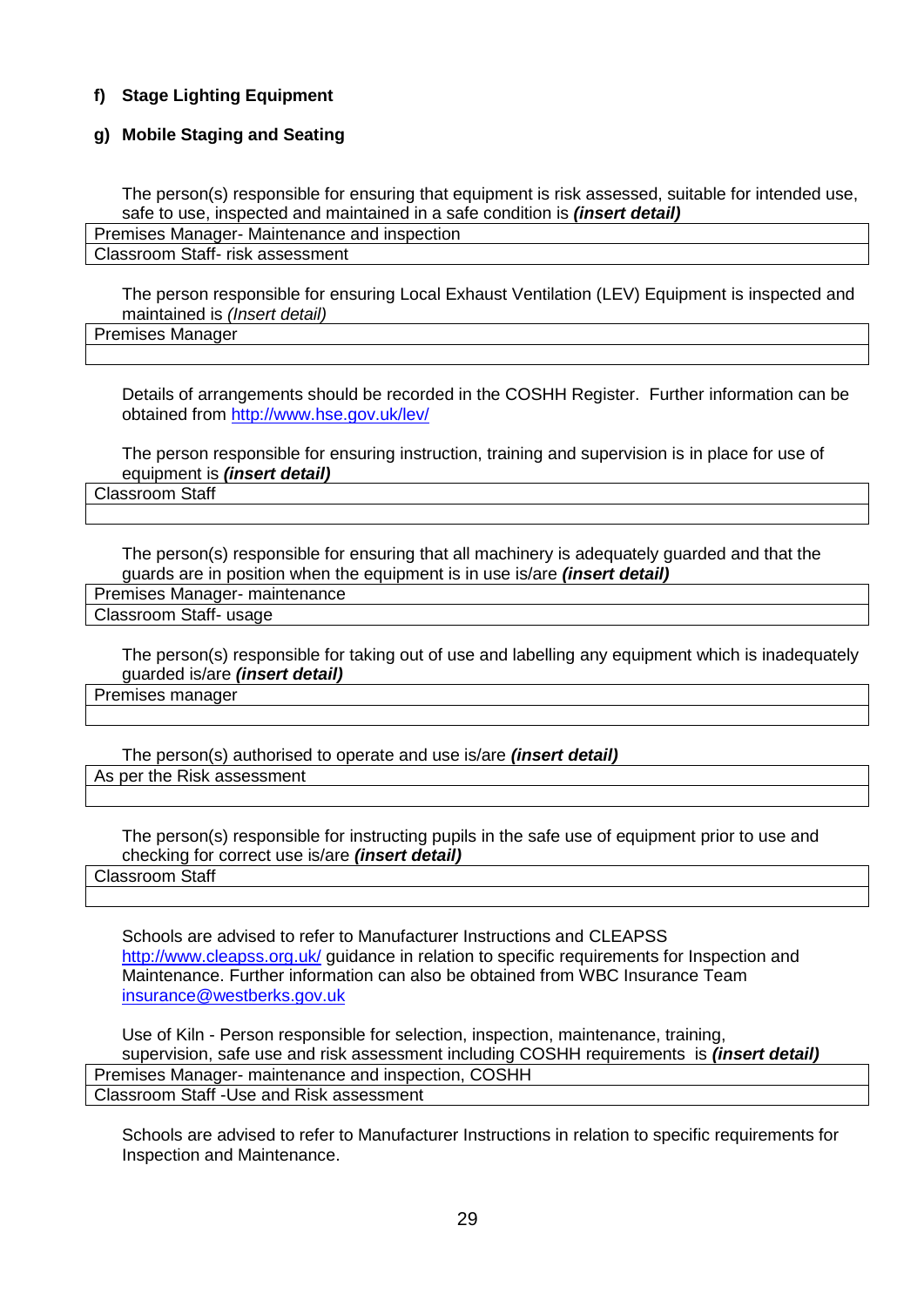Contractor responsible for annual full inspection of PE equipment and report is *(insert detail)*

| Ltd<br>Jniversal<br>Equipment)<br>Sports<br>Services |  |
|------------------------------------------------------|--|
| 868700<br><br>''16∠∵<br>el                           |  |

#### **3.23 Premises**

The school recognises the need to provide safe and secure premises and as such a range of issues needs to be considered and managed. We have therefore appointed responsibilities and tasks to designated staff.

#### **a) Management of Asbestos**

The person responsible for making arrangements for dealing with asbestos in compliance with **West Berkshire Policy** and **SPAR** process is *(insert detail)*

SBM/ Premises Manager

The person(s) responsible for ensuring that the premises asbestos log is consulted by visiting contractors and other relevant persons is/are *(insert detail)*

Premises Manager

The Asbestos Register and log is kept *(insert detail)* Finance office

The person/s responsible for carrying out asbestos materials condition checks are *(insert detail)* Premises manager

For further information please see Health & Safety Guidance Cards HSGC 2

#### **b) Health and Safety - The Pressure Systems Safety Regulations 2000.**

These Regulations give detail of the competence required for Statutory Inspections and maintenance.

The person responsible to arranging an annual Inspection by a Gas Safe Registered Competent Person to boiler/s under a written scheme of work is **(insert detail)**

Premises Manager

The person responsible for arranging maintenance of boiler/s by a Gas Safe Registered Competent Person under a written scheme of work is **(insert detail)** Premises Manager

For further information please see Health & Safety Guidance Cards HSGC maintenance schedule for schools or **<http://www.hse.gov.uk/pubns/indg261.pdf>**

#### **c) Security**

The person(s) responsible for unlocking and locking the building, arming and disarming security alarms is/are *(insert detail)*

Caretaker

Alarm Response (External contractor) Tel. 0870 770 0825

**d) Repairs and Maintenance**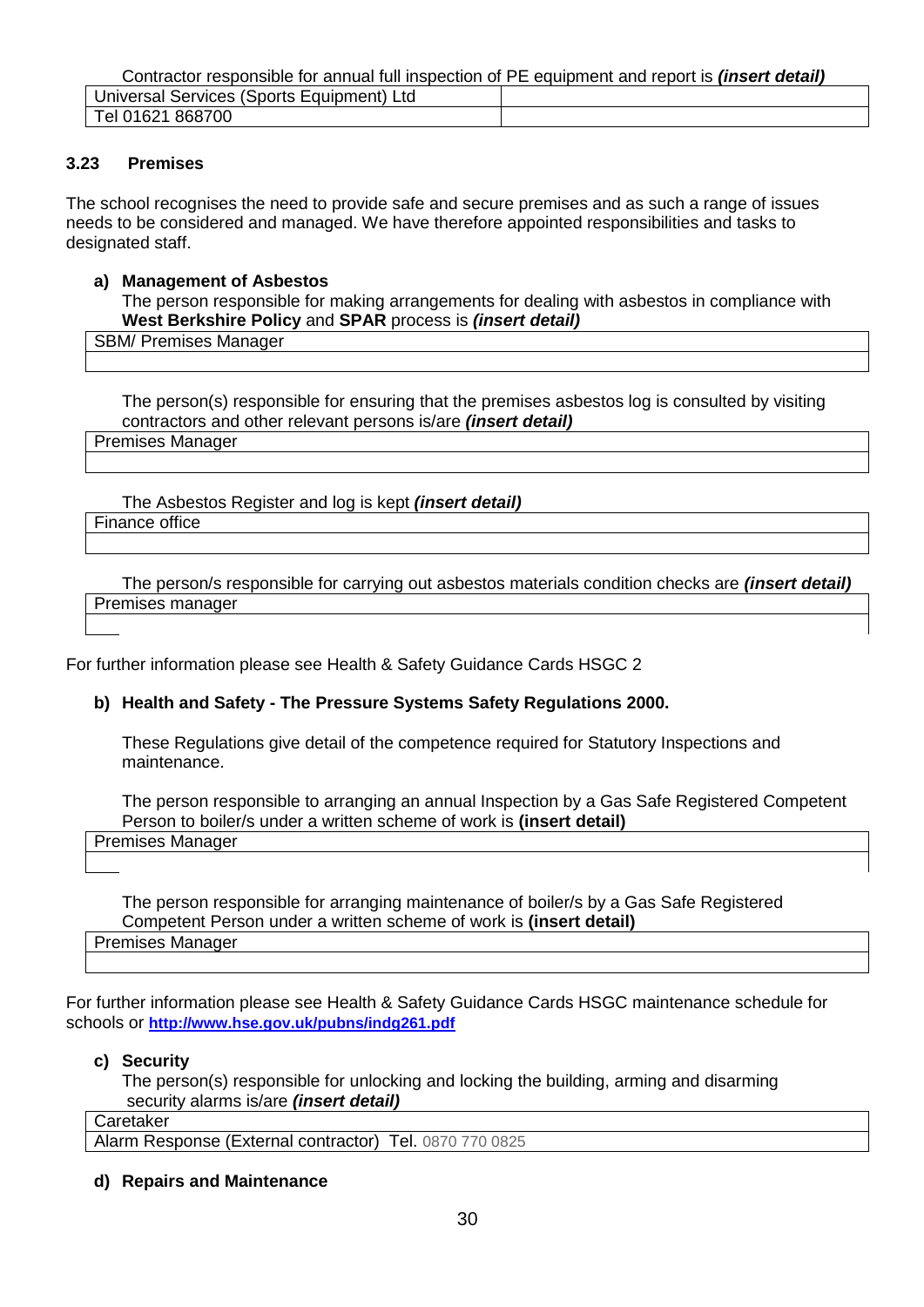A person encountering any damage or wear and tear of the premises which may constitute a hazard should report it to *(insert detail)*

Premises Manager

Defective furniture and equipment should be taken out of use immediately, labelled and reported to *(insert detail)*

Premises manager

The person responsible for ordering repairs which are the school's responsibility is *(insert detail)* Premises Manager

The person responsible for reporting repairs which are the responsibility of west Berkshire Council to the appropriate Service is *(insert detail)*

Premises Manager

The name and telephone number of the school's attached maintenance surveyor is *(insert detail)* Nigel Mason

Property Services, West Berks Council, West Street House, West Street, Newbury, RG14 1B Z

' 07796 181448 / 01635 519198 - <u>[nigel.mason@westberks.gov.uk](mailto:nigel.mason@westberks.gov.uk)</u>

#### **e) Water Management**

The school recognises the need to have robust procedures in place to ensure that water systems are appropriately managed to prevent legionella. Please refer to West Berkshire Council Legionella Risk Management Procedure.

All schools must ensure that Legionella Risk Assessment are completed and regularly reviewed in relation to water management and hot and cold water systems and measures have been introduced to manage the risk of legionnaires disease through the effective implementation of the written scheme.

The person responsible for completing checks as identified in the Legionella Risk Assessment and associated written scheme is *(insert detail)*

Eaton Environmental Services Eaton Environmental Services Ltd The Courtyard, Willow Park, Cumnor Road, Oxford, OX2 9TX Registered in England No. 3057147 Tel: 01865 864488 Fax: 01865 865855

The person responsible for ensuring the Legionella Risk Assessment is kept up to date is *(insert detail)* 

Premises Manager

For further information please see Health & Safety Guidance Cards HSGC 7/8/37 **<http://www.hse.gov.uk/legionnaires/>**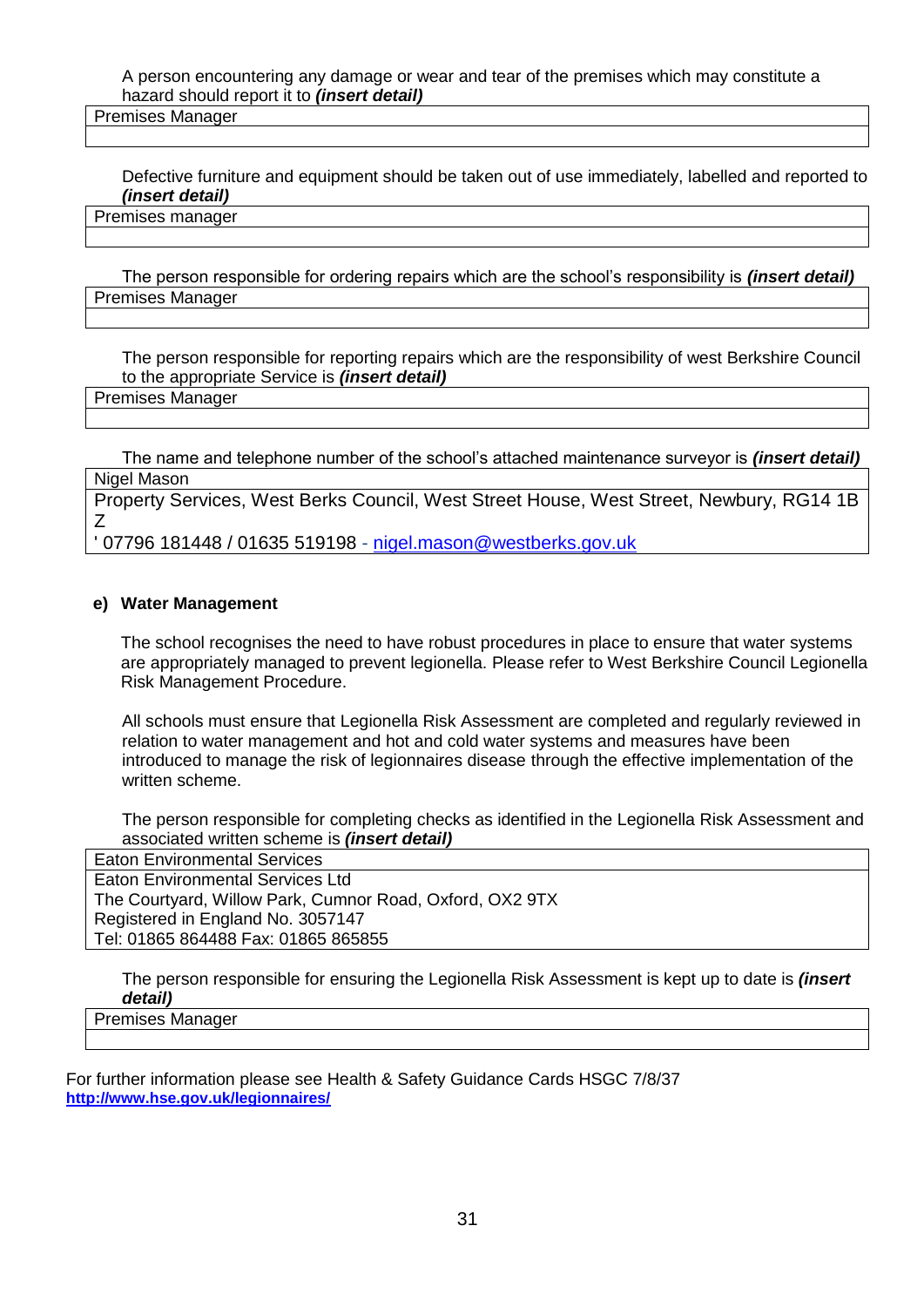## **3.24 Housekeeping and Disposal of Waste**

The school recognises the need to have adequate systems to ensure good housekeeping and safe storage and disposal of waste.

Rubbish awaiting collection must never be left where it obstructs escape routes or could aid the production and spread of fire and smoke. All staff are responsible for ensuring the good housekeeping of their own workrooms, for example, offices, laboratories, workshops, art studios, drama studios and related storage areas.

Accumulation of rubbish and waste should be reported to *(insert detail)* who is responsible for the arrangement of disposal.

Premises manager

The person who should be contacted if circulation routes are obstructed by rubbish is *(insert detail)*

Premises Manager

The person responsible for the safe disposal of any *hazardous substances* or *special wastes* is *(insert detail)*

## Premises Manager

The person responsible for ensuring the safe and appropriate disposal of any *clinical waste* is *(insert detail)*

Premises Manager

#### **3.25 Outdoor Play Equipment and Outdoor Play areas including School Playing Field**

The school recognises the need to provide play equipment that stimulates and challenges children at play but that play equipment also needs to be safe and age appropriate. The school recognises the need to have adequate systems to ensure play equipment is safe and in good condition and have appointed staff with responsibilities and tasks.

(See Guidance notes on West Berks Health and Safety Intranet page)

The person(s) responsible for inspection of play equipment and recording is/are *(insert detail)* Premises Manager

The person(s) responsible for ensuring routine maintenance of equipment is/are *(insert detail)* Premises Manager

The person(s) responsible for training staff to supervise use of play equipment is *(insert detail)* Classroom Staff

The person(s) responsible for ensuring there is a suitable and sufficient risk assessment is/are *(insert detail)*

Classroom Staff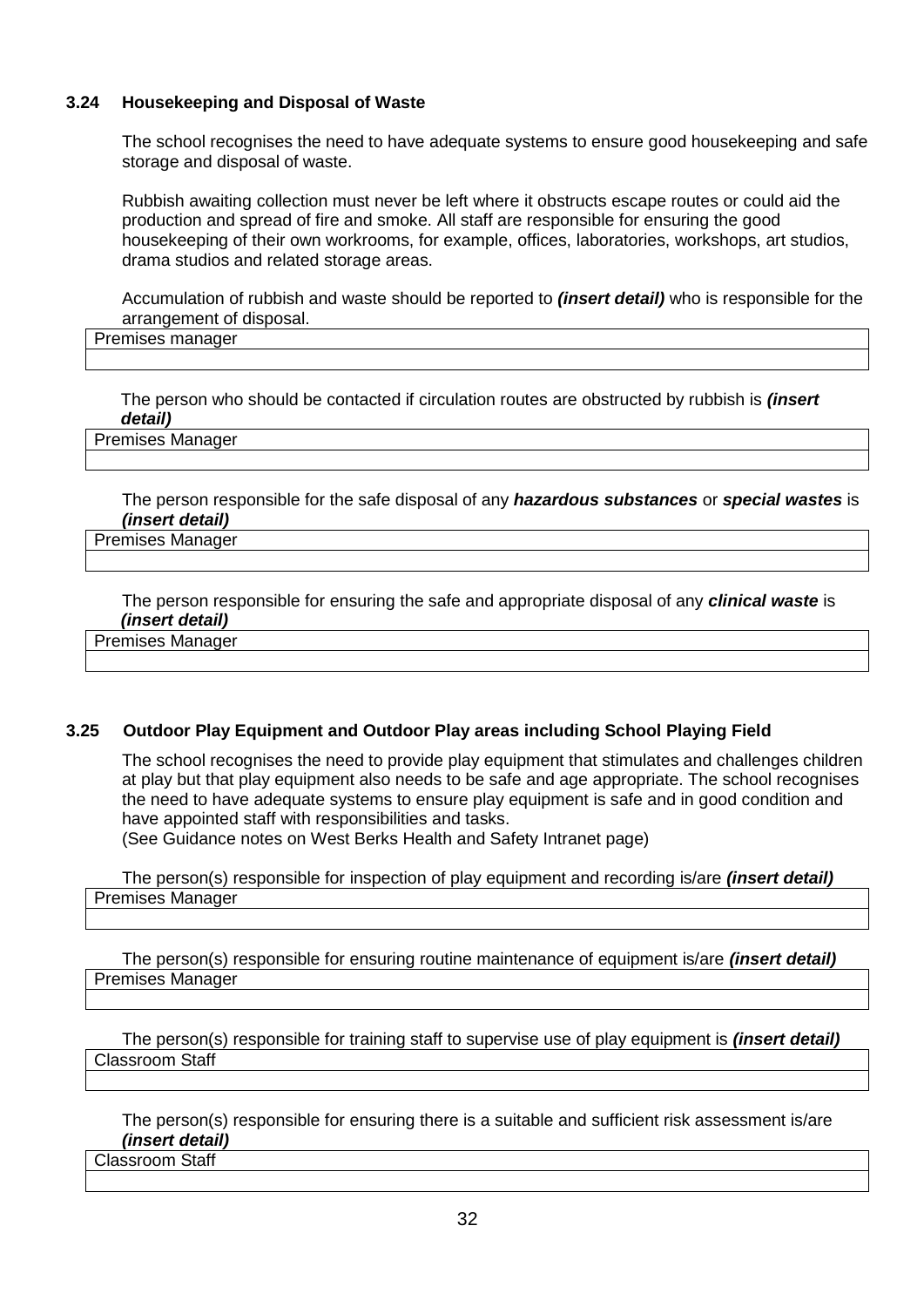The person responsible for ensuring an annual safety inspection takes place by a Competent Person is *(insert detail)*

Premises Manager

For further information please see Health & Safety Guidance Cards HSGC 40 **<http://www.playinspectors.com/>**

#### **3.25 Electrical installation**

The school recognises the need to ensure electrical systems in schools are safe. The fixed electrical installation is tested by a competent person every 5 years as required by the Electricity at Work Regulations 1989. Following this check a certificate is issued to confirm the electrical installation is safe.

The person responsible for ensuring the 5 year hard wiring certificate is updated is *(insert detail)* Premises Manager

The person responsible for ensuring all deviations reported by Competent Person are corrected is *(insert detail)*

Premises Manager

For further information please see <http://www.hse.gov.uk/electricity/information/testing.htm>

#### **3.26 Portable Electrical Equipment**

The school recognises the need to ensure portable electrical equipment in schools are safe. Portable electrical equipment is to be visually checked by staff before use and if any defects are noted the item is to be put out of use. In addition the portable electrical equipment is subject to regular checks in line with guidance [www.hse.gov.uk/pubns/indg236.pdf](http://www.hse.gov.uk/pubns/indg236.pdf)

Staff must not bring onto the premises any portable electrical appliances without prior consent of Headteacher. *(Schools are advised to agree Policy on this matter and ensure it is communicated to all staff and volunteers).* Such equipment must be PAT tested prior to use. For further information please see<http://www.hse.gov.uk/electricity/information/testing.htm>

The person responsible for ensuring portable electrical appliance testing is carried out at appropriate intervals and recorded is *(insert detail)*

#### Premises Manager

Person(s) responsible for carrying out formal visual inspection and testing is/are *(insert detail)* Wylie Maintenance Services

WMS Wyllie Maintenance Services Tel: 01189 814322 Mob: 07801 091011<br>E: info@wvlliems. [info@wylliems.co.uk](mailto:info@wylliems.co.uk)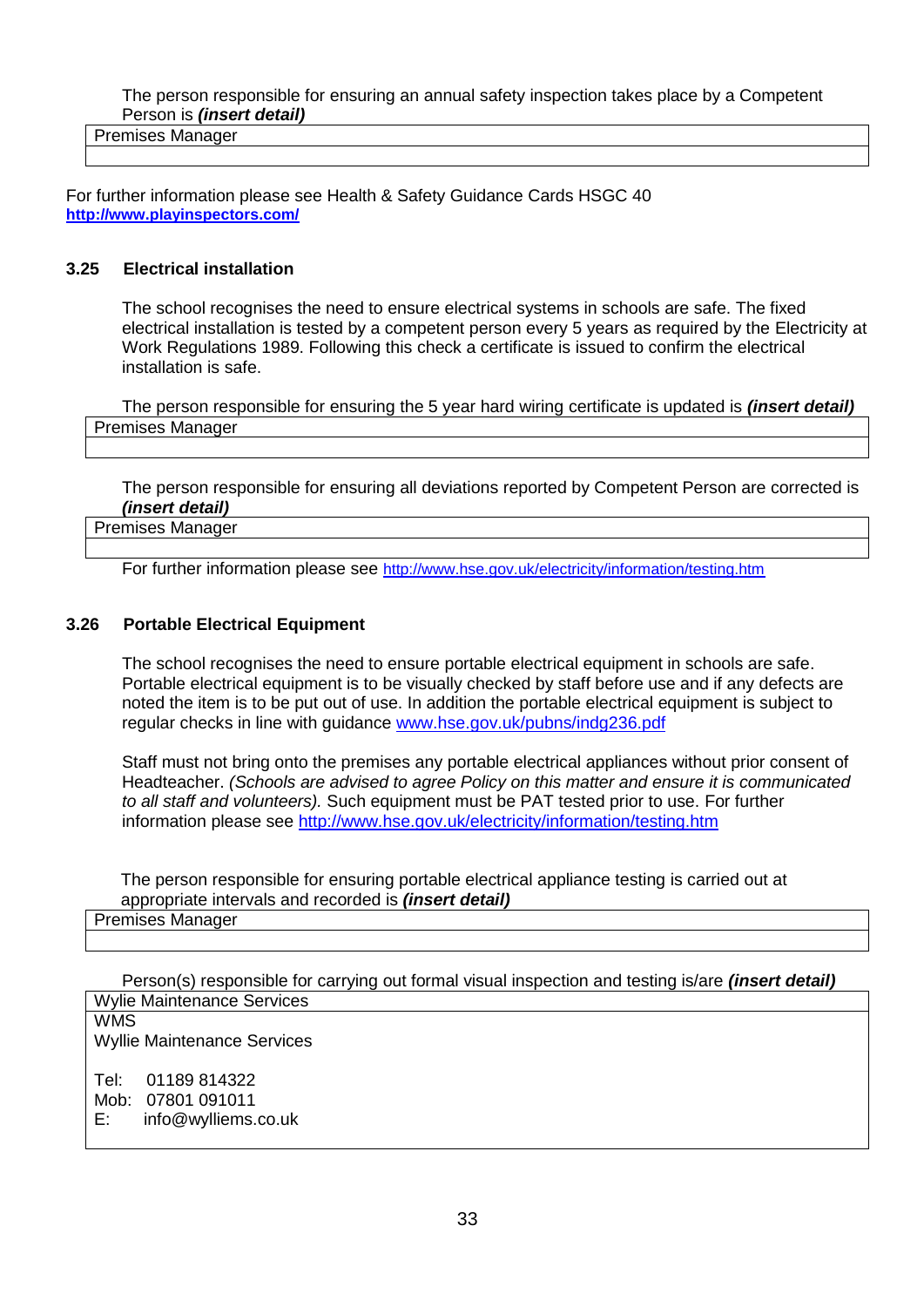## **3.27 Control of Substances Hazardous to Health (COSHH)**

The school recognises the need to manage chemicals safely. The requirement to assess hazardous substances either in use or created by school operations is a requirement of the Control of Substances Hazardous to Health (COSHH) Regulations. Hazardous substances are those identified as corrosive, irritant, toxic, harmful and any with a Workplace Exposure Limit (WEL), which will include dusts, e.g. pottery, wood etc. and biological hazards.

Records of the risk assessments carried out are kept in COSHH assessment files in the relevant Areas/Departments and in the relevant standards such as CLEAPSS documentation for both Science and DT (See section 3.14f for essential LEV information).

A central record of all COSHH Assessments it to be maintained and located in close proximity to First Aid points. The persons responsible for completing COSHH Register and Assessments is/are Premises Manager /all Key Stage Offices

Contract cleaning company maintain own COSHH records- School staff do not use these products For further information please see Health and Safety Guidance Card 7/8 <http://www.hse.gov.uk/coshh/>

#### **3.28 Display Screen Equipment (DSE)**

The school recognises the need to have appropriate procedures in place to provide display screen equipment that is compliant to the regulations and safe for staff and pupils to use.

Any member of staff who is a 'user' as defined by the Display Screen Equipment (DSE) regulations, which lays down specific requirements for workstations incorporating computers and equipment that requires good ergonomics such as chairs and desks must complete a DSE Assessment. A 'user' is someone who is employed to work on a computer for a significant part of their working day. [www.hse.gov.uk/msd/](http://www.hse.gov.uk/msd/dse/guidance.htm)**dse**/guidance.htm

The competent (trained) person responsible for carrying out display screen equipment risk assessments is *(insert detail)*

Online assessment tool

The person responsible for implementing the requirements of the risk assessment is *(insert detail)* SBM/Premises Manager

#### **3.29 Personal Protective Equipment (PPE)**

The school recognises the need to provide suitable PPE, where necessary and that PPE should be considered a last resort in favour of removing or reducing risks or providing collective protection measures etc.

PPE examples include protective gloves, aprons, protective goggles, protective shoes or boots and high visibility jackets. In relation to use of chemicals Safety Data Sheets provide information as to the PPE required. In relation to equipment please refer to manufacturer's instructions. In relation to Curriculum activities CLEAPSS also gives guidance.

Suitable PPE will be provided free of charge, where identified as necessary in a risk assessment.

All employees are responsible for informing their manager as soon as they become aware of a need to repair or replace PPE, which they use.

The persons responsible for inspecting PPE and replacing personal protective equipment when it is worn out are as follows *(insert job title and department(s))*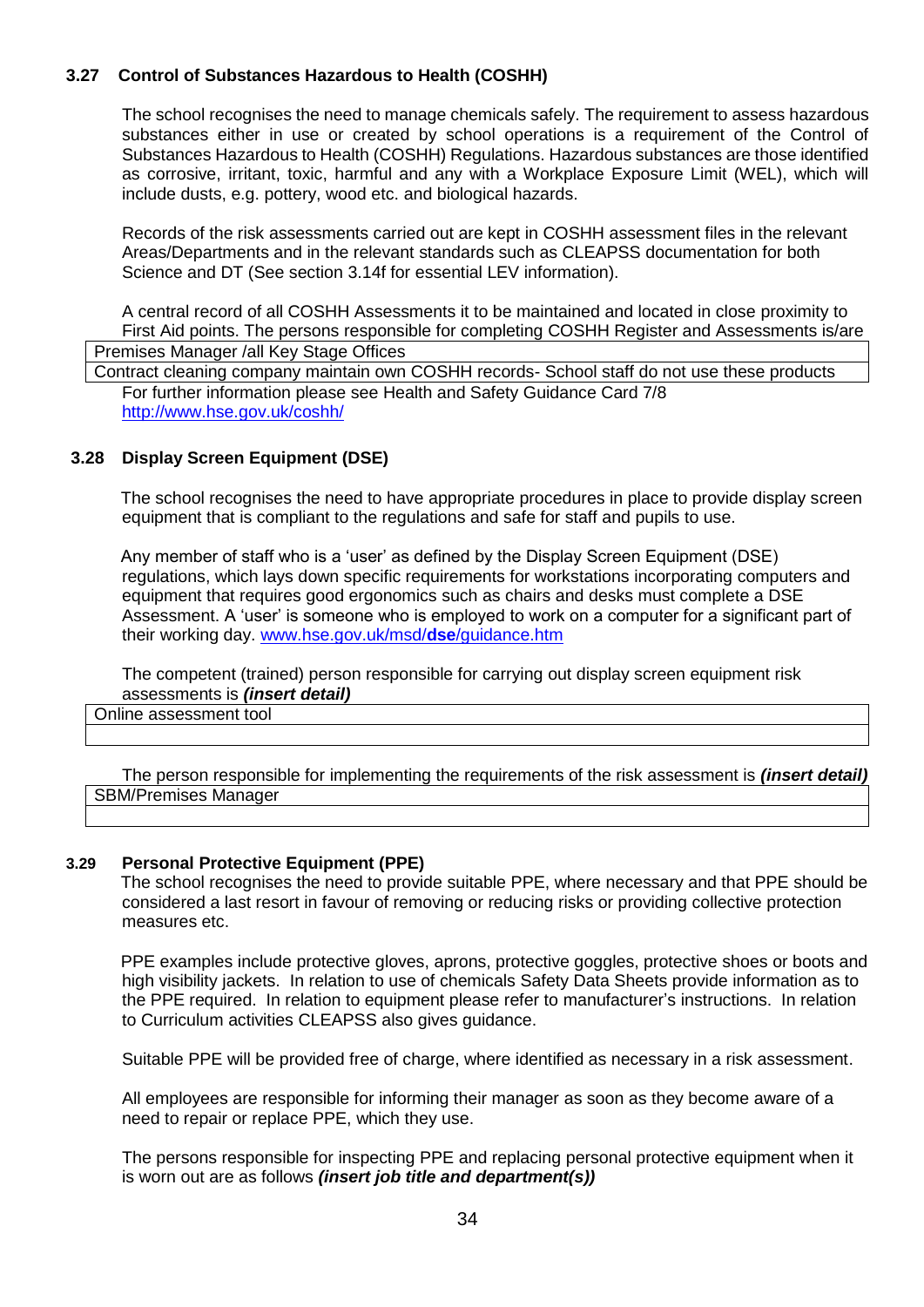The person responsible for making arrangements for laundering soiled PPE (e.g. overalls, aprons etc) is *(insert detail)* 

#### Premises Manager

For further information please see Health and Safety Guidance Card 15 or <http://www.hse.gov.uk/toolbox/ppe.htm>

#### **3.23 Visitors**

The school recognises the need to keep visitors, staff and pupils safe when on the school premises.

On arrival all visitors should report to reception where they will be issued with:

- An identification badge
- Relevant health and safety information

Visitors should be asked to sign the visitors book upon entry and exit of the building and return identification badges. Reception should enquire whether visitors require any additional support.

#### **3.24 Improvements to Building and Construction Work**

The school recognises that improvement works will be required from time to time and will ensure that appropriate permissions are sought from all relevant parties.

The person responsible for submitting proposals to West Berkshire Council Education Department via the School Premises Alteration Request **SPAR** process (if applicable) for approval is *(insert detail)*

Premises Manager

Further information can be obtained from <http://intranet/index.aspx?articleid=25302>

Schools undertaking Building Projects that fall within Construction (Design and Management) Regulations 2007 CDM must ensure they fulfil the legal requirements. <http://www.hse.gov.uk/construction/cdm/2015/index.htm>

#### **3.25 Management of Contractors on School Site**

The school recognises the need to select and appoint competent contractors to carry out work on its behalf.

The person responsible for selecting contractors and vetting contractors health and safety, policies, procedures, risk assessments, method statements and past health and safety performance is *(insert detail)*

#### Premises Manager

The person(s) supervising and monitoring Contractors is *(insert detail)* Premises Manager

Schools must ensure they use competent contractors and should refer to using CHAS or SSIP mentioned above in the Health & Safety Level 2 Service. <http://www.chas.co.uk/> <http://www.ssip.org.uk/>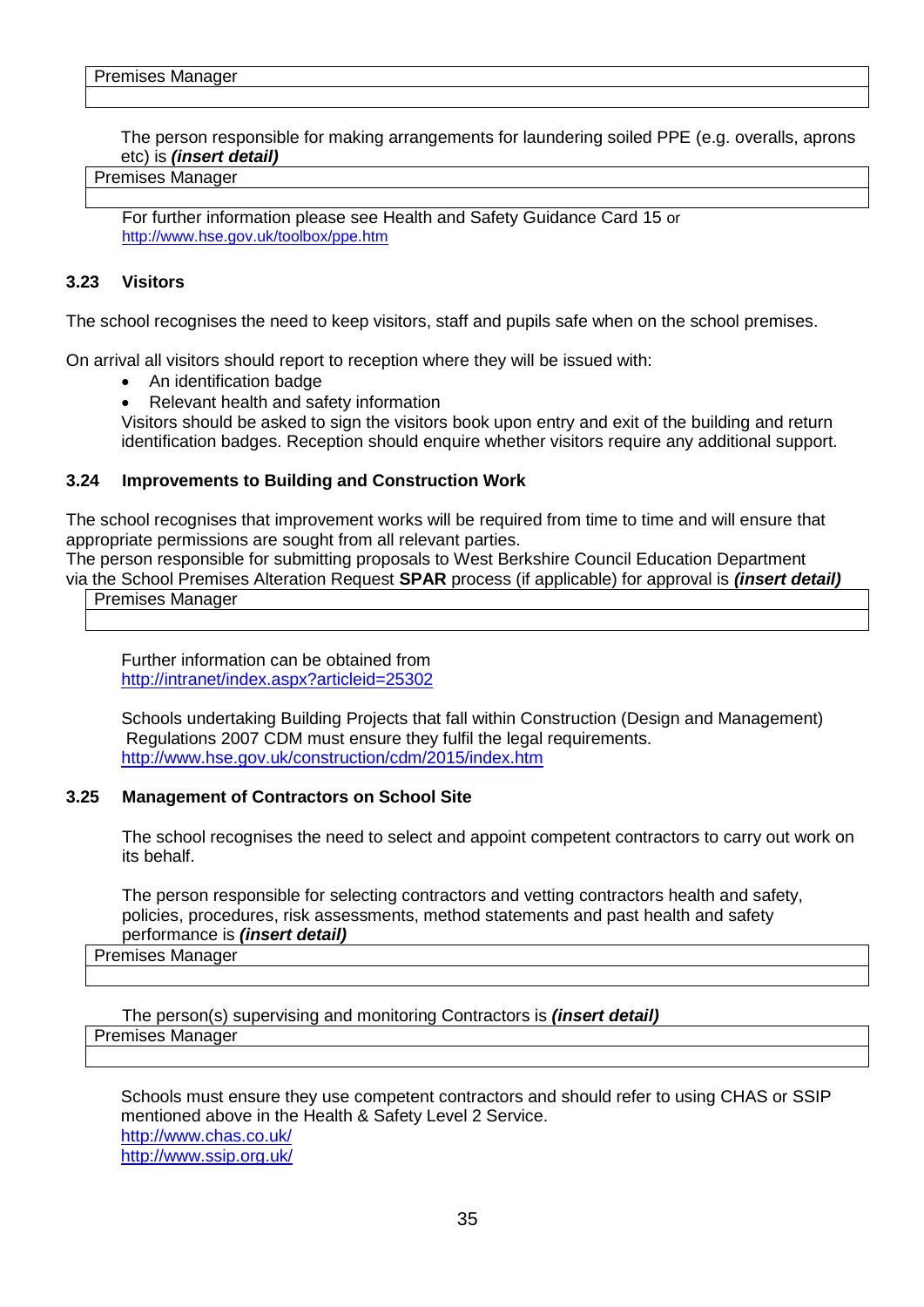#### **3.26 Vehicles**

All staff who use their own vehicles for any purposes in relation to the school MUST carry business use insurance. This includes Teachers and Head teachers and some support staff. It is irrelevant as to whether this happens in the school day or after hours e.g. sports activities etc.

If staff transport children in their own vehicles, in addition to business insurance; Insurers may need to be made aware of the fact that children are being transported, as part of the business of working in a school, and given an indication of the frequency, duration and numbers transported.

They may well ask for an annual declaration and charge additional premium in order to cover this. Withholding this material information from Insurers can lead to your Insurance being invalidated.

School minibuses can only be driven by suitably qualified staff who have a driving licence appropriate for the vehicle, usually D1 (or D) PCV entitlement and have completed a minibus course though WBC. Purchase of a Section 19 of the Transport Act 1985 permit from WBC is required. All of the above requirements should be the preferred option. Several schools run and are prepared to loan their minibus out for a cost effective charge.

The link below is to further guidance on operating/driving school mini-buses. [https://www.gov.uk/government/uploads/system/uploads/attachment\\_data/file/494266/Driving\\_sch](https://www.gov.uk/government/uploads/system/uploads/attachment_data/file/494266/Driving_school_minibuses_and_advice_for_schools_and_local_authorities.pdf) [ool\\_minibuses\\_and\\_advice\\_for\\_schools\\_and\\_local\\_authorities.pdf](https://www.gov.uk/government/uploads/system/uploads/attachment_data/file/494266/Driving_school_minibuses_and_advice_for_schools_and_local_authorities.pdf)

**The Headteacher** is responsible, in conjunction with **the driver**, for ensuring that vehicles kept or hired by the school are operated in accordance with the law and any West Berkshire guidance.

School owned, hired or leased minibuses or coaches are only to be used for approved journeys and must always display the S19 permit on the bus.

Employees who are required to use their private vehicles for official business are responsible for gaining authorisation from *(insert detail) (prior to the first use of any vehicle).*

HR Officer

The authorising individual *(insert detail)* will ensure that the driver has a valid licence, appropriate insurance, no known medical conditions that affect their ability to drive and that the vehicle is roadworthy and fitted with a suitable seat belt for each passenger.

HR Officer

The person responsible for arranging insurance and maintenance of vehicles to the standards laid down by the Local Authority is *(insert detail)*

Premises Manager

The person responsible for authorising the use of the school minibus, ensuring risk assessments are completed, that drivers have passed the minibus test and no known medical conditions that affect their ability to drive etc is *(insert detail)*

HR Officer- not Risk assessments Class Staff- risk assessments

> The person responsible for maintaining a list of authorised drivers of school vehicles who have Section 19 permit is *(insert detail)*

HR Officer

Further guidance can be obtained from the Senior Transport Service Officer (Risk), Highways and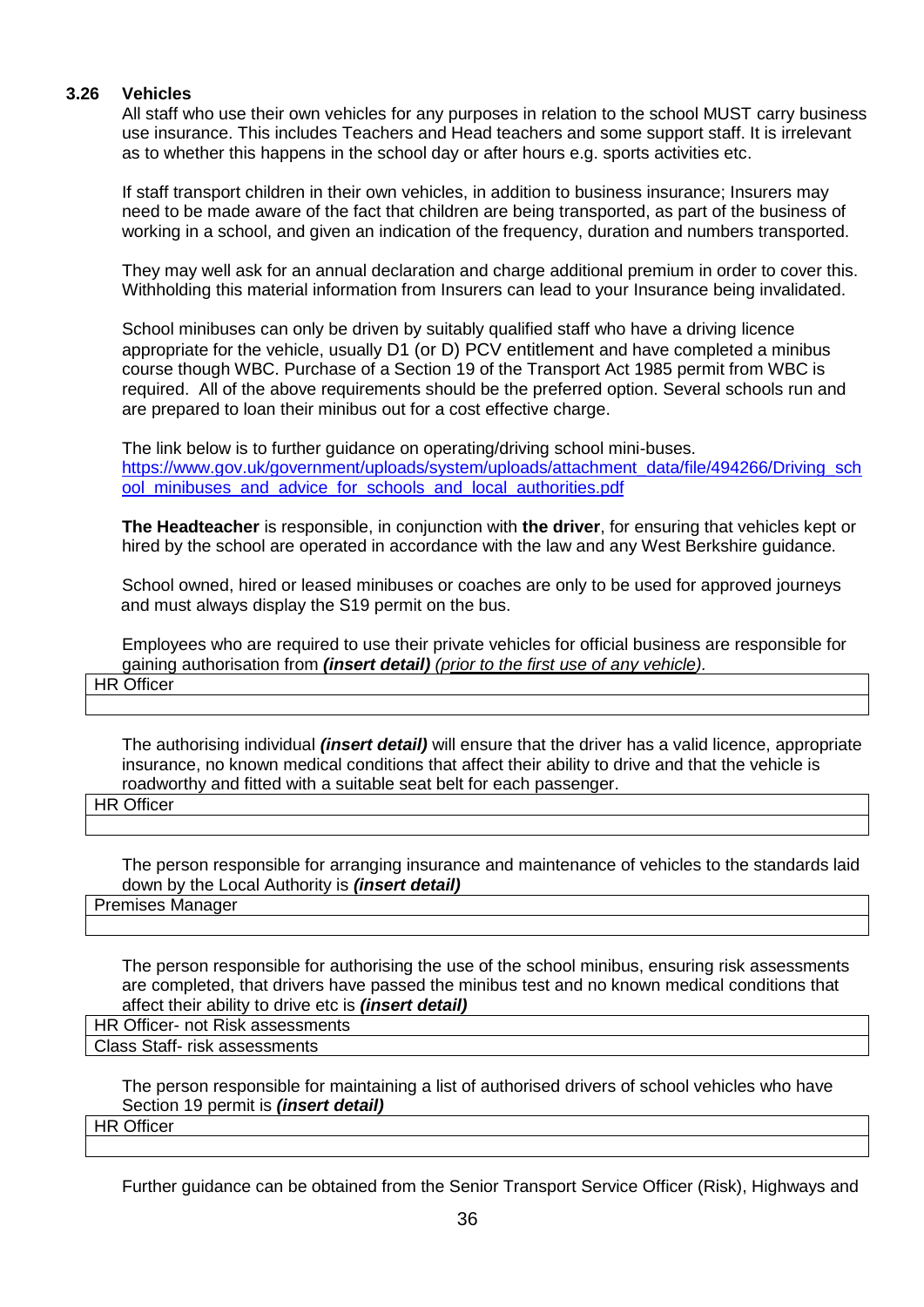Transport, West Berks Council. Telephone 01635 519106

#### **3.27 Stress**

The school recognises that schools can sometimes be a challenging place to work and are aware of the need to manage stress appropriately.

For further information please see Health and Safety Guidance Card 23, the model Stress Policy for Schools or<http://www.hse.gov.uk/stress/index.htm>

The persons responsible for monitoring absence owing to stress related illness is *(insert detail)* **HR Officer** 

 The person responsible for completing a stress risk assessment is *(insert detail)* HR Officer

#### **3.28 Bullying/Harassment**

The school's policy on behaviour (including bullying) is kept *(insert detail)* H:\OFFICE\POLICIES AND PROCEDURES\POLICIES

Records of bullying incidents and action taken are reported by *(insert detail)* 

**CREST** Headteacher

## **3.29 Lettings**

## **Please refer to CREST Guidance for further information**

The person responsible for co-ordinating lettings of the premises in accordance with lettings procedure is *(insert detail)* 

Finance officer

The person responsible for informing other users of the presence of any hazards which have not been rectified is *(insert detail)*

Premises Manager

The person responsible for checking that the premises are left in a reasonable condition by other users before locking up is *(insert detail)*

#### **Caretaker**

#### **3.30 Noise**

Guidance regarding noise and workplace exposure limits can be obtained from the Health and Safety Team for schools.

**Any employee** concerned about the noise levels at work should report the matter to *(insert detail)* Premises manager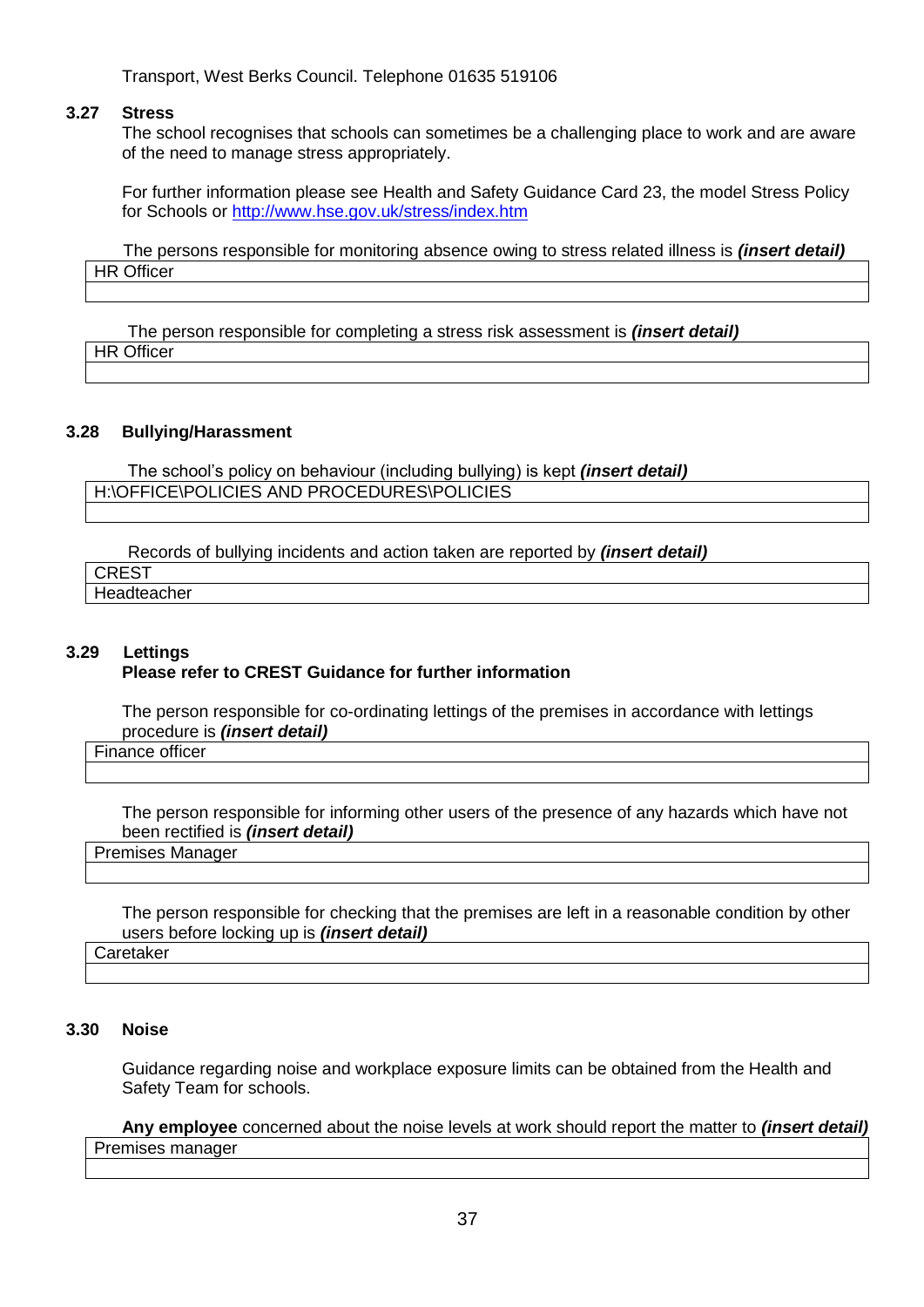For further information please see Health and Safety Guidance Card 13, or <http://www.hse.gov.uk/noise/index.htm>

#### **3.31 Lone Working**

 The person responsible for ensuring risk assessments are prepared and implemented for lone working activities to include site staff and teaching staff is *(insert detail)*

Head Teacher

#### **3.32 Audit, Review, Performance Measurement and Action Plan**

The person(s) responsible for carrying out the review of the Statement of Intent and its implementation in the school is/are *(insert detail)*

Head Teacher

Chair of Governing Body

The person/s responsible for ensuring that relevant health and safety information is provided to the Governing Body is *(insert detail)*

SBM

The person/s responsible for compiling and implementing the schools health and safety action plan, including action for improvements in the appropriate development is *(insert detail)*

Premises Manager Governors

> Employee absence statistics (i.e. non-confidential) for the purposes of performance measurement are kept by *(insert detail)*

**HR Officer**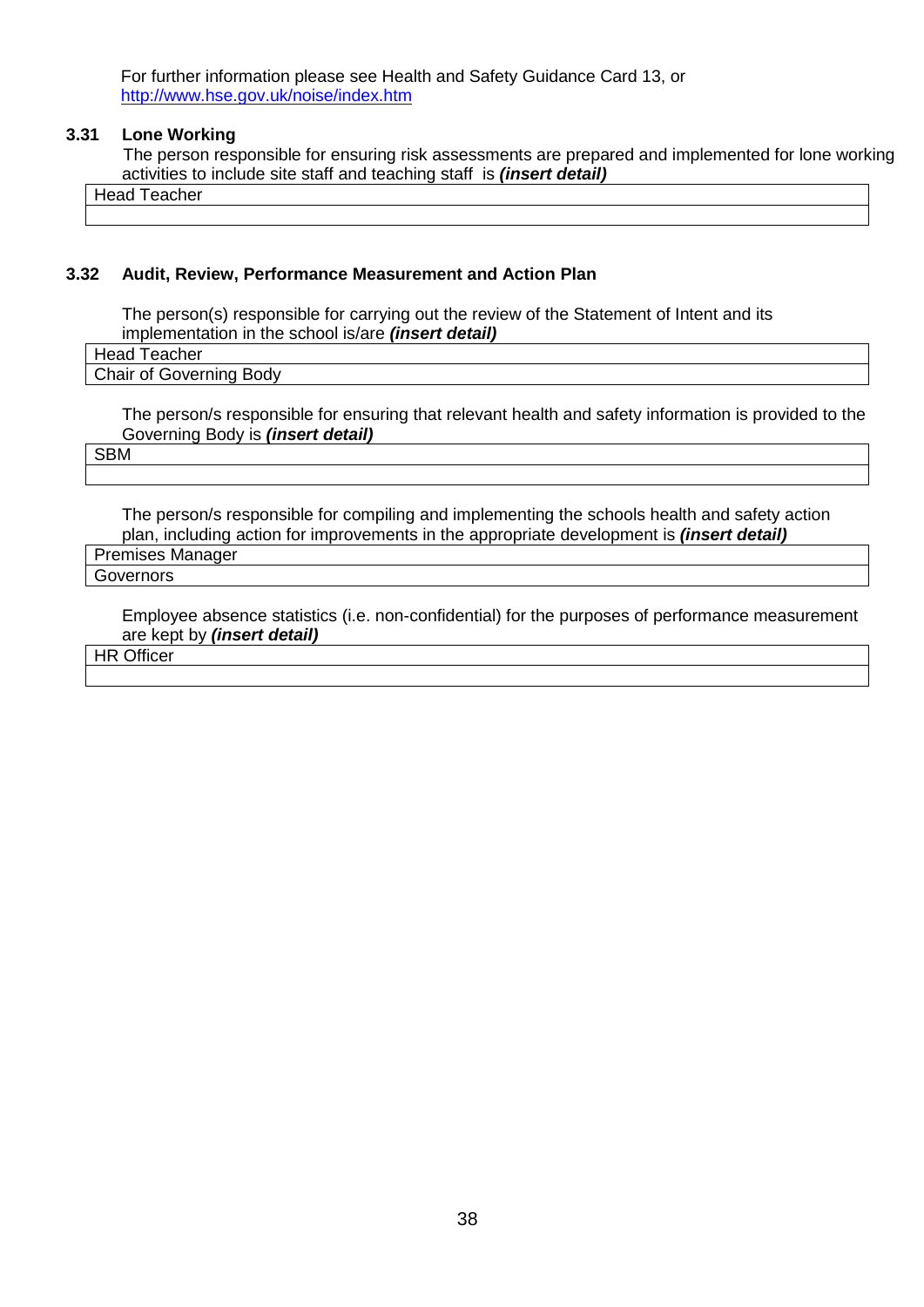## **Responsible staff**

| <b>Job Title</b>                     | <b>Name</b>                         | <b>Contact</b>           |
|--------------------------------------|-------------------------------------|--------------------------|
| Head teacher                         | <b>Brandon Mills</b>                | SLT/Duty (walkie-talkie) |
| <b>Deputy Head</b>                   | Debbie Mallam                       | SLT/Duty (walkie-talkie) |
| <b>Deputy Head</b>                   | <b>Catherine Bernie</b>             | SLT/Duty (walkie-talkie) |
| <b>Assistant Head</b>                | Sarah Strudley                      | SLT/Duty (walkie-talkie) |
| <b>Assistant Head</b>                | Maurice George                      | SLT/Duty (walkie-talkie) |
| <b>School Business Manager</b>       | Andrew Brown                        | SLT/Duty (walkie-talkie) |
| Head of EY / KS1                     | Josh Connick                        | Office (x221)            |
| Head of KS2                          | Jamie Bonewell                      | Office (x221)            |
| Head of KS3                          | Kirsty Simmonds / Angie Hunt        | Office (x221)            |
| Head of KS4                          | <b>Shelley Riley</b>                | Office (x221)            |
| Head of 6 <sup>th</sup> form         | Maurice George                      | Office (x221)            |
| Office Manager                       | Sophie KcKim                        | Office (x221)            |
| <b>HR Officer</b>                    | <b>Claire Reeves</b>                | Office (x221)            |
| <b>Finance Officer</b>               | Teresa Shaw/Julie Kennett           | Office (x221)            |
| Premises Manager                     | Rachel Sheridan                     | Office X269              |
| Caretaker                            | Darren Cunliffe                     | Office (x221)            |
| <b>Assistant Caretaker</b>           | Phil Roddy                          | Office (x221)            |
| Manual Handling Co-ordinator         | <b>Helen Thurgood</b>               | Office (x221)            |
| <b>First Aid Appointed Person</b>    | Julie Hall / School Office          | Office (x221)            |
| <b>Offsite Activity Co-ordinator</b> | Sarah Strudley                      | Office (x221)            |
| <b>CPD</b> Administrator             | Sophie McKim                        | Office (x221)            |
| Senior IT Technician.                | <b>Michael Shellard</b>             | Office (x221)            |
| Portable Appliance Test contractor   | <b>Wyllie Maintenance Services</b>  | 01189 814322             |
| <b>Electrical Contractor</b>         | Nurse Electrical / SMART Electrical | 01635 200295             |
| Maintenance surveyor                 | Nigel Mason                         | 07796 181 409            |
| Water Management contractor          | <b>Eaton Environmental</b>          | 01865 864488             |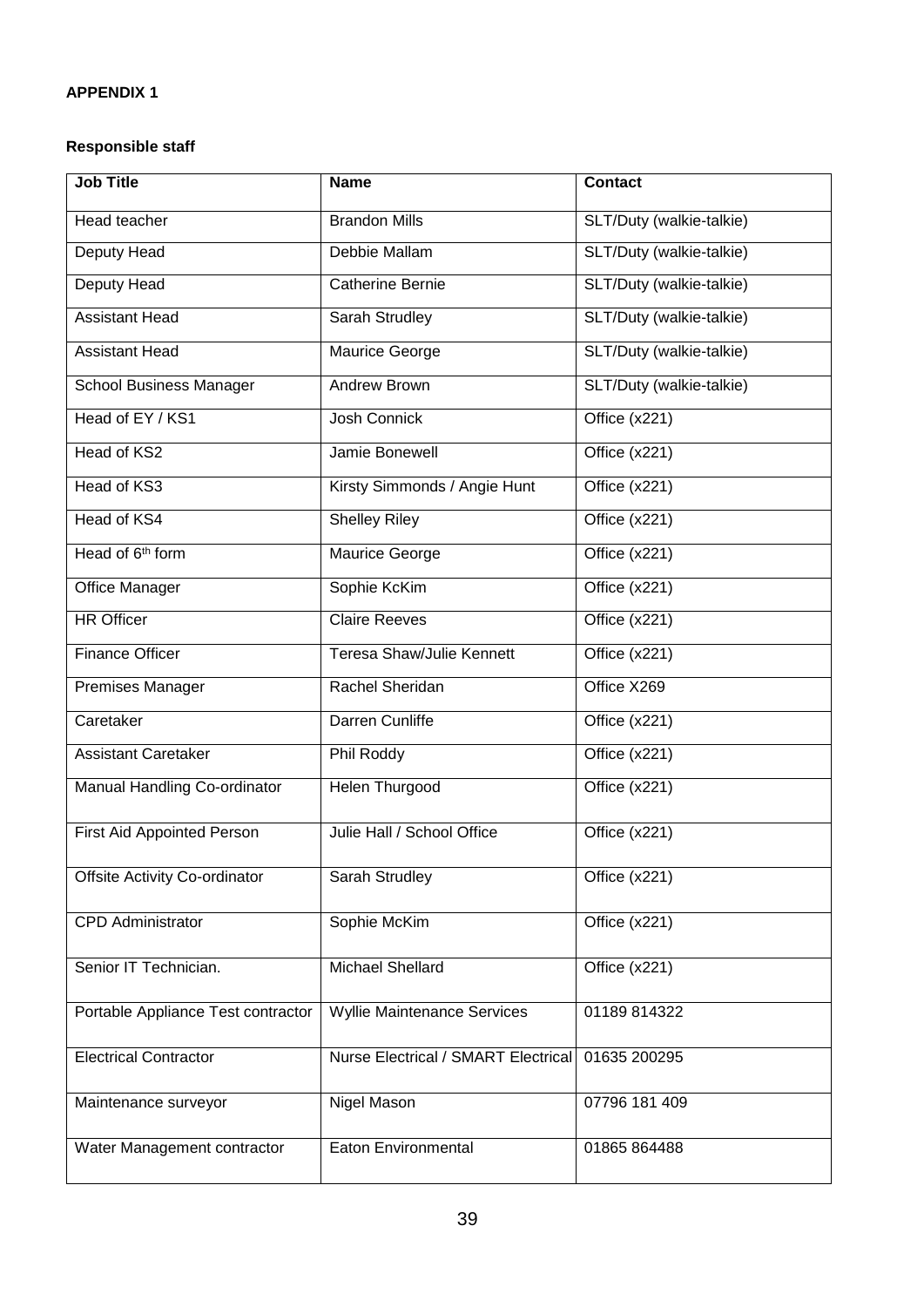| <b>School Nurse</b> | Caroline Lewin     | Medical Room (x237)   |
|---------------------|--------------------|-----------------------|
| Catering contractor | <b>ISS</b>         | School Kitchen (x226) |
| Cleaning contractor | The Knighton Group | 020 9506 6700         |

It is suggested that Job Titles are used in the Arrangements section of the Health and Safety Policy rather than individual names in order to reduce the frequency and need for amendment.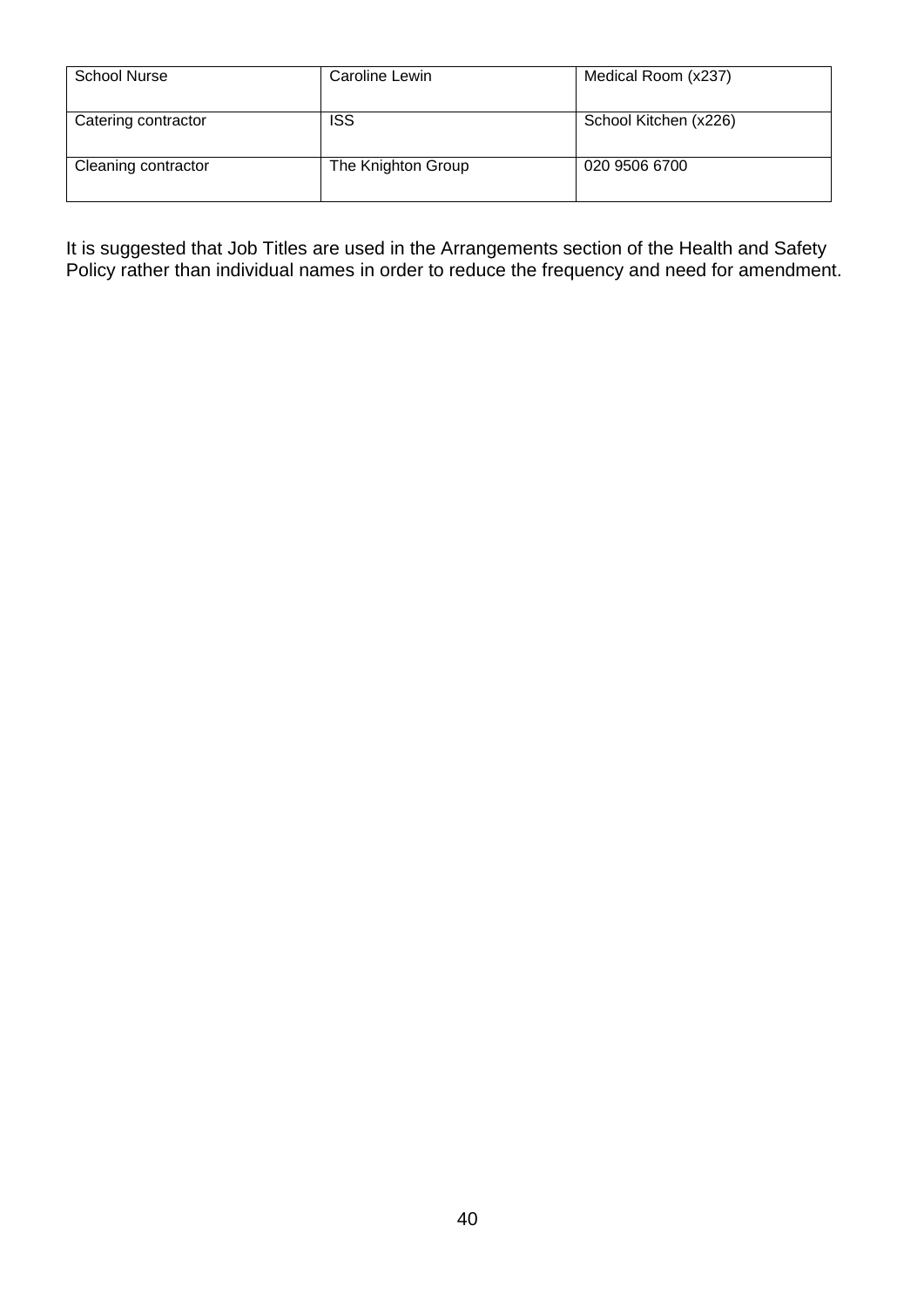## **Appendix 2**

The Health and Safety Team have developed short, user friendly guidance, which is accessible to Level 2 Schools via SLA Online. Below is the current list but these are being updated and added to all the time.

|   |                                |                                                      | ter ▶ InfoStore (\\westberks.local.gov.uk\Users) (I:) ▶ Finance ▶ Safety ▶ 1. Policy ▶ 4. Information Cards ▶ Schools ▶ |
|---|--------------------------------|------------------------------------------------------|-------------------------------------------------------------------------------------------------------------------------|
| n | Burn                           | New folder                                           |                                                                                                                         |
|   |                                |                                                      |                                                                                                                         |
|   | Archive                        |                                                      | WBC_HSGC 34 Emergency Procedures                                                                                        |
|   | <b>Barbour</b> info            |                                                      | WBC_HSGC 35 Wood working machinery                                                                                      |
|   |                                | Job based Risk Assessments Schools                   | 國 WBC_HSGC 36 H&S in Swimming Pools                                                                                     |
|   | <b>PDF Information cards</b>   |                                                      | WBC_HSGC 37 Water Management and Legionella                                                                             |
|   |                                | 嚠 Maintenance Schedule for Schools                   | WBC_HSGC 38 Statutory tests and inspections                                                                             |
|   |                                | nd WBC_HSGC 01 Abrasive Wheels                       | WBC_HSGC 39 Medication in Schools & Administering Medicines v2                                                          |
|   |                                | <sup>[2]</sup> WBC_HSGC 02 Asbestos Exposure         | WBC_HSGC 40 Playground equipment routine inspection checklist                                                           |
|   |                                | WBC_HSGC 03 Asbestos emergency procedures flow chart | 啊) WBC_HSGC 41 H&S training                                                                                             |
|   |                                | WBC_HSGC 04 Local Exhaust Ventilation                | a WBC_HSGC 42 RIDDOR Flowchart - staff                                                                                  |
|   |                                | [2] WBC_HSGC 05 First Aid & Defibrillators           | WBC_HSGC 43 RIDDOR Flowchart - Others                                                                                   |
|   |                                | all WBC_HSGC 06 Control of Contractors               | [뻴] WBC_HSGC39 Medication in Schools & Administering Medicines                                                          |
|   |                                | um WBC_HSGC 07 COSHH, Control                        |                                                                                                                         |
|   |                                | WBC_HSGC 08 COSHH Infection Control                  |                                                                                                                         |
|   |                                | WBC_HSGC 09 Playground Equipment inc. sand pits      |                                                                                                                         |
| N |                                | WBC_HSGC 09 Playground Equipment                     |                                                                                                                         |
| T |                                | WBC_HSGC 10 Display Screen Equipment                 |                                                                                                                         |
|   |                                | WBC_HSGC 11 Staff Harassment & Bullying at work      |                                                                                                                         |
|   | e WBC_HSGC 12 Vibration        |                                                      |                                                                                                                         |
|   | 啊WBC_HSGC 13 Noise             |                                                      |                                                                                                                         |
|   |                                | a WBC_HSGC 14 Manual Handling                        |                                                                                                                         |
|   |                                | WBC_HSGC 15 Personal Protective Equipment            |                                                                                                                         |
|   |                                | 啊) WBC_HSGC 16 Electrical Safety                     |                                                                                                                         |
|   |                                | WBC_HSGC 17 Risk Assessment                          |                                                                                                                         |
|   | 啊) WBC_HSGC 18 Personal Safety |                                                      |                                                                                                                         |
|   |                                | WBC_HSGC 19 CDM Clients Duties                       |                                                                                                                         |
|   |                                | WBC_HSGC 20 CDM Principal Contractor Duties          |                                                                                                                         |
|   |                                | WBC_HSGC 21 CDM Principal Desginer Duties            |                                                                                                                         |
|   |                                | WBC_HSGC 22 Role of Safety Committee v2              |                                                                                                                         |
|   |                                | WBC_HSGC 22 Role of safety committee                 |                                                                                                                         |
|   | WBC_HSGC 23 Stress             |                                                      |                                                                                                                         |
|   |                                | WBC_HSGC 24 Working at Height - ladders              |                                                                                                                         |
|   |                                | WBC_HSGC 25 Working at Height - roofs & Lofts        |                                                                                                                         |
|   |                                | WBC_HSGC 26 Working at height - scaffolding          |                                                                                                                         |
|   |                                | <sup>[22]</sup> WBC_HSGC 27 Work Equipment           |                                                                                                                         |
|   |                                | WBC_HSGC 28 Workplace Inspections                    |                                                                                                                         |
|   |                                | <sup>[22]</sup> WBC_HSGC 29 Thermal comfort          |                                                                                                                         |
|   |                                | WBC_HSGC 29 Workplace Thermal Comfort v2             |                                                                                                                         |
|   |                                | WBC_HSGC 30 Vehicle Transport v2                     |                                                                                                                         |
|   |                                | WBC_HSGC 31 Accident reporting Investigation v3      |                                                                                                                         |
|   |                                | WBC_HSGC 32 Asbestos Duty to Manage                  |                                                                                                                         |
|   | WBC_HSGC 33 RP duties          |                                                      |                                                                                                                         |